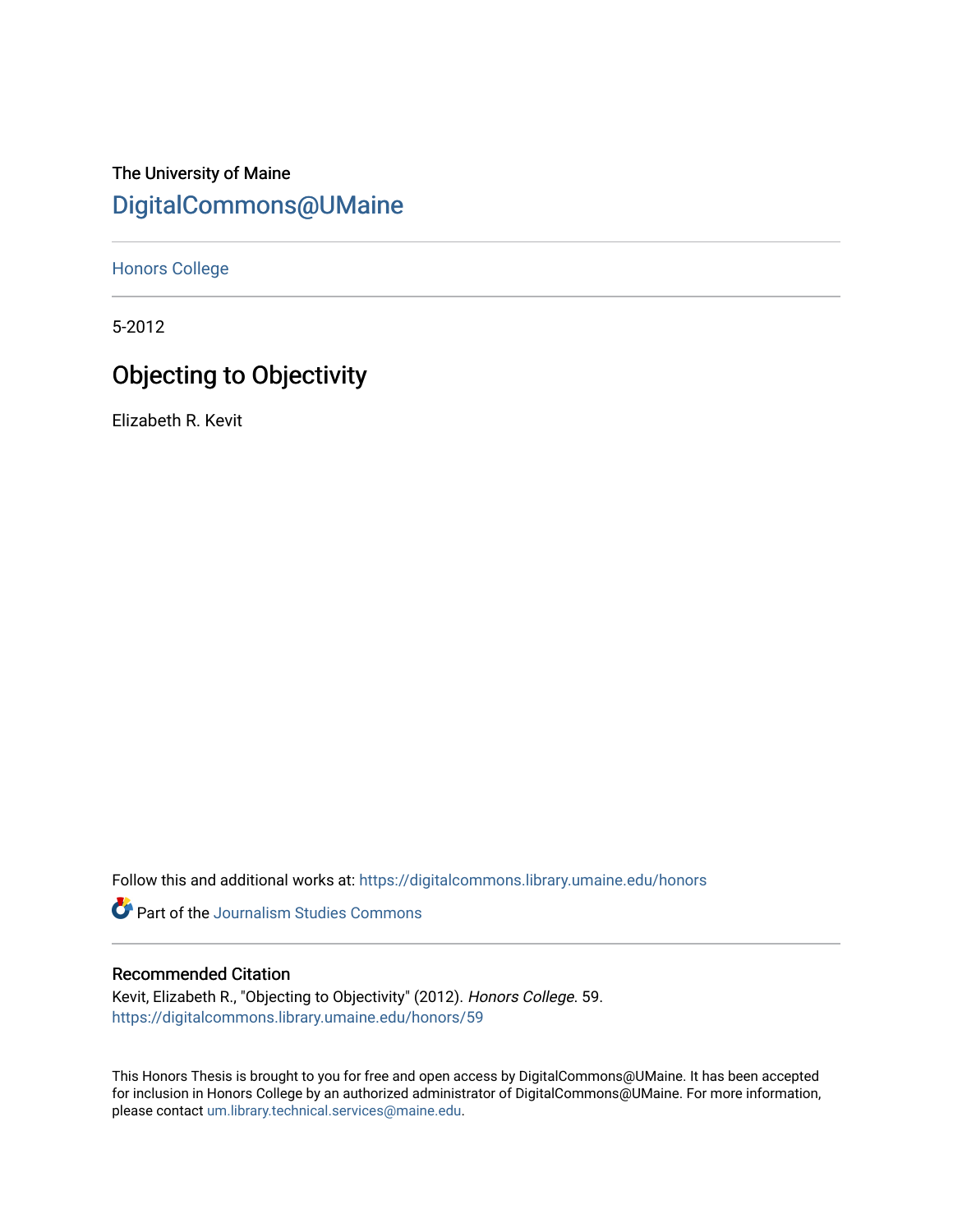# OBJECTING TO OBJECTIVITY

by

Elizabeth R. Kevit

A Thesis Submitted in Partial Fulfillment of the Requirements for a Degree with Honors (Journalism)

The Honors College

University of Maine

May 2012

Advisory Committee:

Justin Martin, CLAS-Honors Preceptor of Journalism, Co-Advisor Jim Gallagher, Associate Professor Emeritus of Sociology and Honors Preceptor, Co-Advisor Charlie Slavin, Dean, Honors College Mark Kelley, Director of Journalism, New England School of Communications Michael Socolow, Associate Professor of Journalism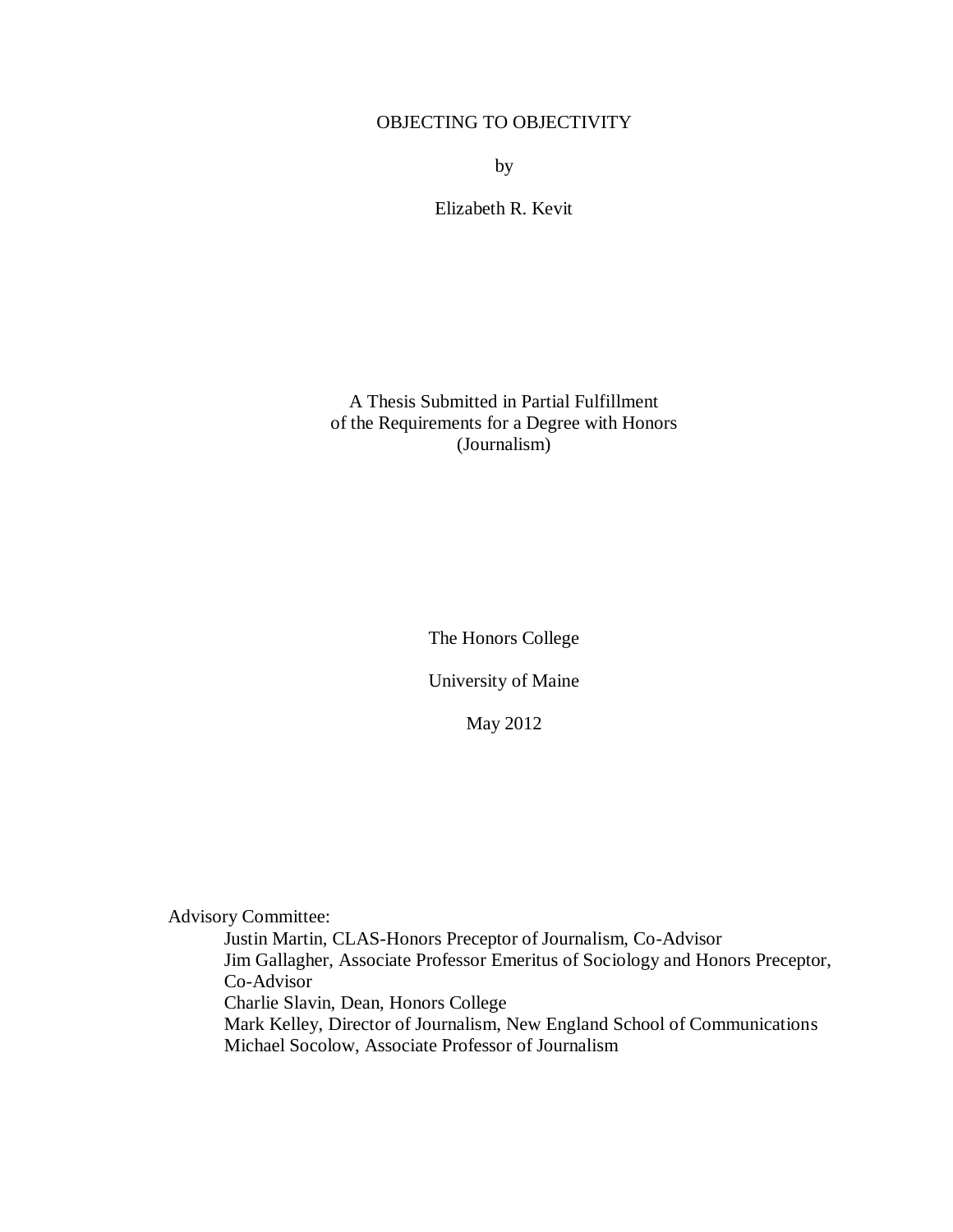#### ABSTRACT

This study was designed to gauge how hyperlinks are used by four news organizations in order to provide suggestions about using hyperlinks to attain a more transparent style of journalism. The idea for the study grew out of discussion about the shortcomings of the traditional ideal of journalistic objectivity, such as a reliance on "he said/she said" reporting in order to avoid accusations of bias by not giving the sides of an argument equal play in an article. I propose that news organizations can better inform their readers if they eschew the idea of objectivity and, more specifically, the idea of balance in an article. In describing media critics' ideas about transparency, a method of journalism in which the reader is able to see behind the finished article and gain a better understanding of the origin of information, I suggest that online journalism is best suited to developing a working model of transparency, as websites have unlimited space. The study of hyperlinks in particular is designed to support an argument that journalists can work toward transparency in their reporting by linking to source documents, such as the full text of quoted documents or to the full audio of an interview. The study found that online-only news organizations are more likely to use hyperlinks than are organizations still dependent on a print product that provides revenue.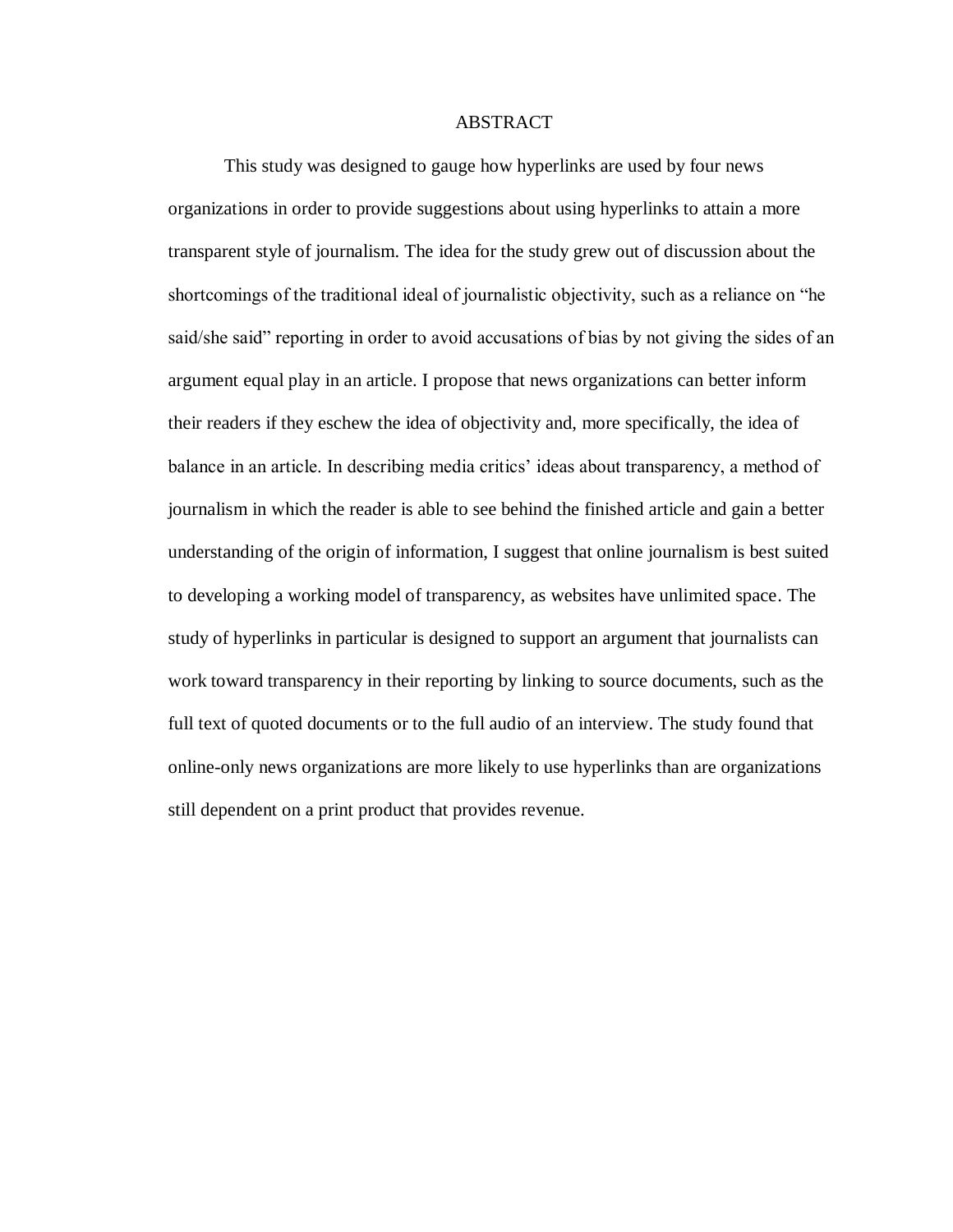# TABLE OF CONTENTS

| List of Figures                   | iv           |
|-----------------------------------|--------------|
| Introduction                      | $\mathbf{1}$ |
| History of Objectivity            | 3            |
| <b>Suggesting Transparency</b>    | 10           |
| <b>Research Questions</b>         | 20           |
| Method                            | 20           |
| Sample                            | 23           |
| Coding and Intercoder Reliability | 24           |
| Results                           | 24           |
| Discussion                        | 31           |
| <b>Limitations of Study</b>       | 38           |
| <b>Future Research</b>            | 39           |
| Appendix A: Coding Protocol       | 41           |
| Appendix B: Code Book             | 43           |
| Author's Biography                | 44           |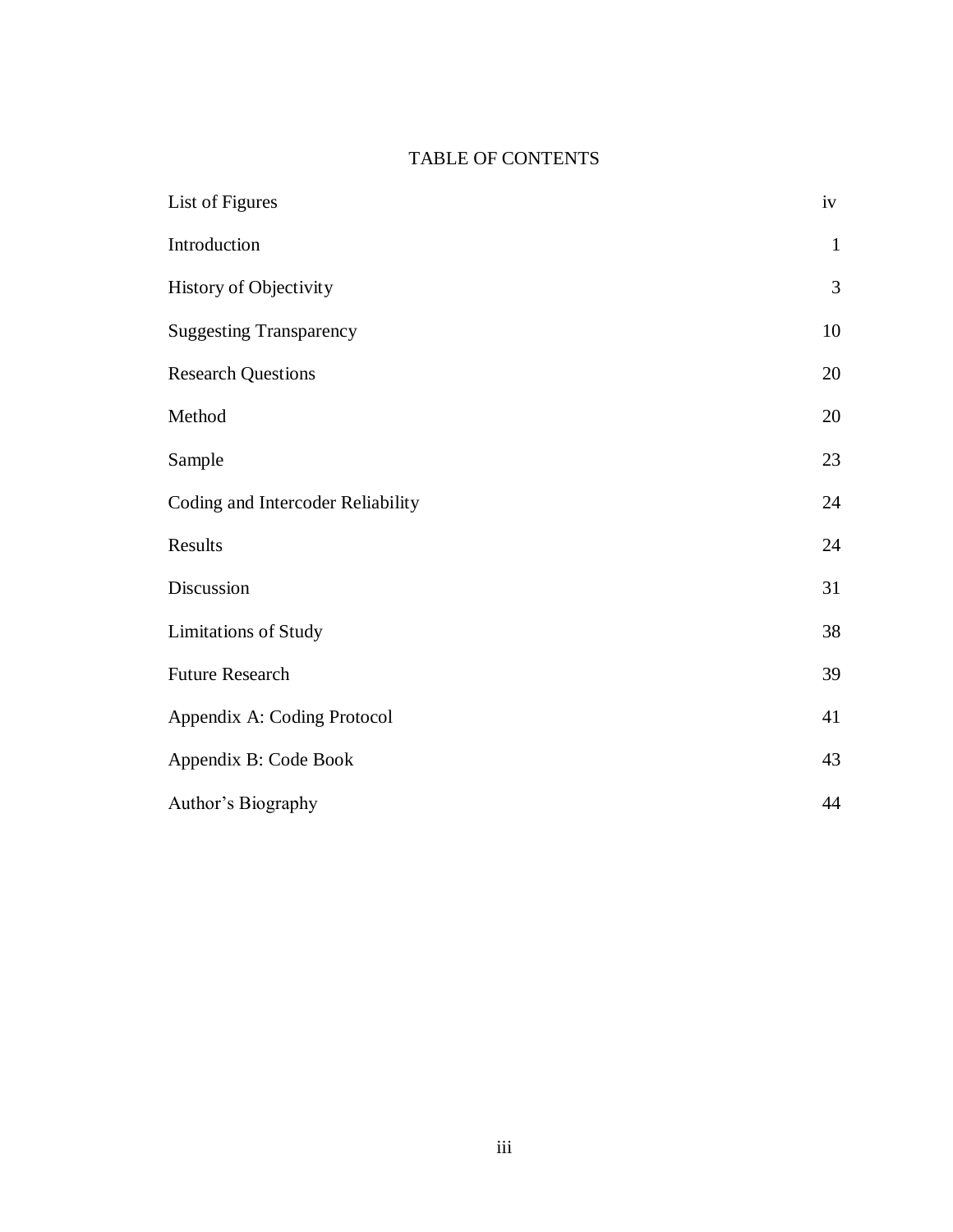# LIST OF FIGURES

| Figure 1: Number of Links per Website                                          | 25 |
|--------------------------------------------------------------------------------|----|
| Figure 2: Percentage of Internal Links                                         | 26 |
| Figure 3: Destination of External Links                                        | 27 |
| Figure 4: Destination of External Government Links                             | 28 |
| Figure 5: Percentage of Dead-end or Orphaned Pages                             | 28 |
| Figure 6: Percentage of Dead-end or Orphaned Pages Containing source documents | 29 |
| Figure 7: Percentage of Links Leading to Content Produced by the Same Author   | 30 |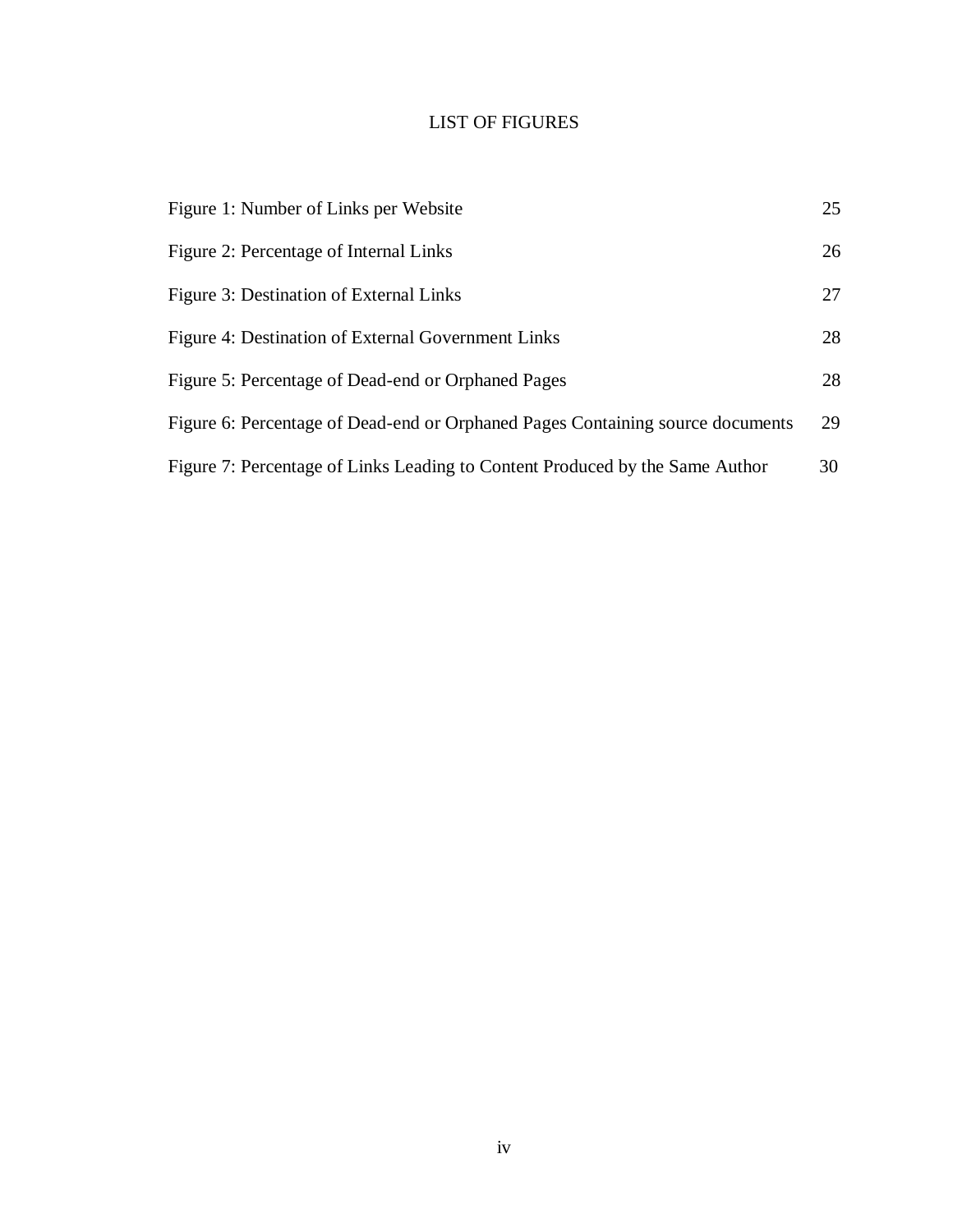# **Introduction**

The traditional, objective method of journalism is flawed. Adherence to an outdated model of presenting news has led critics to advocate a new method of framing news. One aspect of the new method is the idea that hyperlinks, which allow a reader to access a webpage if clicked, can be used in online journalism to increase transparency about the origin of information. The use of hyperlinks provides a process for moving away from a detrimental facet of objective journalism: balance. This study examines the history of objective journalism, the development of transparent journalism and the current use of hyperlinks, in order to suggest how journalists can best use new methods of reporting.

In general, the tenets of journalism insist that reporters record facts and relate them compellingly in order to hook a reader's interest and hold it through the final paragraph. Reporters are taught to vet sources and double-check what they are told. But specifically, traditional, objective journalism demands that reporters then find and cite someone who will say the opposite.

If a journalist were to be completely objective, the only news in the morning paper would be box scores and lottery numbers. Those things can be measured; they can be qualified and quantified without any confusion among observers. Mistakes will still be made, but a hit is either a homerun or it isn't, and the jackpot is always defined. Send a journalist into the wilderness of Washington, D.C., however, and expect him to return with House and Senate "box scores" and "jackpots," and he is unlikely to deliver any information with the same level of precision and clarity. In an attempt to present the news he has gathered as objectively as possible, all quotes will be balanced, and the story will remain in the center of the issue, not straying too far left or right and not offering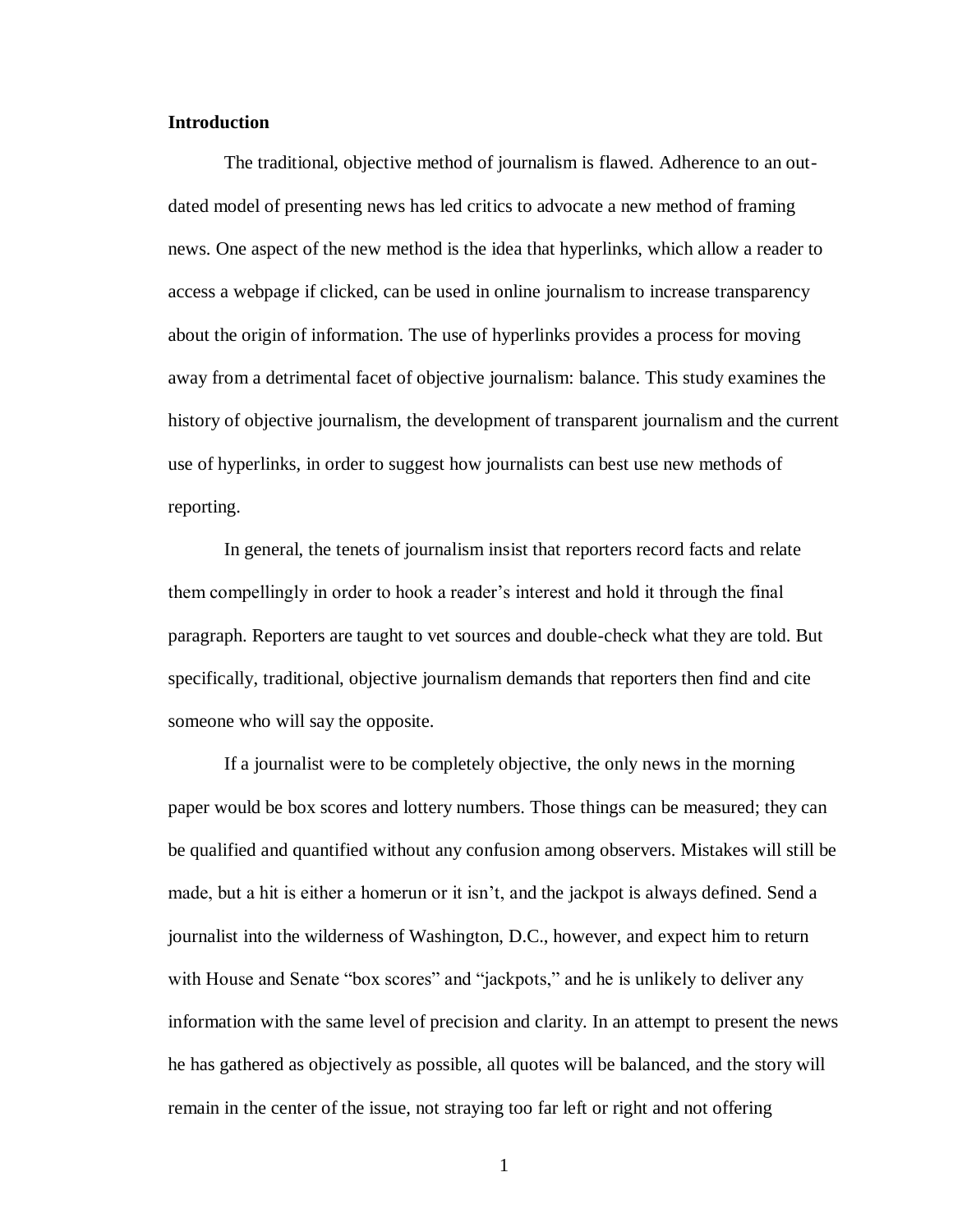information valuable to an argument if it cannot be countered by the other side. You will have not only wasted the journalist's efforts but also the time of the reader who may not receive insightful journalism that places facts in context and explains their importance.

Teaching journalists to approach every situation formulaically and to treat all sources similarly does not prepare them to trust their own instincts; it produces formulaic, "he said/she said" journalism.

In Precision Journalism, Philip Meyer describes the hurdles the objective method can erect for journalists, writing that "[b]eing objective is easy, so long as you are simpleminded about defining it."<sup>1</sup> How well-adapted is a simpleminded definition of objectivity to deal with complex situations? If journalists are not taught to be versatile or shown how to produce quality work that can stray from a perfect balance of source documents, they may well only write ineffective stories. A different approach, one that does not obsessively strive to balance opposing sides of an argument but that is transparent about the origins of information and pulls in contextualizing information, could produce better reporting.

A shift away from objectivity and toward a method of transparency, which would place more emphasis on showing the origin of information to allow readers to decide whether or not they trust it, may produce journalism that readers deem more trustworthy.

In Time, James Poniewozik writes that "[n]ews organizations are still beholden to a concept of objectivity that has little to do with the word's actual meaning,"<sup>2</sup> arguing that removing intuition from a reporter's work damages journalism. "In most fields, drawing informed conclusions is a sign of credibility. Only in journalism does the ideal

 $\overline{a}$ 

<sup>1</sup> Philip Meyer, Precision Journalism: A Reporter's Introduction to Social Science Methods. (London: Indiana University Press, 1973) 6.

<sup>2</sup> James Poniewozik, "The End of 'Objectivity,'" TIME. Nov. 29, 2010: 71.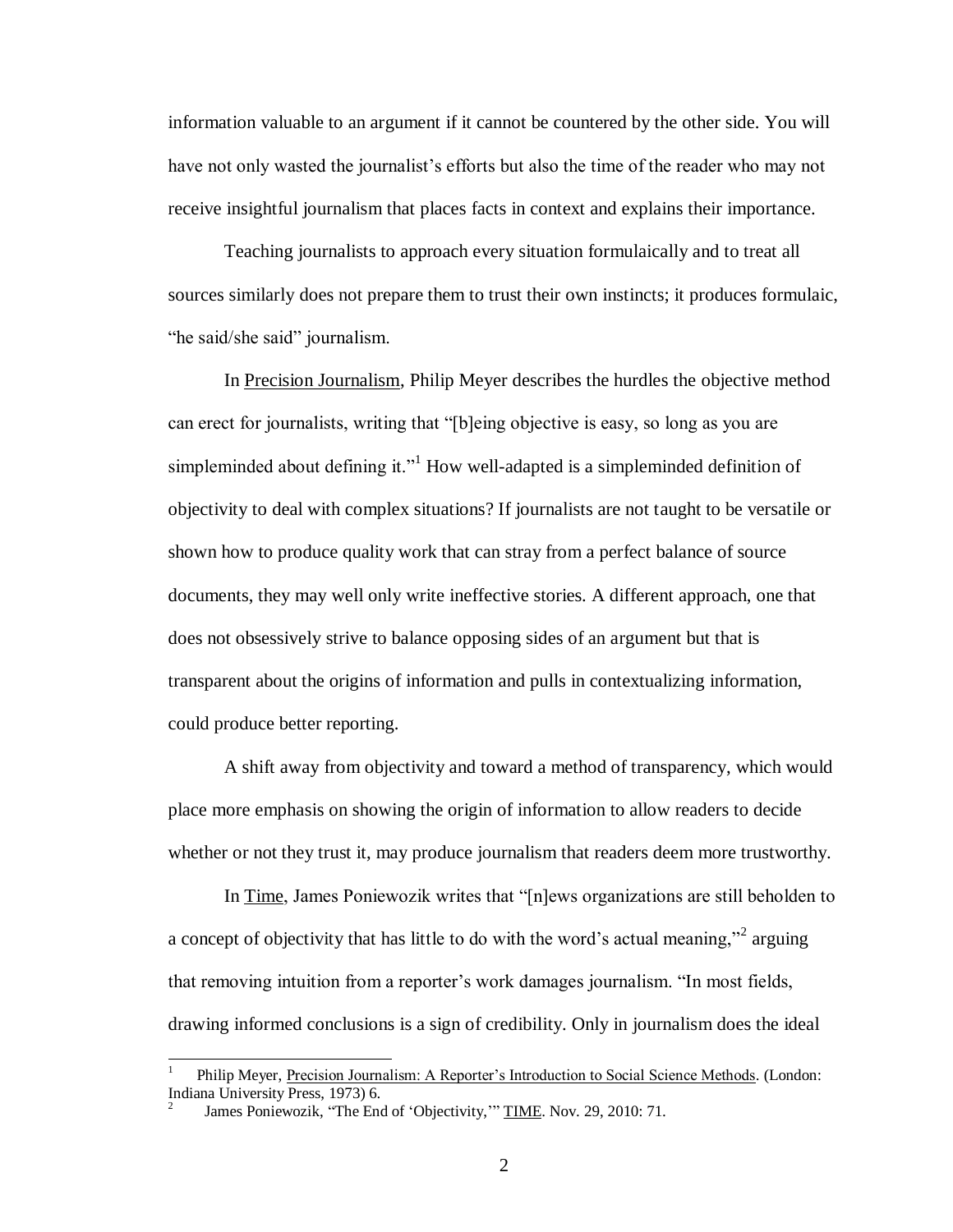health care reporter purport to have no opinion as to what makes a good health care system," he writes. "The days of pretending that journalists are dispassionate infobots are ending. And that's good: trust built on openness is stronger than trust built on an agreedupon fiction. $^{3}$ 

Beyond the advantages of broader freedom to show the sources of information, the application of transparency to journalism allows journalists to stray from the tenet of balance inherent in objectivity. A news story is not "objective" if readers can discern an imbalance between the number of quotes or column inches devoted to one viewpoint; however, as will be shown later, a transparent method of presenting information can avoid the dilemma of whether to artificially place unequal arguments in balance.

Online journalism is already well-adapted to the transparent method of journalism, with hyperlinks serving as the best tool for achieving transparency due to the inherent interconnectedness of the Internet: Anything a reporter wishes to show a reader is or can be just a click away. Therefore, I conducted a study of four news websites over two weeks' worth of randomly selected days in January and February 2012. With the help of a coder, I looked at the websites of *The Bangor Daily News*, *The New York Times*, *Politico* and *The Voice of San Diego* twice each day and selected the top two news stories in the morning and the evening. I then analyzed the hyperlinks contained in those stories to determine how those sites use hyperlinks in order to make suggestions for how journalists can best use the method of transparency to inform the public.

#### **History of Objectivity**

Objectivity as a doctrine of journalism was developed in the early 1900s. Vitriolic partisan dailies, innovation in printing technology and the recognition of a previously

 3 Poniewozik 71.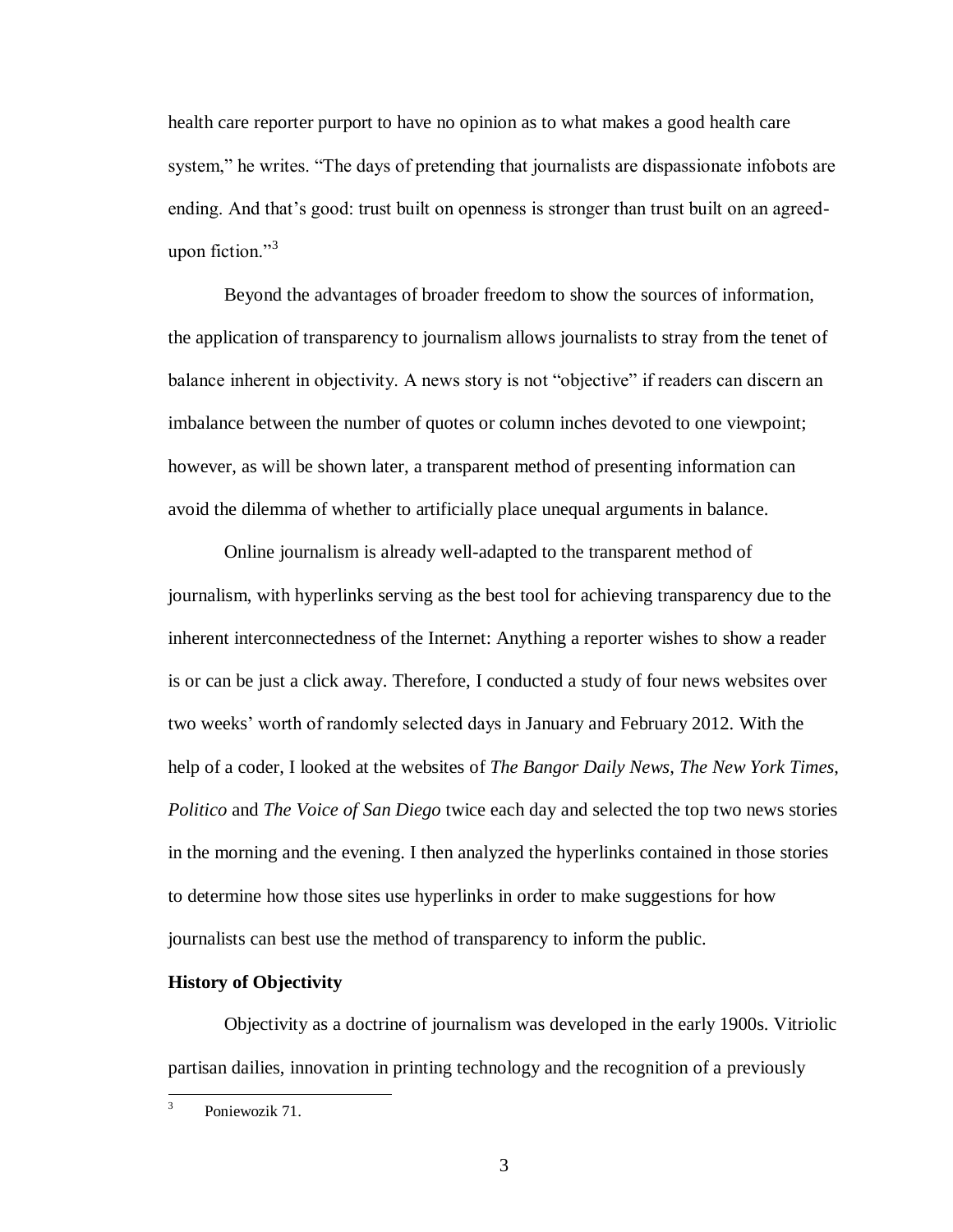ignored reader demographic in the mid-1800s flooded stands with new mastheads. In order to distinguish a single paper from the throng, editors began claiming objectivity for their papers. They insisted they were more trustworthy than their competitors and that their product was of a higher quality due to "objective" standards, which remained loosely defined until appearing in multiple journalism textbooks of the 1920s. This trend led to "commercial egalitarianism," which "transform[ed] the newspaper into a readily available consumer good, a task accomplished by the penny papers with their emphasis on factual, nonpartisan news."<sup>4</sup> The penny papers appealed to working men both due to their low price and the belief that they were more frank and honest and therefore worth a busy man's time.

Objectivity as it is currently understood was in the journalistic conscience as early as 1902 in an "article that said, without elaboration, yellow journalism lacked 'objective truth.'"<sup>5</sup> Walter Williams, the first dean of the Missouri School of Journalism, founded in 1908, described objectivity as a journalist's responsibility to "marry objectivity with battling injustice" by "reporting the 'facts' [and] showing the meaning of those facts for all concerned."<sup>6</sup> Furthermore, "the first canons of journalism adopted by the American Society of Newspaper Editors (1923) used the word impartiality, not objectivity,"<sup>7</sup> which contributed to objectivity's hazy definition. As early as the 1930s, scholars at Bryn Mawr asserted that objectivity in journalism was either impossible or, if possible, only measurable on a relative, subjective scale.<sup>8</sup> In 1996, the Society of Professional

ا<br>4 Ross Allan Eaman, Historical Dictionary of Journalism. (Lanham, Maryland: Scarecrow Press, Inc., 2009) 314.

<sup>5</sup> Steph L. Vaughn, ed., Encyclopedia of American Journalism. (New York: Francis & Taylor Group, 2008) 369.

<sup>6</sup> Eaman 35.

<sup>7</sup> Vaughn 369.

<sup>8</sup> Vaughn 159.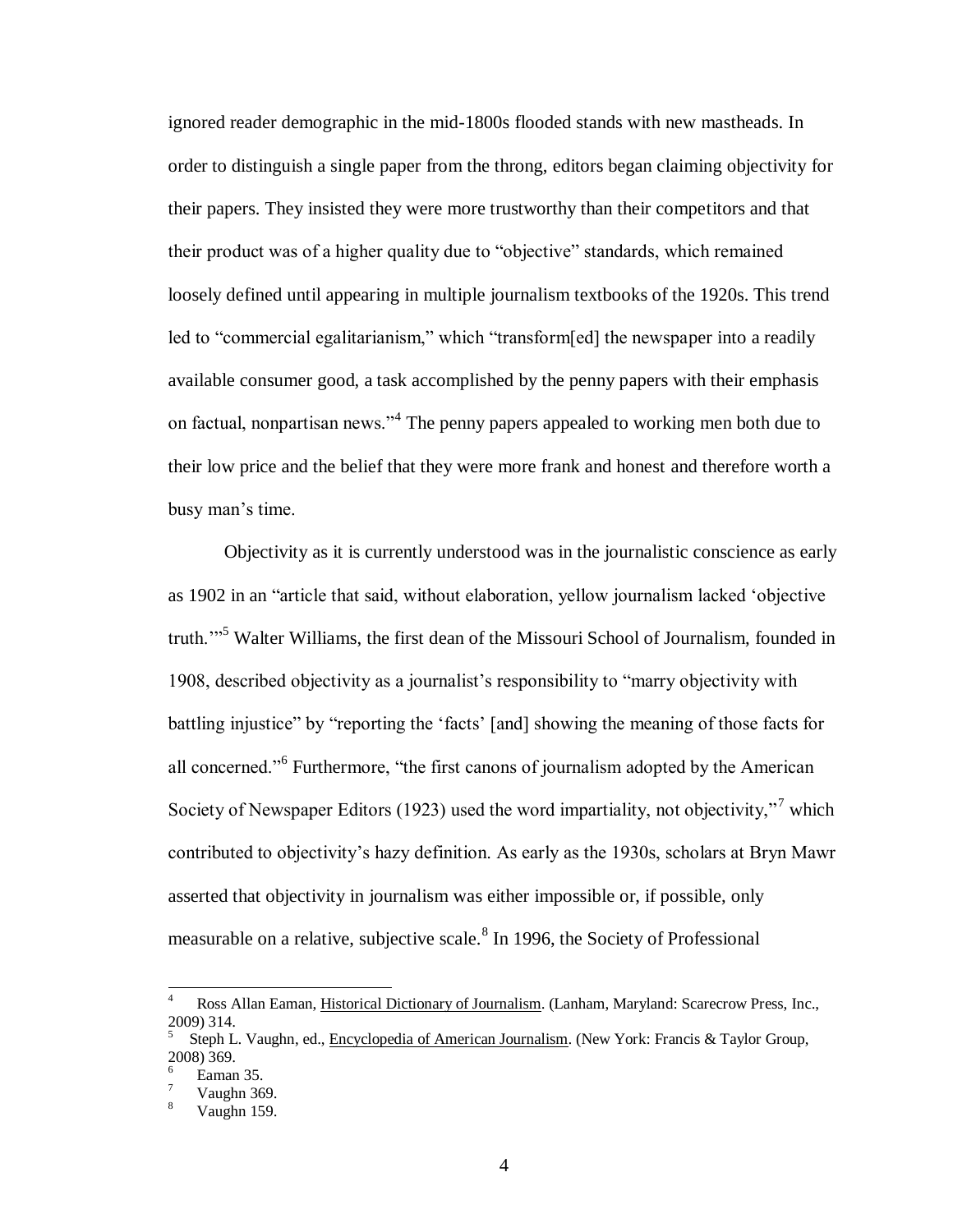Journalists removed the word "objectivity" from its code of ethics.<sup>9</sup>

That the evolution of objectivity in journalism can only be tracked clearly to the early 20th century and vaguely to the mid-19th century shows that journalism does not have its roots in objectivity. Though the objective method developed long after the craft, it has become so heavily associated with journalism in modern readers' minds that for a reporter to stray from the method's confines is to beg for damning accusations of bias.

That objectivity is not organic to journalism as a practice is obvious in a comparison of American and British news stories. Ideology weighs more heavily on journalism in the United Kingdom than in the United States, where it is viewed as the antithesis of objectivity — though increasingly prevalent in broadcast and online news sources with the emergence of niche talk shows and blogs. Richard Rooney, a professor at Girne American University in Cyprus, argues that ideological bias is both inherent and accepted in British journalism.

"The press in the UK is stridently political, but they are not party newspapers in the formal sense," he said. "Unlike UK broadcasters, most national newspapers in the UK take an explicit party political position, making it clear in their editorials and sometimes in their reporting of the news as well, which party they support [sic]."<sup>10</sup>

In discussing ideology in American and British journalism in a July 29, 2011, interview for NPR's "On the Media," Ryan Chittum, deputy editor of *Columbia Journalism Review's* "The Audit," described American journalists' need for balanced

 $\overline{a}$ 

<sup>9</sup> Society of Professional Journalists, "Code of Ethics," <www.spj.org/pdf/ethicscode.pdf>, 10 April 2012.

<sup>10</sup> Richard Rooney, "News Media and Ideology in the UK," Lecture series, Girne American University, Cyprus, 22 Feb. 2010, 20 Sept. 2011. <www.scribd.com/doc/27250311/UK-News-Media-and-Ideology-Richard-Rooney>.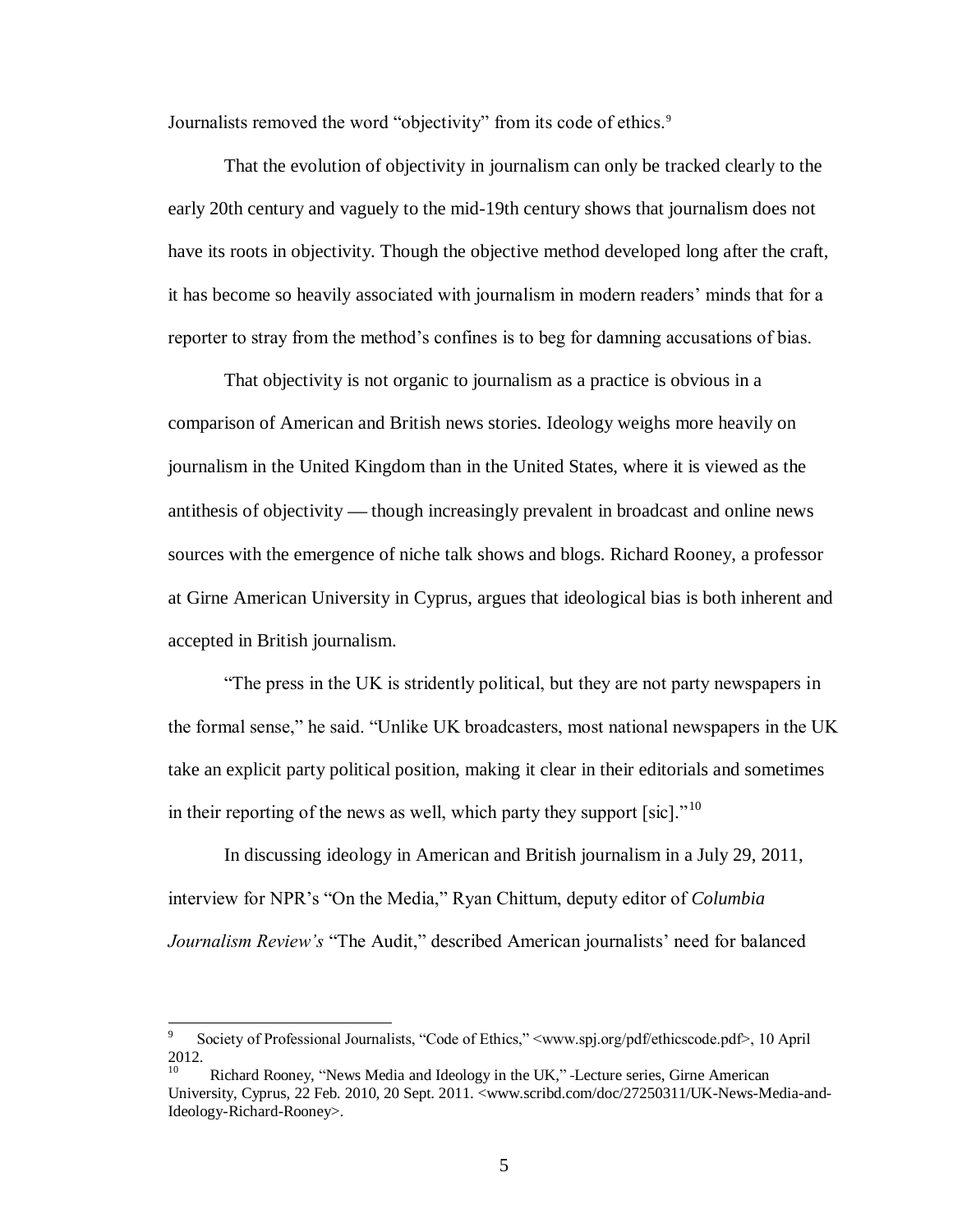reporting as "a cultural problem."<sup>11</sup>

"The press has a real aversion to being accused of ideological bias or bias of any sort," he said. "I think the problem is that it's easier to say he said, she said, rather than determining whether one side is telling the truth and one is not. It's much harder to do that. It takes much more time."

What results from this American aversion to bias is a balancing act, and most journalists, rather than risk a misstep, simply give opposing views equal weight in order to stay on the beam. The first stories a student journalist produces are often painstakingly neutral. After the lede, a number of quotes typically follow. After those quotes, which may take the reader to one side, is an equivalence that moves the argument back to the center. "This," the student journalist is certain, "is quality journalism; no one can tell where I stand."

This method easily strays into stenography. A journalist fearful of appearing biased will likely stick to whatever spokespeople say and report that but offer no background research or connection to relevant past events. Such an approach may not reveal the truth of the situation being reported. For example, by attempting to create balance on paper between two or more sides of an argument that are actually imbalanced, whether because one argument has more supporters or another has more evidence, a journalist can create the misconception that a solution to a problem is not as forthcoming as it is in reality.

Some identifiable aspects of objective journalism, such as fairness and the lack of advocacy, are good guidelines for reporters and should remain in the forefront of

 11 "The Objectivity Bias: Transcript," On the Media. 29 July 2011. 3 Aug. 2011. <www.onthemedia.org>.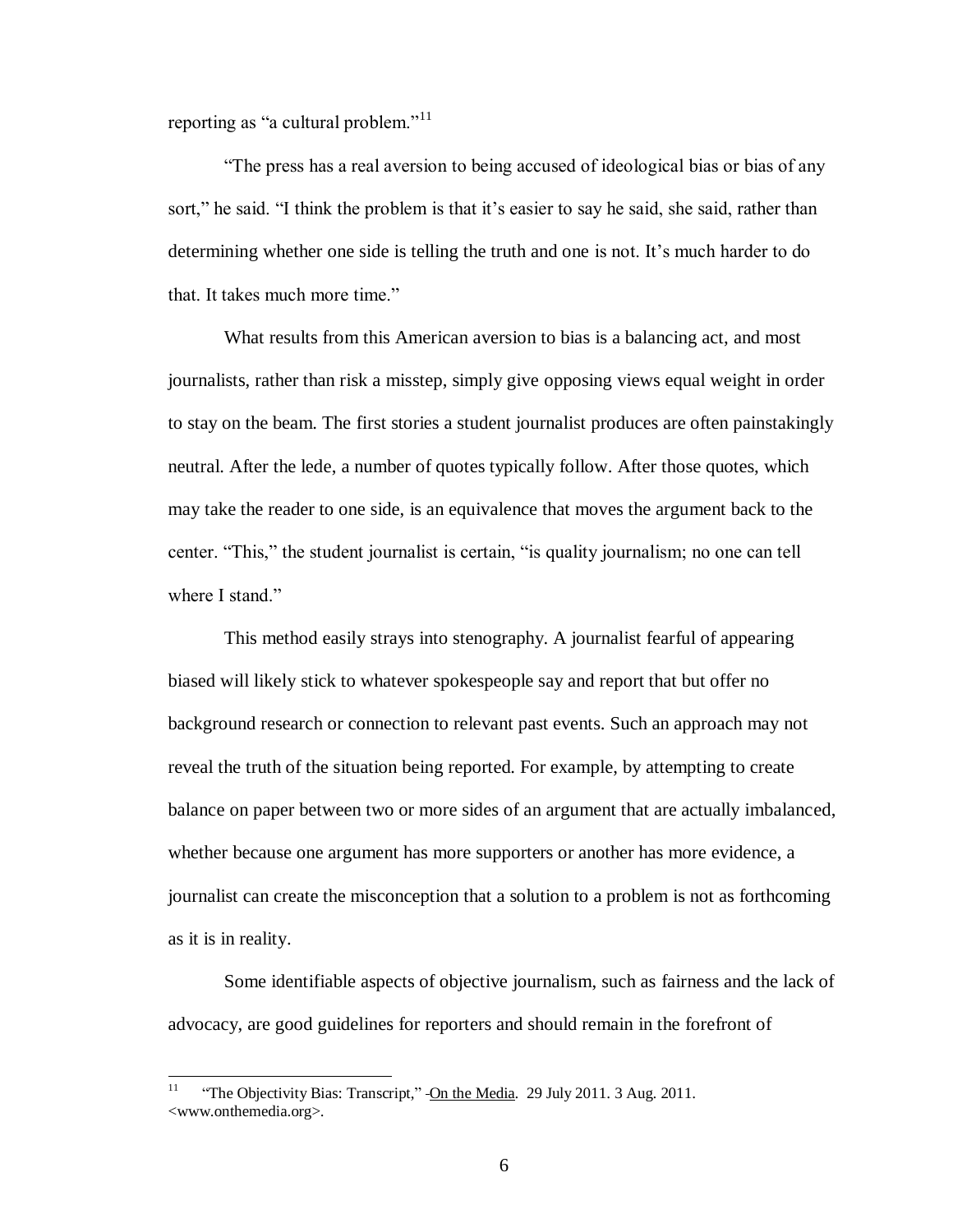journalistic ethics; however, a strident adherence to the objective method, especially to its mandate that reporting be balanced, can detract from otherwise informative articles.

When a journalist decides to call one source over another or when he settles on an angle for presenting the story to readers, judgments are made. If a journalist makes enough judgments in this way, any attempt to objectify the findings come press time could serve to rob the notes and quotes of significance. Those pieces of information could be stripped of their weight and purpose and become colored chips to be organized, stacked and meted out against each other in order to achieve a "balanced" report.

"[William Safire] felt phony evenhandedness was a disservice to his readers," Bill Kovach and Tom Rosenstiel write in The Elements of Journalism. "'Playing it straight does not mean striking a balance of space or time. When one side of a controversy makes news — issues a survey or holds an event — it's not the reporter's job to dig up the people who will shoot it down and give them equal attention. Comment, yes; 'balance' by column inch or stopwatch, no."<sup>12</sup>

Jay Rosen, a professor of journalism at New York University, criticizes this adherence to balance as "The View from Nowhere," a term he adapted from philosopher Thomas Nagel.

"If in doing the serious work of journalism–digging, reporting, verification, mastering a beat–you develop a view, expressing that view does not diminish your authority. It may even add to it," Rosen wrote on his blog, PressThink, in November 2010. "The View from Nowhere doesn't know from this. It also encourages journalists to develop bad habits. Like: criticism from both sides is a sign that you're doing something

 $\frac{1}{12}$  Bill Kovach and Tom Rosenstiel, The Elements of Journalism: What Newspeople Should Know and the Public Should Expect, (New York: Three Rivers Press, 2007) 118.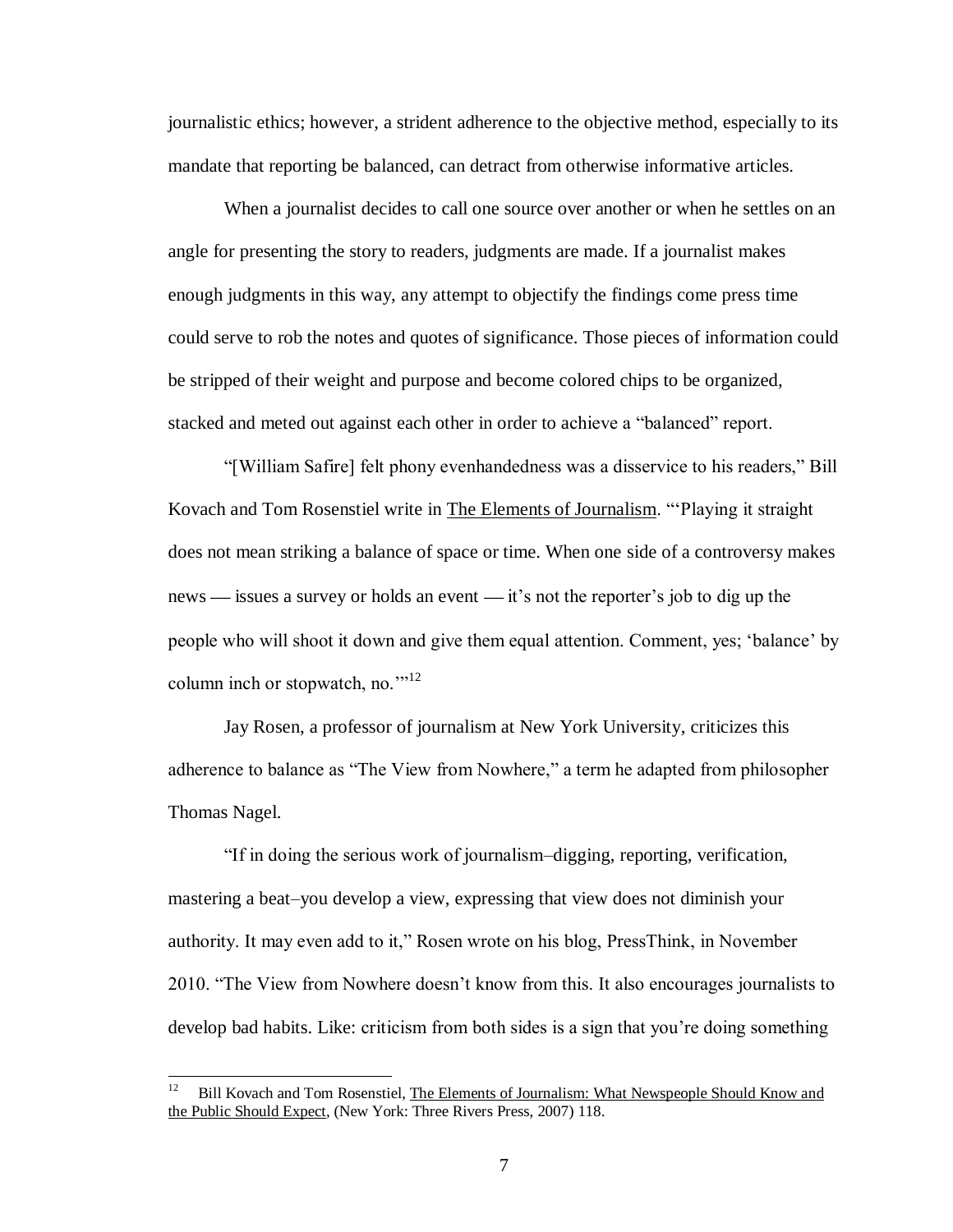right, when you could be doing everything wrong."<sup>13</sup>

For example, because an objective article may call for quotes from both sides of an environmental debate, the reporter might attempt to balance every quote from the concerned public with one from the allegedly polluting company's spokesman. The article would contain the basic information concerning the dispute, but after finishing, the reader might not have an understanding of the actual state of the situation. This example has played out on a larger scale, according to Max Boykoff in *Niemann Reports*' Winter 2005 issue. Controversy over the reality of global warming has been fanned by journalists balancing scientific findings with the other side of the debate: politicians and emotional citizens. By balancing scientists' facts, which admittedly have not always been in total agreement, with dissenters' emotions, journalists suggest to readers that both sides of the debate have equal claim to the truth. This is what Meyer calls "objectivity of result," discussed later in greater detail.

"By adhering to balance […] influential news sources greatly amplified the views of a small group of climate contrarians who contest the notion that humans are contributing to changes in the climate," Boykoff writes in *Niemann Reports*. "Journalists need to acknowledge that their long-cherished norm of balance has become a form of informational bias."<sup>14</sup>

Dropping the objective method after years of training and practice might prove difficult, but the example of Malcolm Browne shows the possibility for success afforded by an understanding of objectivity's limitations. Browne, a former AP Vietnam

 13 Jay Rosen, "The View from Nowhere: Questions and Answers," PressThink, 10 November 2010, < http://pressthink.org/2010/11/the-view-from-nowhere-questions-and-answers/>. 15 April 2012.

<sup>&</sup>lt;sup>14</sup> Max Boykoff, "The Disconnect of News Reporting from Scientific Evidence," Niemann Reports, Winter 2005, 23 Jan. 2012. <http://nieman.harvard.edu/reports/article/100593/The-Disconnect-of-News-Reporting-From-Scientific-Evidence.aspx>.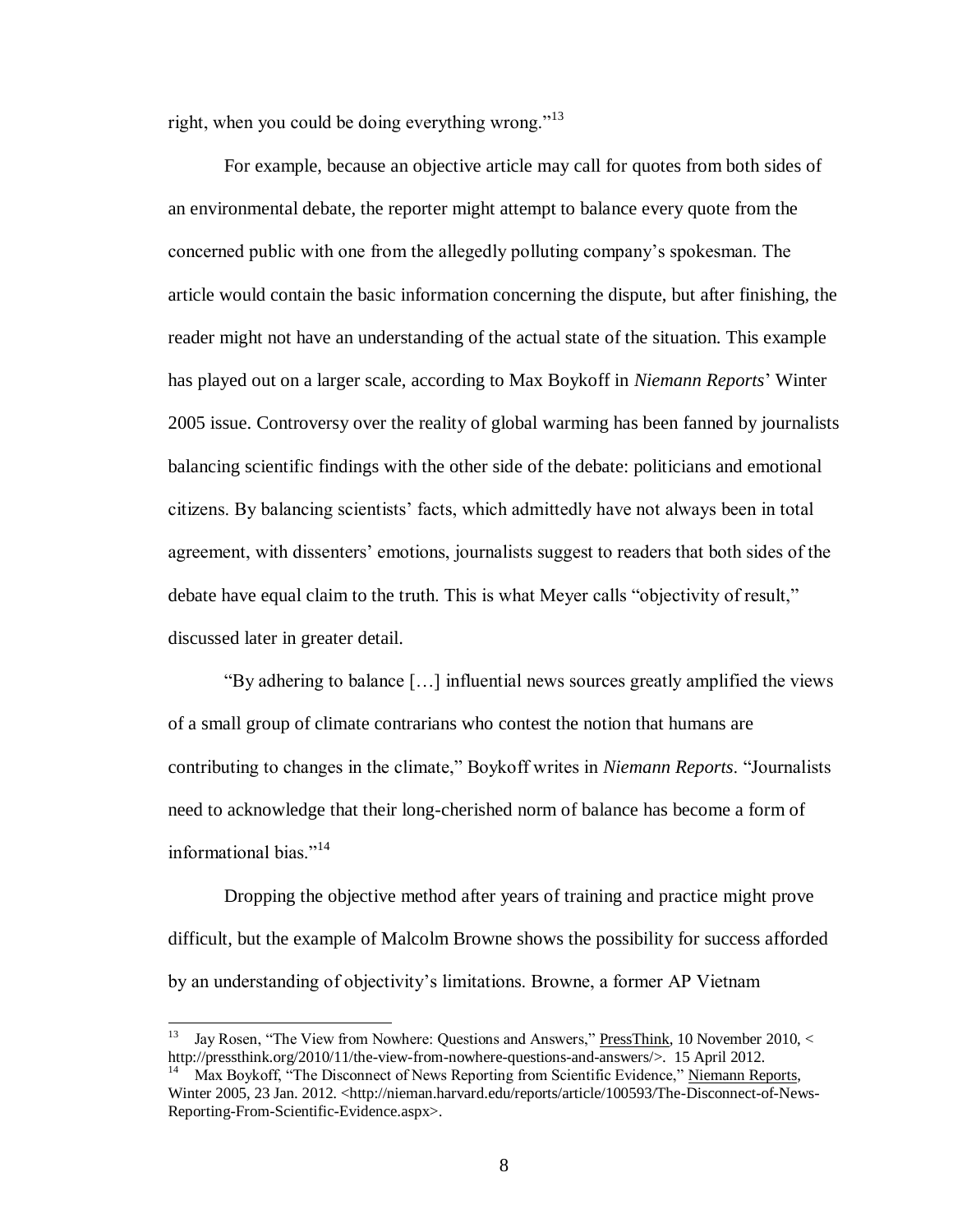correspondent, made his first foray into journalism after being drafted during the Korean War. He took a post in the press corps rather than fighting and was so enamored of his limited experience that he did not return to his civilian career as a chemist, taking a job instead at a small New York newspaper.

Perhaps due to his extensive time abroad as a correspondent and away from the daily stream of American reporting, Browne does not believe that objectivity in journalism is possible.

"At root, journalism is subjective — never objective — and the best we practitioners can do is try to be fair,"<sup>15</sup> he writes.

"The results will never come up to the standards of even our most lenient critics, because the role of the journalist is to translate observation into news copy. Unfortunately, the second Law of Thermodynamics — an immutable law of physics decrees that information is always lost in such a transaction. No news report is any more reliable than the flawed observer who prepares it, and news will always be tainted by perspective and personal judgment, right or wrong."<sup>16</sup>

Americans and is not the method of reporting they demand of their newspapers. In order to satisfy the American taste for balance, reporters have given equal attention to viewpoints that are terrifically unequal in veracity and credibility. Furthermore, the endeavor to keep the taint of "perspective and personal judgment" out of the papers has resulted in many journalists missing the truth.

Browne's view of journalism, however, is not the one widely held by most

In the commonly cited case of former U.S. Sen. Joseph McCarthy of Wisconsin,

 15 Malcolm W. Browne, Muddy Boots and Red Socks: A War Reporter's Life, (New York: Random House, 1993) p. xii-xiii.

<sup>16</sup> Browne p. xii-xiii.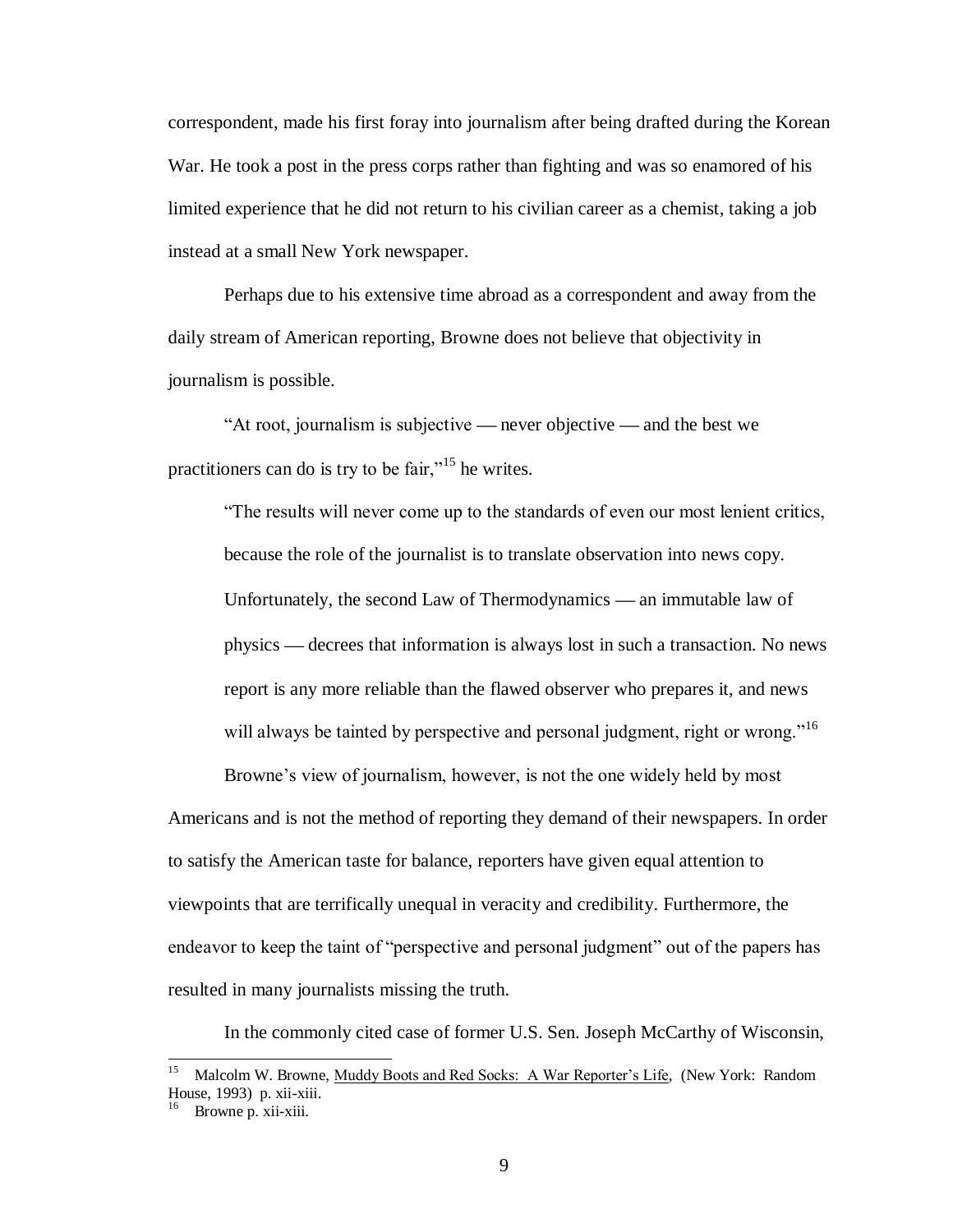for example, journalists duly quoted and reported his allegations, but few spent time investigating whether a basis existed for his claims. Reputations were smeared due to low journalistic ambition to discover and convey the truth.

"Pressured by severe competition and leary [sic] of offending pro-McCarthy clients, they rushed McCarthy's charges into print without analysis and without checking their accuracy," writes Michael O'Brien in a review of Edwin R. Bayley's McCarthy and McCarthyism in Wisconsin. "McCarthy sought to intimidate newspapers that criticized him, and when this failed, he tried to discredit them. Because of the atmosphere of fear, some reporters became extremely careful what they wrote about him."<sup>17</sup>

#### **Suggesting Transparency**

 $\overline{a}$ 

If the current model of objectivity is insufficient then the model of transparency as objectivity, of showing one's work while avoiding artificial balance, may be more adequate. Using the axiom of "show, don't tell," a reporter would be better able to inform readers by showing how he arrived at the ratio of information from sources used in an article. The need to be a dispassionate, removed reporter is eliminated when he can simply be transparent about the origins of his information and direct the reader to his sources. The reader is better able to decide if the news outlet is one he trusts rather than be left wondering if it is secretly left-leaning or secretly right-leaning.

In 2009, *The Washington Post* introduced social media guidelines for its reporters. The *Post* chose to control its employees' personal lives in order to eschew the possibility that one might ever post something to which a reader could object. Archived in full at paidcontent.org, the guidelines advise employees to remember that their online actions

<sup>17</sup> Michael O'Brien, "Review: Joe McCarthy and the Press by Edwin R. Bayley," The Wisconsin Magazine of History, Spring 1982: 218.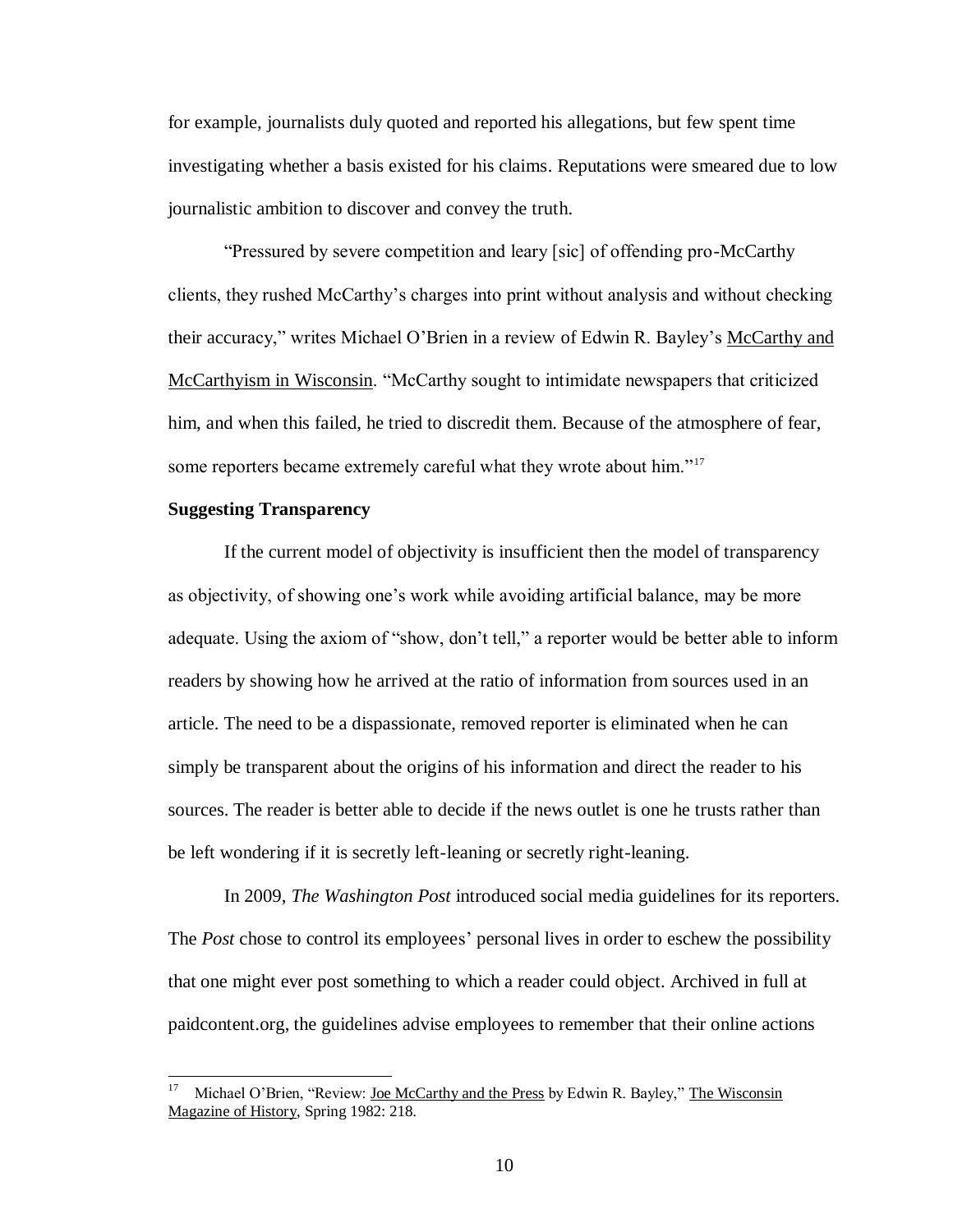"should be presumed to be publicly available to anyone, even if [they] have created a private account."<sup>18</sup> The *Post* laid out clear restrictions on its employees' online interactions, which some decried as censorship. Among other things, The *Post* told its employees that they must:

" refrain from writing, tweeting or posting anything  $-$  including photographs or video — that could be perceived as reflecting political, racial, sexist, religious or other bias or favoritism that could be used to tarnish our journalistic credibility. This same caution should be used when joining, following or friending any person or organization online."<sup>19</sup>

In a 2006 study of New Zealand news outlets in *Journalism Studies*, Verica Rupar claims that transparency in newsgathering leads to a more precise product and suggests that social media forge necessary connections between readers and reporters, which differs from the *Post*'s view of Facebook and Twitter. That the two viewpoints were expressed in a span of three years shows the inconsistency journalists showed in embracing the Internet as a means of communicating with readers. Rupar's view seems to have won out, as the *Post* and invited readers to subscribe to a litany of employees' Facebook profiles in January  $2012^{20}$ 

The aversion to bias, long the bulwark of traditional journalism as seen above, is starting to be chipped away with the surge in social media, the very thing the *Post* sought to curtail. For example, the Nieman Journalism Lab covered the guidelines, pulling

 18 Staci D. Kramer, "WaPo's Social Media Guidelines Paint Staff Into Virtual Corner; Full Text of Guidelines," 27 Sept. 2009. 12 Oct. 2011. <paidcontent.org/article/419-wapos-social-media-guidelinespaint-staff-into-virtual-corner/>.

<sup>19</sup> Kramer

<sup>20</sup> Mark S. Luckie, "Subscribe to Washington Post Staff on Facebook," 3 Jan. 2012, 23 Jan. 2012,  $\langle$ http://www.washingtonpost.com/blogs/ask-the-post/post/subscribe-to-washington-post-staff-onfacebook/2012/01/03/gIQAXcUWBQ\_blog.html>.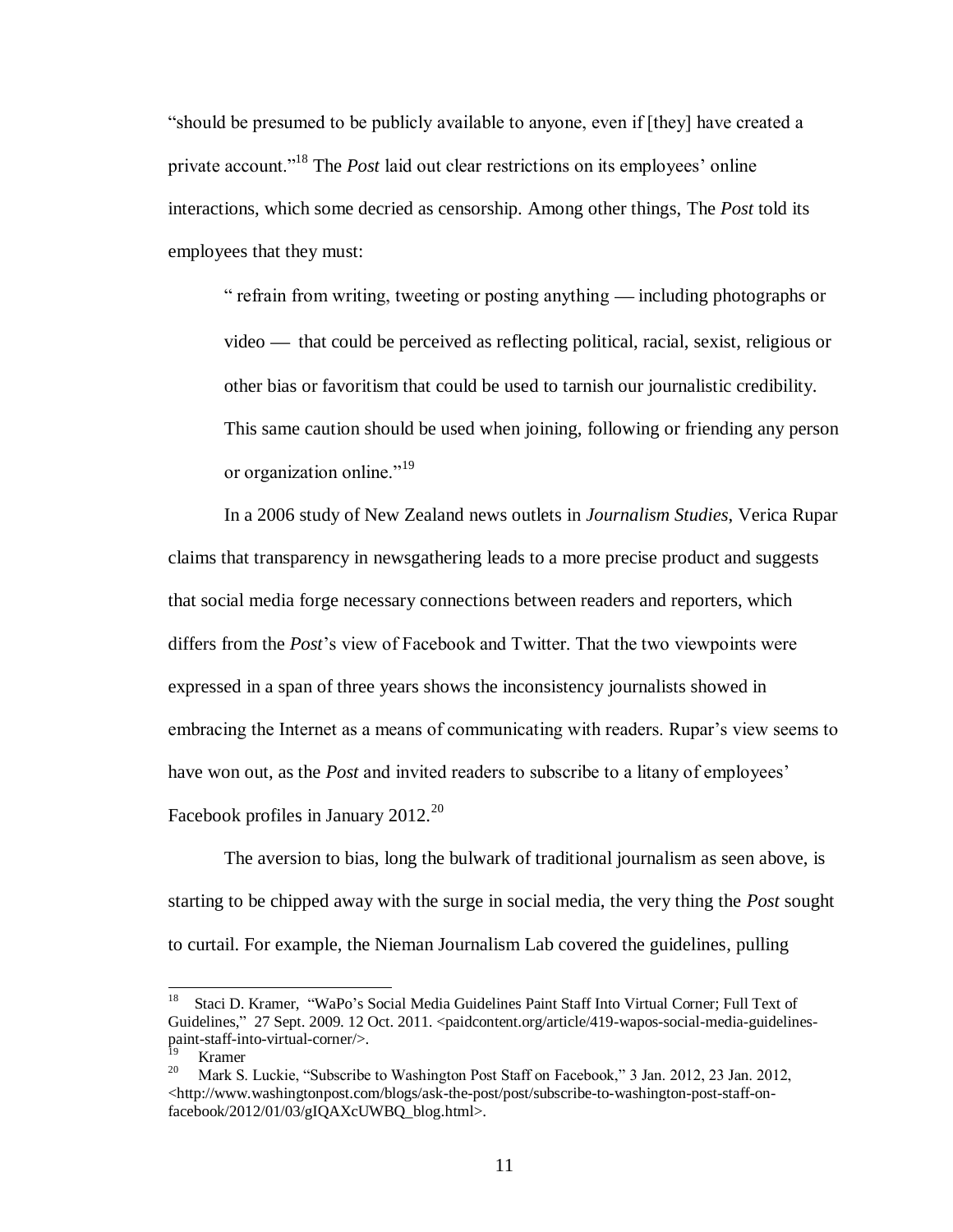together responses by media critics that latched onto the key words "bias" and "favoritism," the foes of objectivity. Lisa Williams, CEO and founder of Placeblogger, an online forum that allows a visitor to find blogs based on physical communities, tweeted the day the guidelines were posted on paidcontent.org that "[t]he fact that biases aren't revealed just makes fertile ground for conspiracy theories, which erode trust in journalism."<sup>21</sup>

Proponents of the transparency model suggest that spending less time asserting that journalists are devoid of opinions or beliefs (less time following the *Post's* approach to objectivity) and more time being transparent about the building blocks of an article, whether that be by addressing perceived biases or providing additional information that happens to tip the balance of sourcing, would produce better journalism.

"[O]ur expectations about how much we should know about a journalist's sources, evidence, and process are rising,"<sup>22</sup> write Kovach and Rosenstiel in <u>Blur</u>.

If a reader can't determine the source of information in an article and perceives something amiss, he may be likely to label it as biased, for lack of a better term, which seems to have become a catchall description for anything a reader disagrees with in news.

"The 'unexplained' newsgathering process produces a hazardous equilibrium of facts and opinions," Rupar writes. "With visibility of sources comes credibility of claims and accountability of actions."<sup>23</sup>

The International Center for Media and the Public Agenda at the University of Maryland conducted a 2006 study of 25 online news outlets to determine how transparent

<sup>21</sup>  Lisa Williams, Twitter, 27 Sept. 2009. 12 Oct. 2011. <twitter.com/#!/Lisa Williams/status/4422322740>.

<sup>22</sup> Bill Kovach and Tom Rosenstiel, "Blur: How to Know What's True in the Age of Information Overload," (New York: Bloomsbury, 2010) 33.

<sup>&</sup>lt;sup>23</sup> Verica Rupar, "How did you find that out? Transparency of the newsgathering process and the meaning of news," Journalism Studies, Spring 2011, 139.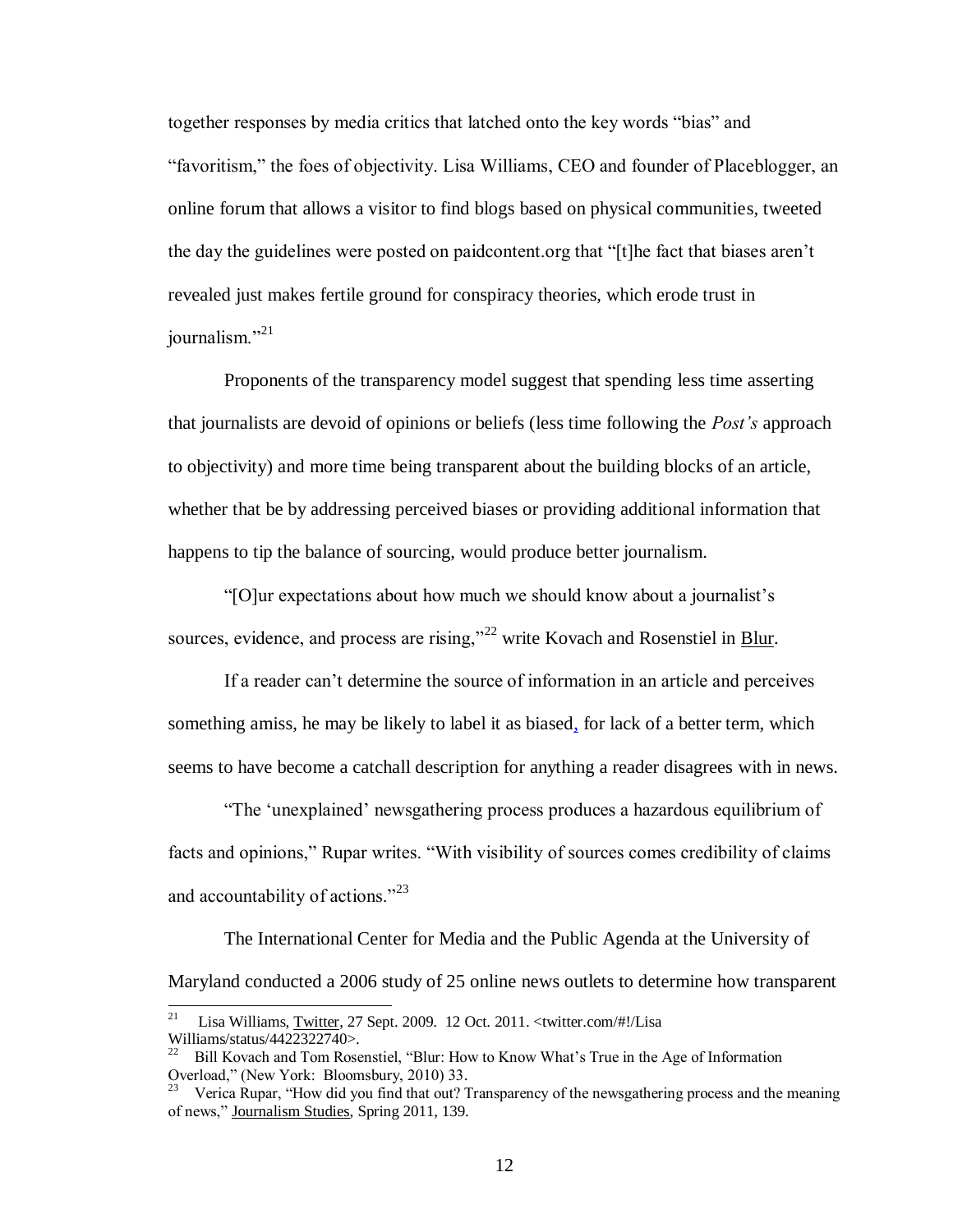they were about corrections, ownership, staff policies and reporting policies and to determine how open they were to interactivity. Through that study, led by Susan Moeller, a cloistered atmosphere in the companies behind news websites is shown to be surprisingly prevalent, this from news outlets that support sunshine laws and tout transparency in government.

"As [Sydney] Schanberg noted," Moeller reports, "'Journalism's most serious failure, probably, is its reluctance to explain how reporters go about putting together a news story."<sup>24</sup>

In 2009, David Weinberger, a fellow at Harvard's Berkman Center for Internet and Society, addressed the problem seen by Moeller of news organizations presenting news as a finished product without allowing readers to see the raw components used to create the articles. He advocated for transparency as an alternative to the traditional objective approach, which is "not an achievable aim,"<sup>25</sup> he wrote, "and the claim that reporting is objective is not just wrong but seriously misleading."

"Transparency — the embedded ability to see though the published draft — often gives us more reason to believe a report than the claim of objectivity did," Weinberger continued. Rupar's study reinforces claims that transparency in newsgathering leads to a more precise product.

"[I]t clarifies the mediating character of communication in the news media," Rupar writes. "It makes apparent that journalism is not just a matter of presenting 'facts as they are,' an objectivity principle flagged by journalism positivists in Anglo-American

 $\frac{1}{24}$  Susan D. Moeller et al, "Openness & Accountability: A Study of Transparency in Global Media Outlets," International Center for Media and the Public Agenda, 28 Aug. 2011,

<sup>&</sup>lt;www.icmpa.umd.edu/pages/studies/transparency/z\_about\_media\_transparency.html>.  $\overrightarrow{25}$ 

David Weinberger, "Transparency: the new objectivity," KM World, Sept. 2009: 1, 30.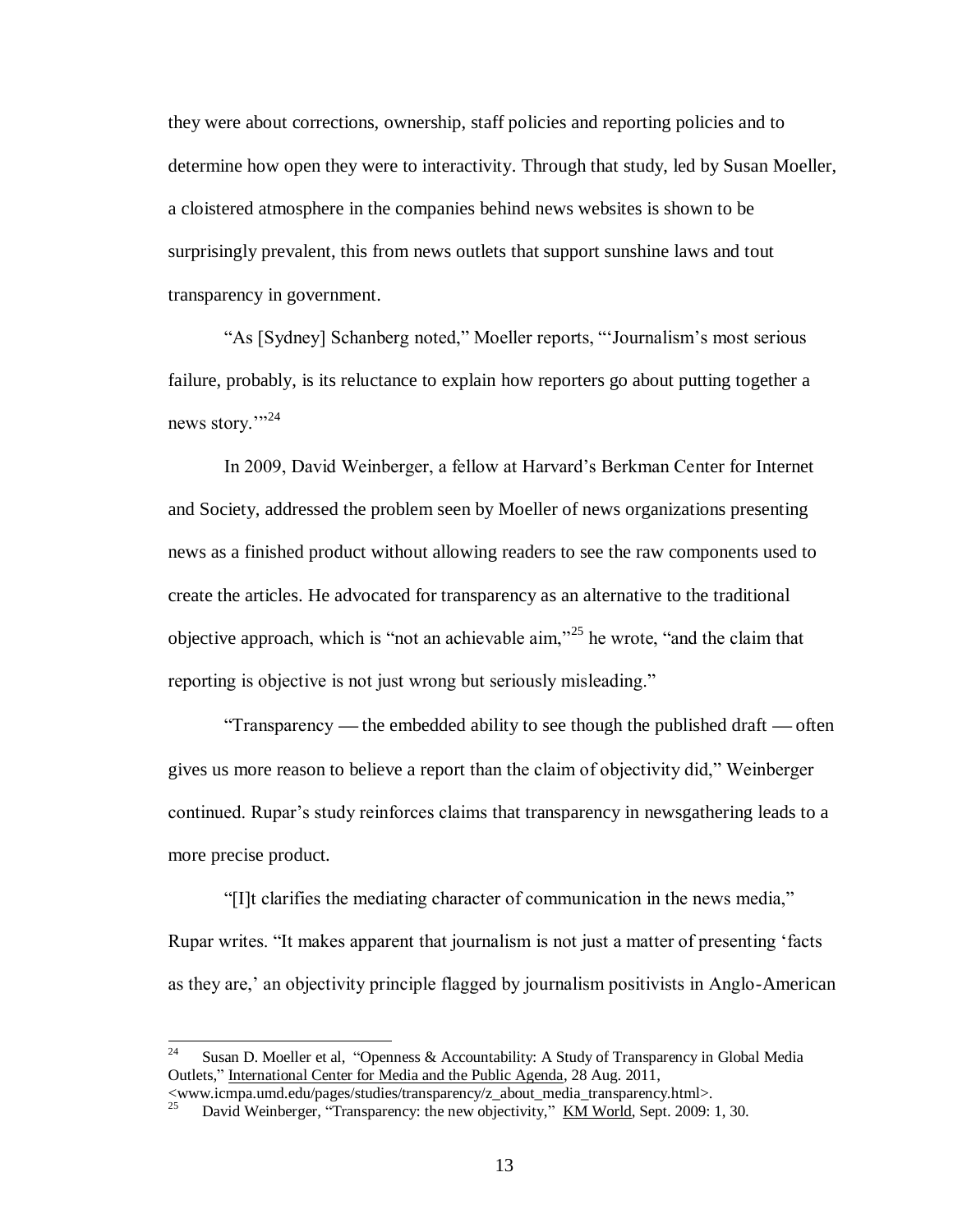schools of journalism, but also a matter of assembling truth […] beneath and around 'facts as they are told."<sup>26</sup>

Rupar says that increased transparency about the origins of information allows readers to approach news articles with a warier eye. If readers can tell whether the information in an article is derived from a press release rather than original research or whether the quotes are pulled from a news conference rather than a one-on-one interview, she asserts they are more likely to make an informed decision about whether to trust the reporter and, by extension, the news organization.

In practicing transparent journalism, a reporter would not feel compelled to backtrack from whatever ground is gained on one side of the argument in order to bring it back to the center. However, using this method on paper is tricky because, as Weinberger points out, "Transparency prospers in a linked medium, for you can literally see the connections between the final draft's claims and the ideas that informed it. Paper, on the other hand, sucks at links. You can look up the footnote, but that's an expensive, timeconsuming activity more likely to result in failure than success."<sup>27</sup>

Current print journalism might not be able to incorporate this sort of work, and its inclusion might not achieve its intended purpose. However, the transparent method is well-suited to online journalism. A more involved readership, one that has been prompted by accumulating opportunities for interactivity, is turning a more calculating eye to online journalism. Journalists now have more tools with which to engage and inform readers online.

Some of the challenges of online journalism can be offset through transparency.

 26 Rupar 127-143.

<sup>27</sup> David Weinberger, "Transparency is the New Objectivity," 19 July 2009, 27 Nov. 2011, <hyperorg.com/blogger/2009/07/19/transparency-is-the-new-objectivity/>.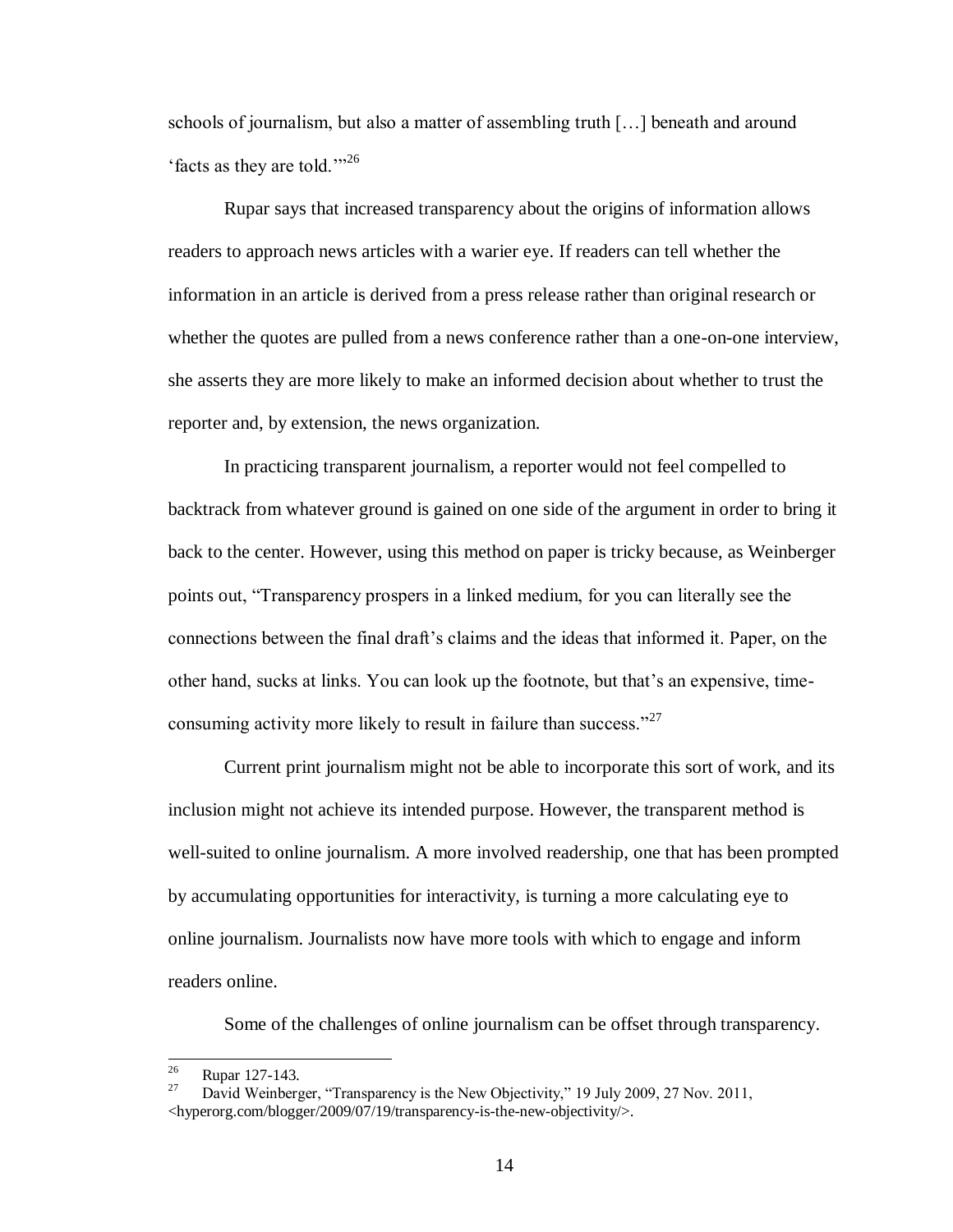Online, a reporter can provide links to the full text of source documents; full audio of interviews from which quotes are drawn; or video of newsworthy events, such as trials or protests. Hyperlinks can be used to send readers to the sources' websites, such as to government sites for stories on policy or to blogs for a story from someone who was at a newsworthy event that the reporter missed.

By providing hyperlinks, reporters can convey some of the sources' urgency and become animated sources themselves for readers. Transparency allows readers to take a more proactive approach to an article. Rather than reading an article from start to finish and being done with it, readers are given the opportunity to see the source documents from which the reporter mined information. Readers are shown resources to use if they want to be more informed on the subject, but it is not necessary for them to do that research in order to understand the point of the article. This method invites action from the reader by pointing the way to related information, but it should not require it in order for the reader to fully understand the story. Here, however, journalists and their editors could clash on which information to provide through hyperlinks, especially if a story was a scoop that the editor wants to protect. Readers will not know which hyperlinks were inserted by a reporter, who may want to include information even if it is outside the organization's website, or by an editor, who may only approve of hyperlinks that keep a reader within the organization's website.

While online news should not stray into some of the hyperbolic prose found on blogs, the platform does provide opportunities for reporters to present sources' emotionally charged arguments in more detail than does print. One fault found with objectivity is that reporters fall into a pattern of stilted, formulaic writing in order to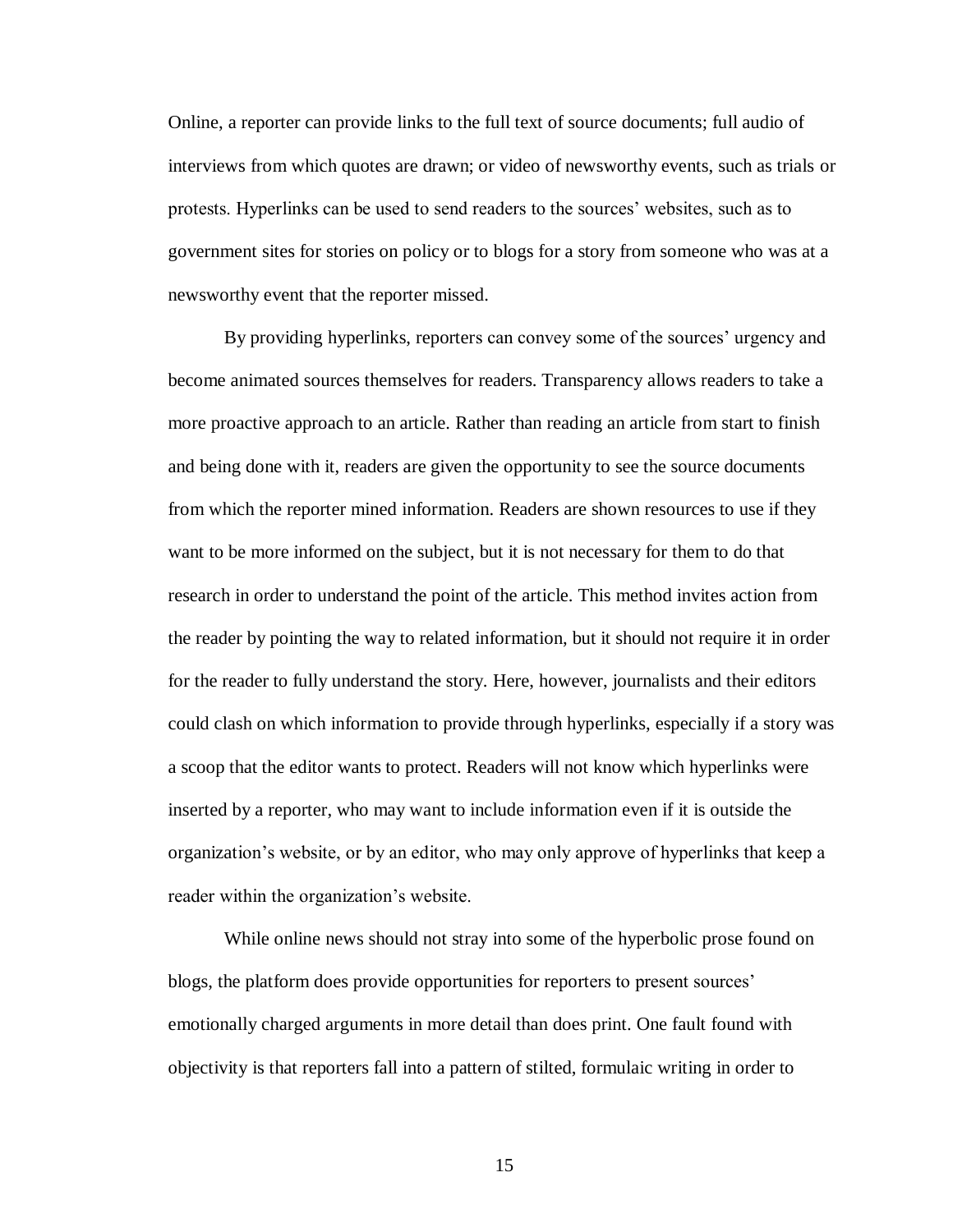avoid the appearance of being biased.

 $\overline{a}$ 

"This creed [of objectivity] transforms reporters into neutral observers or voyeurs. It banishes empathy, passion, and a quest for justice," writes Chris Hedges in the essay "The Disease of Objectivity." "Reporters are permitted to watch but not to feel or to speak in their own voices."<sup>28</sup>

The writing process that robs sources' words and actions of immediacy, the act of translating their ideas into the common language of a news article, can be ameliorated by providing links to source documents. Eliminating anything with the slightest appearance of bias in a news story can render the information complicated to absorb in its formulaic style. Despite the necessity of fairness in reporting, of allowing the accused to defend themselves, balancing quotes can make retaining the ideas difficult because they are immediately countered.

Reporters remember stories, even the boring ones, based on how they are told the information. An energetic or emphatic speaker's salient points are more likely to be retained than those of a boring, droning speaker. In order to use those energetic quotes in an article, however, the reporter must balance them with an opposing view, which can detract from a statement's impact on readers and weaken the chances of educating them.

None of this is to say that the method of transparency can slip seamlessly into online news outlets, as it can sometimes be unclear how the standards of print journalism apply on the Internet. For example, in the haste to post accompanying information with an online story, a journalist may overlook sourcing the data included in a timeline or graph. In the interest of limiting word count in an infographic, a journalist may make

<sup>28</sup> Chris Hedges, "The Disease of Objectivity," in Will the Last Reporter Please Turn Out the Lights: The Collapse of Journalism and What Can Be Done to Fix It, eds. Robert W. McChesney and Victor Pickard. (New York: The New Press, 2011) 209.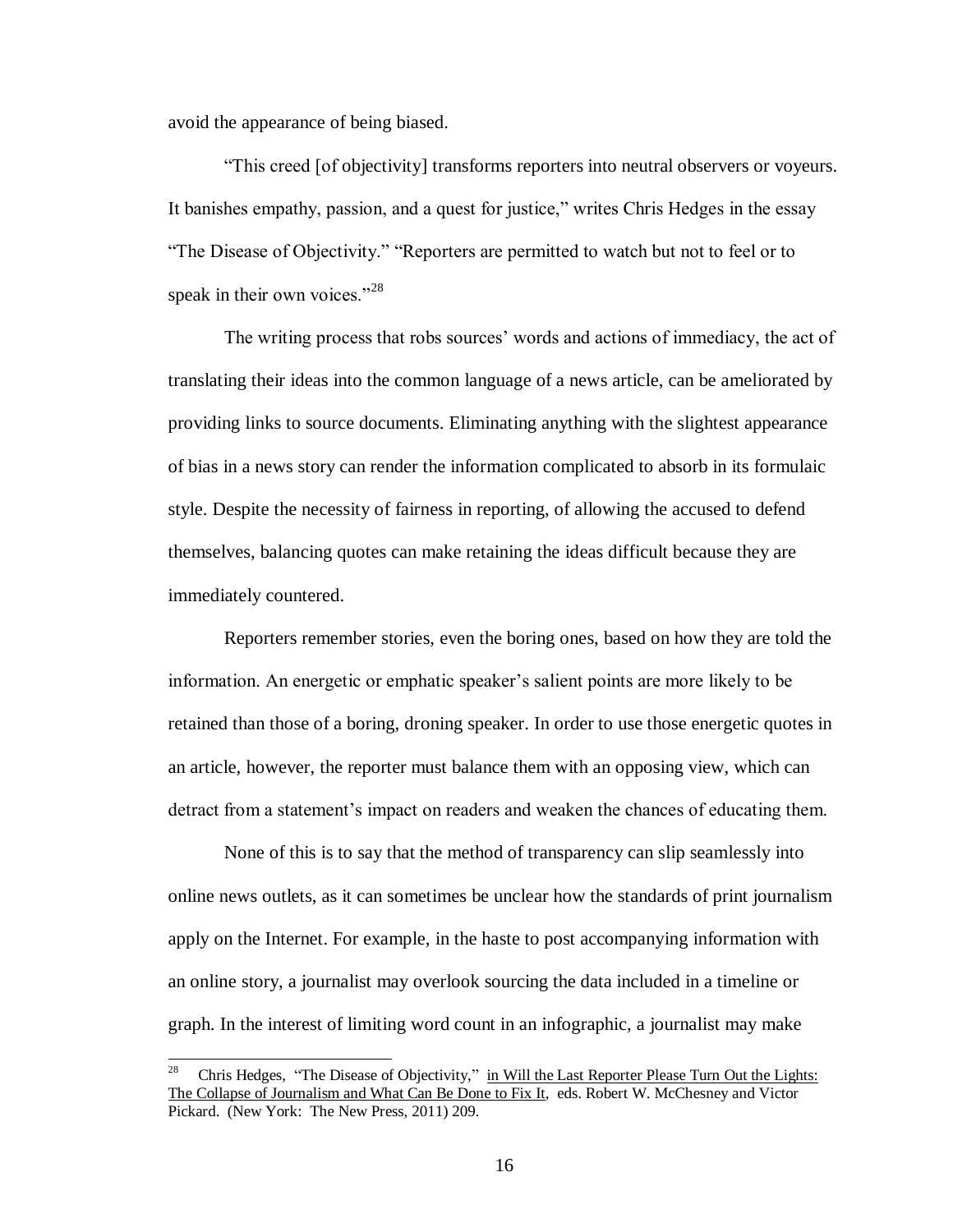assertions without supporting them with evidence. Corrections can be timeless online, with reporters simply fixing the mistake and updating the story, so that a reader does not know where or when something was altered.

"In some cases, the people producing the material are not even aware of what model they are operating under, as they adapt to new technology, grope to maintain an audience, endeavor to innovate, and bow to financial pressure."<sup>29</sup>

Another difficulty associated with transparency is that it should not become a means through which journalists can return to the penny press era of journalism, when readers could gauge the tone of the news contained in a paper by whether the masthead read "Daily Republican" or "Daily Democrat." The transparent method does not suggest that reporters begin inserting opinion into stories just because they can provide a link to someone with the same ideas. Journalism should not become well-sourced op-eds. The ideas of fairness and honesty espoused in the objective method still apply to transparent journalism; it is the idea of balance that must change.

Hyperlinks that direct readers to primary sources, such as the text of a new law or a campaign finance report, can also be beneficial, since they enable readers to review sources reporters quote and see for themselves if the portrayal of that information is fair. Here, however, we encounter another difficulty in transitioning to transparency in that, when considering linking to other journalists' work on competing news sites, reporters encounter the gray area of directing a reader away from the news outlet's homepage. While doing so is a possible point of contention for editors striving to keep readers moving through their organization's website, Weinberger suggests that news organizations' reluctance to direct readers to other websites is foolish.

<sup>29</sup> Kovach and Rosensteil, Blur 35.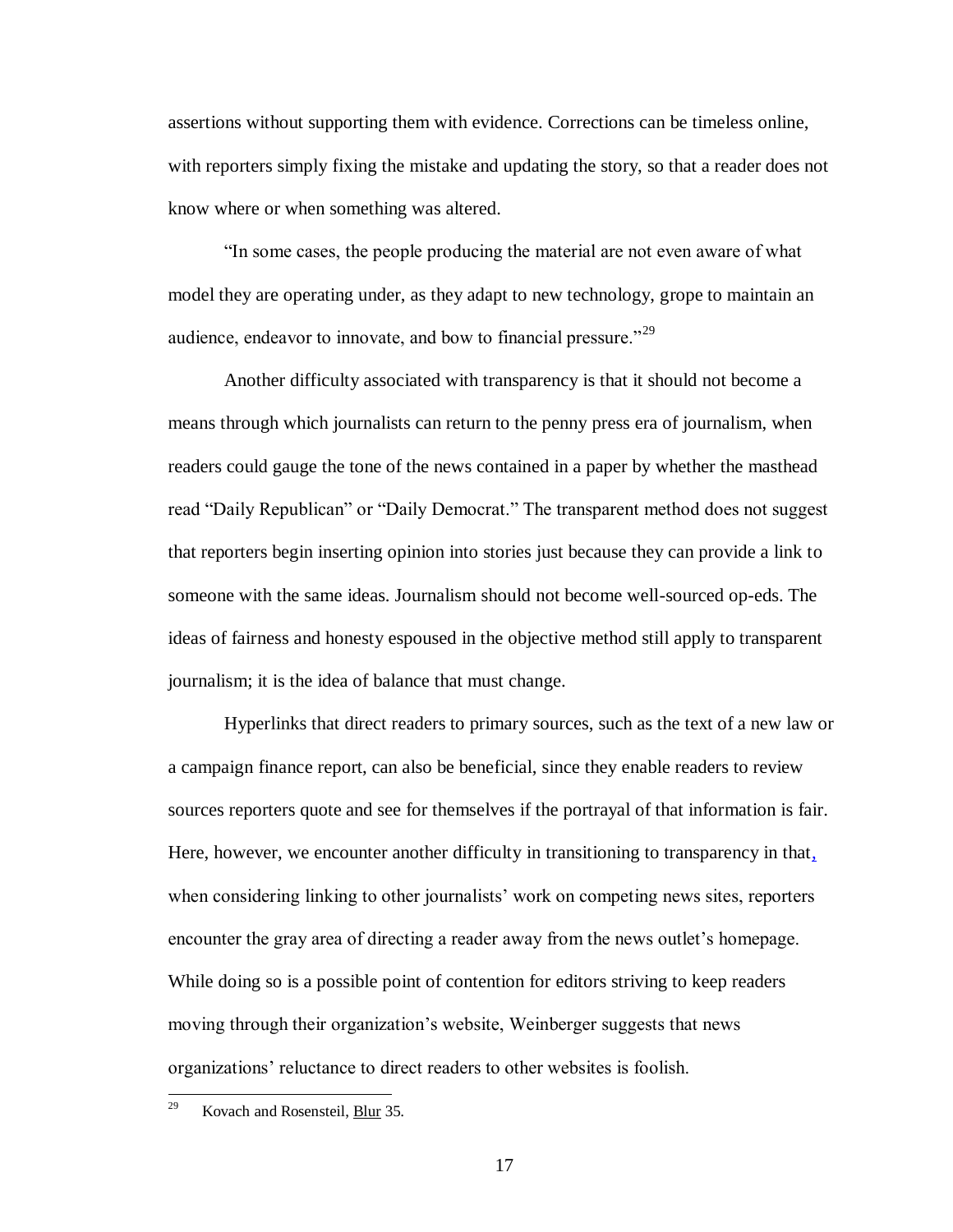"Why should we trust what one person — with the best of intentions — insists is true when instead we could have a web of evidence, ideas and argument?"<sup>30</sup> he asks.

Weinberger's words suggest that sending readers away now and then will help cultivate credibility that will encourage them to return later. If readers know a certain website will either have the information or has found it elsewhere and linked to it, they might make that website their first stop when searching for news. Reporters must also deal with the non-delineated boundary between an appropriate number of hyperlinks in a story and an unmanageable or intrusive number, though this study does not seek to define that boundary.

Kovach and Rosenstiel argue in **Blur** that the press, in adapting to online journalism, must take its role as a news aggregator more seriously, which would discount the issue of whether to direct a reader to another news site.

"Smart aggregators should share sources they rely on, the stories they find illuminating, the information that informed them," $31$  they write. By aggregating source documents for articles, even if it makes only a brief, easily overlooked appearance in the final product as a hyperlink, reporters can put that information online in full and direct interested readers toward it.

One of the dangers of online journalism in general is the ease with which a reporter can slip into a narcissistic cycle. Termed "media narcissism,"<sup>32</sup> journalists' infatuation with their bylines and desire to redirect readers to their own prior stories may do less to educate readers than to overwhelm them with information. Linking to articles

 $\frac{1}{30}$ Weinberger, KM World,1.

<sup>31</sup> Kovach and Rosenstiel, Blur,179-180.

<sup>32</sup> Andrew Paul Williams, Media Narcissism and Self-reflexive Reporting: Metacommunication in Televised News Broadcasts and Web Coverage of Operation Iraqi Freedom, diss., University of Florida, 2004. 19.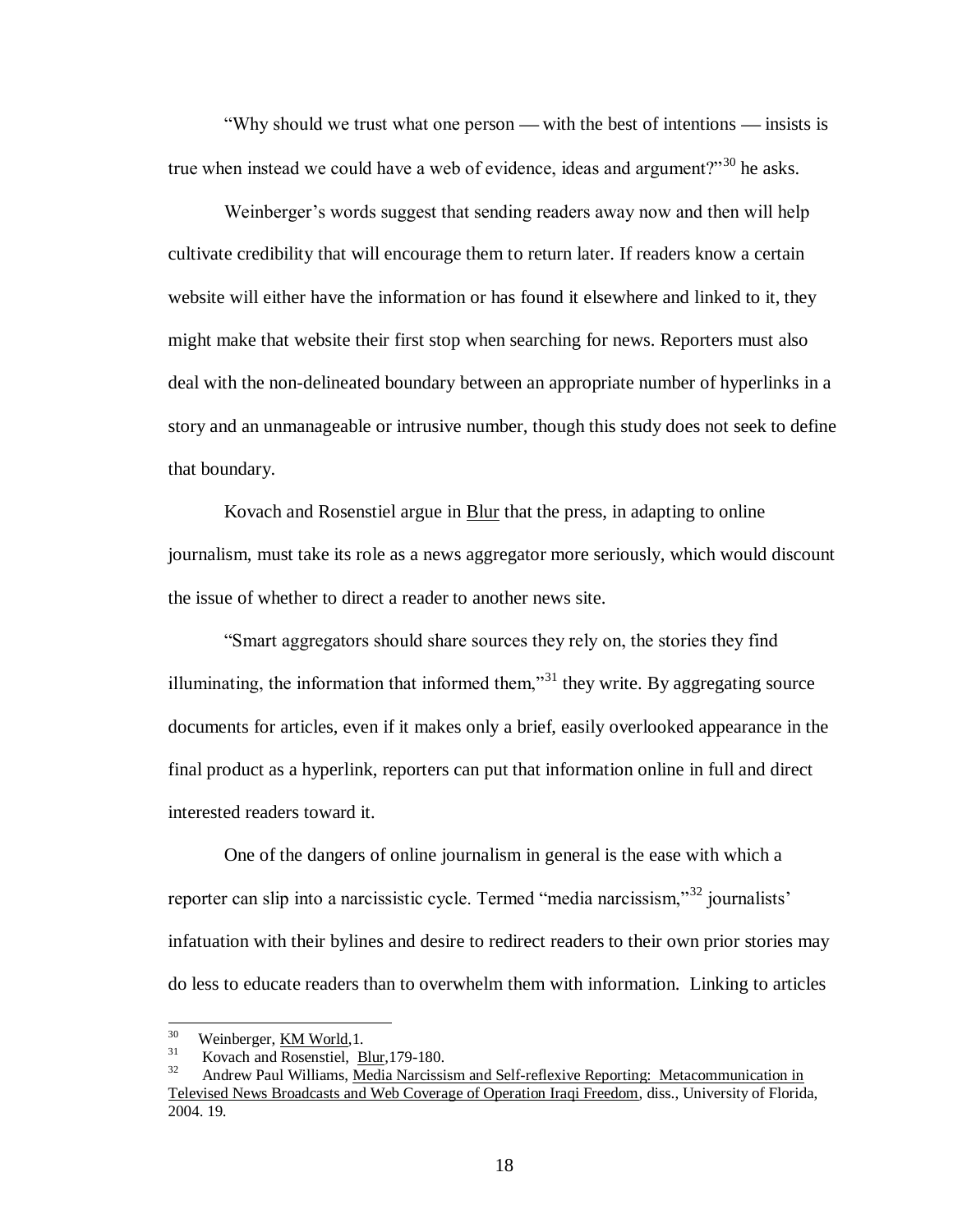the author has already written on a subject may sometimes be a tempting alternative to offering background information in a story. For example, by a reporter's fifth article on a given topic, it's easy to assume readers are as well-informed as the reporter because they have had the opportunity to read the first four, and the reporter may start glossing over details an uninformed reader would need to understand the information, providing hyperlinks to the past stories instead.

Also, a reporter covering a complicated story may wish to insert hyperlinks directing readers further and further back in time to read earlier articles. Such a case, no matter the author of the stories, might provide a disservice to readers, who could take outof-date information as current fact based upon following a hyperlink.

A danger inherent in media narcissism is the potential for misinformation. In reading a story with multiple links directed solely or predominantly back to other stories the author wrote, readers gather an understanding of a topic through a single lens. If the reporter is responsible and comprehensive, that may not be a problem. If the reporter does shoddy work, the reader is in trouble. Acknowledging that others are covering the same stories and linking to stories by other news sources when the information warrants it lends credibility to an article and the news organization by showing that the author evaluates others' viewpoints with some degree of regularity and has service to readers as a main goal.

My study sought to determine whether online news organizations were using hyperlinks to extend the web of information, as Weinberger, Kovach, Rosenstiel and others advocate, or to slip into a self-reflexive cycle of media narcissism. By gauging where four organizations currently stand, informed suggestions can be made for future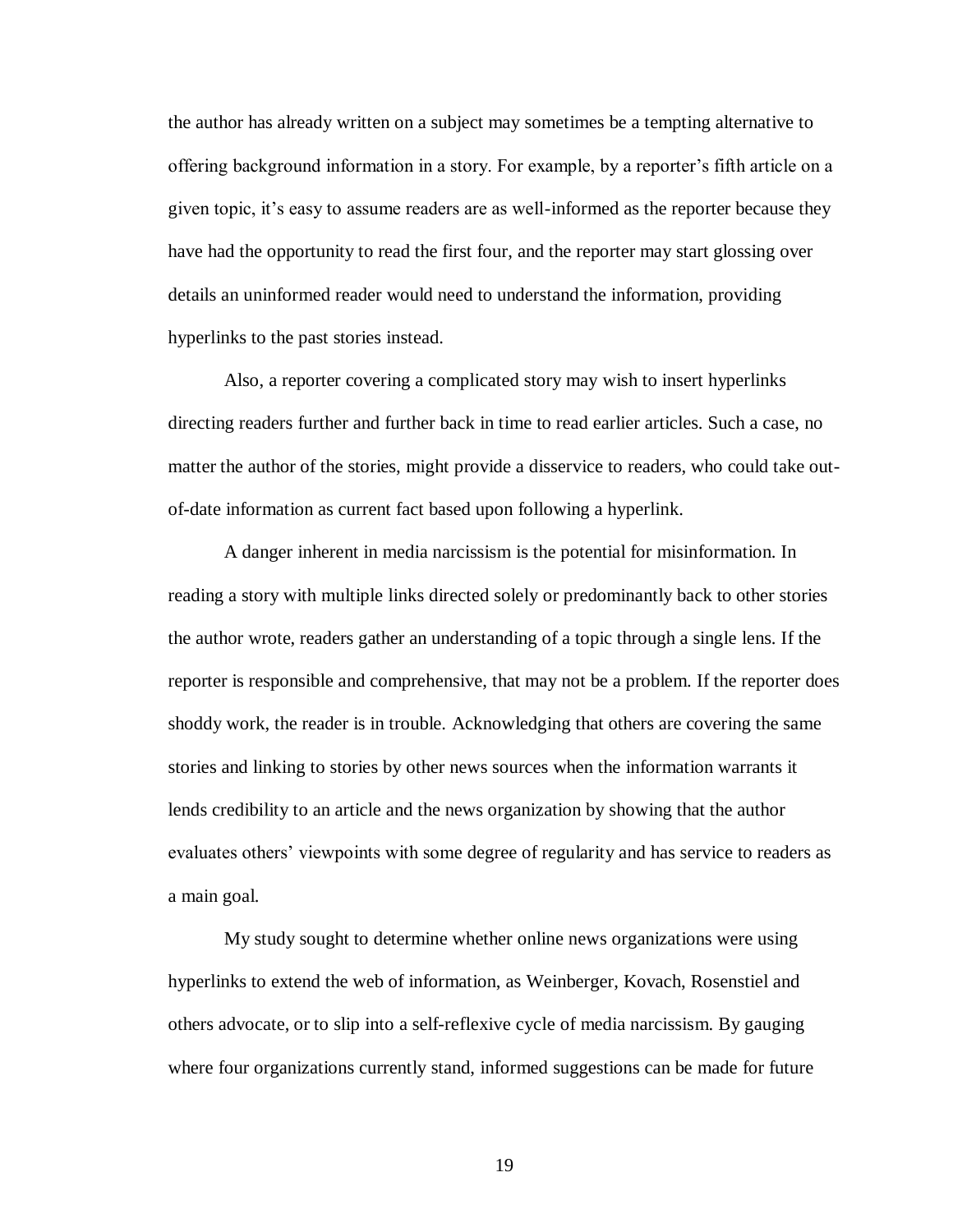use of hyperlinks in order to provide the most comprehensive, transparent news coverage possible to readers.

#### **Research Questions**

Current understanding of the value of transparency in journalism would be informed by an evaluation of the hyperlinking practices of news websites. This paper seeks to answer the following research questions through an exploratory survey in order to develop such an evaluation:

1. On *The Bangor Daily News*, *The New York Times*, *The Voice of San Diego* and *Politico* websites, what are the predominant characteristics of pages hyperlinks lead to?

a) What is the average number of hyperlinks in a story?

b) With what frequency do they lead to what types of sources?

2. Are journalists more likely to link to their own work or the work of their own publication than to the work of other publications?

3. Are there differences in the predominant characteristics between websites of news

outlets that are online-only and websites of new outlets that also have a print product?

#### **Method**

This study is a quantitative content analysis that sought to gather information about the hyperlinking practices of four news websites by viewing representative samples of hyperlinks collected in January and February 2012. The unit of analysis was one hyperlink. Qualtrics survey software was used to collect and store information about each hyperlink. HTTrack Website Copier software was used to download caches of websites if the author or assistant could not code hyperlinks at 8 a.m. or at 8 p.m. on a day selected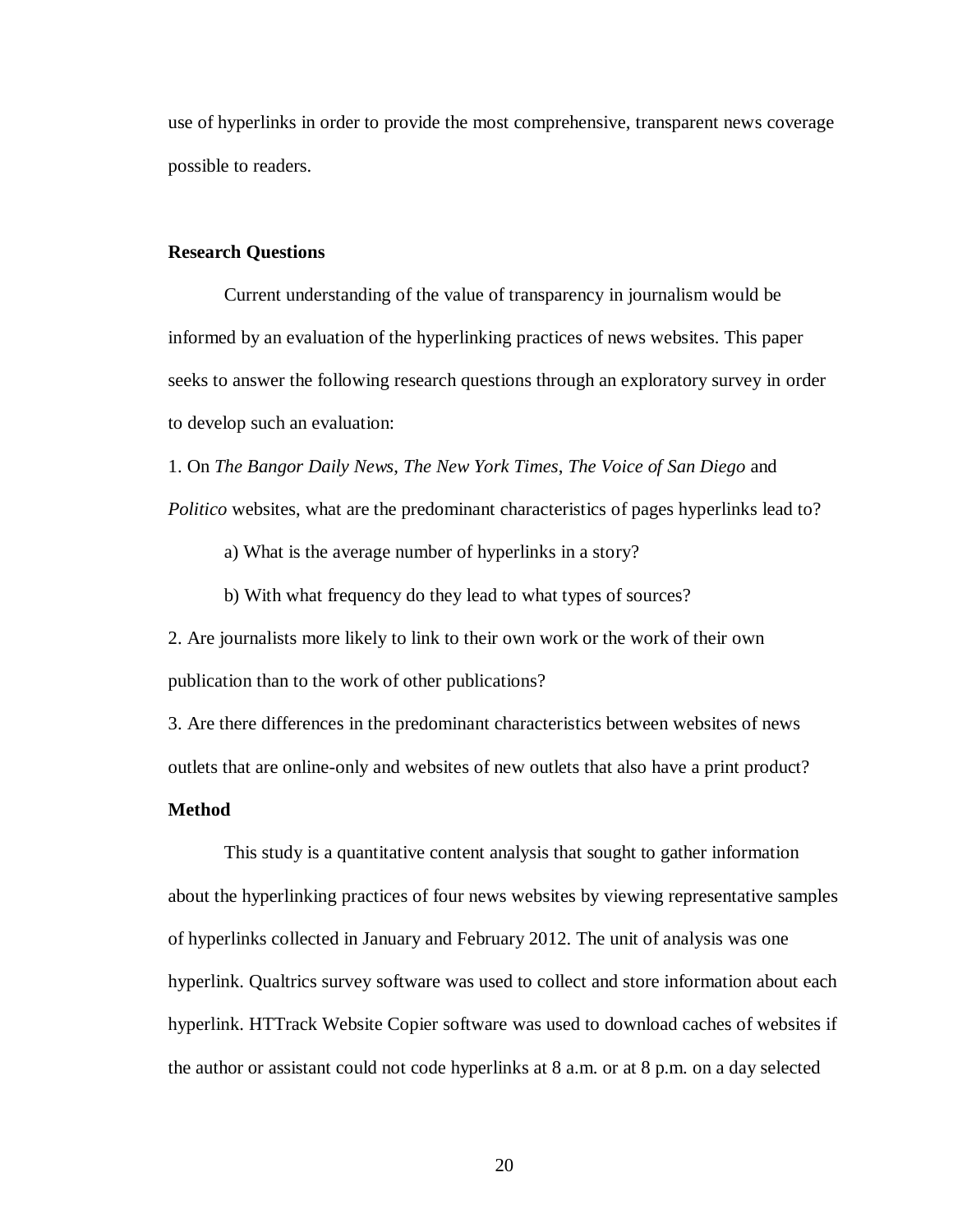for data collection.

The websites examined in this study were those of *The Bangor Daily News*, *The New York Times*, *Politico* and *The Voice of San Diego*.

*The Bangor Daily News* was selected because it is a dominant print product in a relatively small market. According to Compete's<sup>33</sup> site analytics, *The Bangor Daily News*'s website had 341,519 unique visitors in September 2011. *The New York Times*, which had 16,370,473 unique visitors to its website in the same month, was selected for its national scope and traditional dominance in the news media. *Politico* was chosen for its national scope and for its online-only format. It is true that a print version of *Politico*  exists in Washington, D.C., but for the purposes of this study, it was viewed as an onlineonly news organization. *Politico* had 2,557,082 unique visitors in September 2011. *The Voice of San Diego* is truly online-only, though it does occasionally work in conjunction with other news outlets that focus on different media. It is also a nonprofit organization, which is interesting to contrast with the three for-profit news organizations. *The Voice of San Diego*'s website had 62,828 unique visitors in that same month. Compete calculates unique visitors using data from only within the United States.

Data collected will be used to answer the three research questions quantitatively.

Research Question 1 seeks to provide a quantitative measure of aspects of online journalism that contribute to transparency. Transparency in online media is discussed in terms of unlimited space encouraging more in-depth disclosure about sources and methods, but the idea of online journalism encouraging reporters to write differently has also been raised with the suggestion of having reporters shift some of their focus to maintaining blogs, both related and unrelated to their news coverage. Tom Price, writing

 $\overline{a}$ 

<sup>33</sup> Compete. <http://www.compete.com/us/>.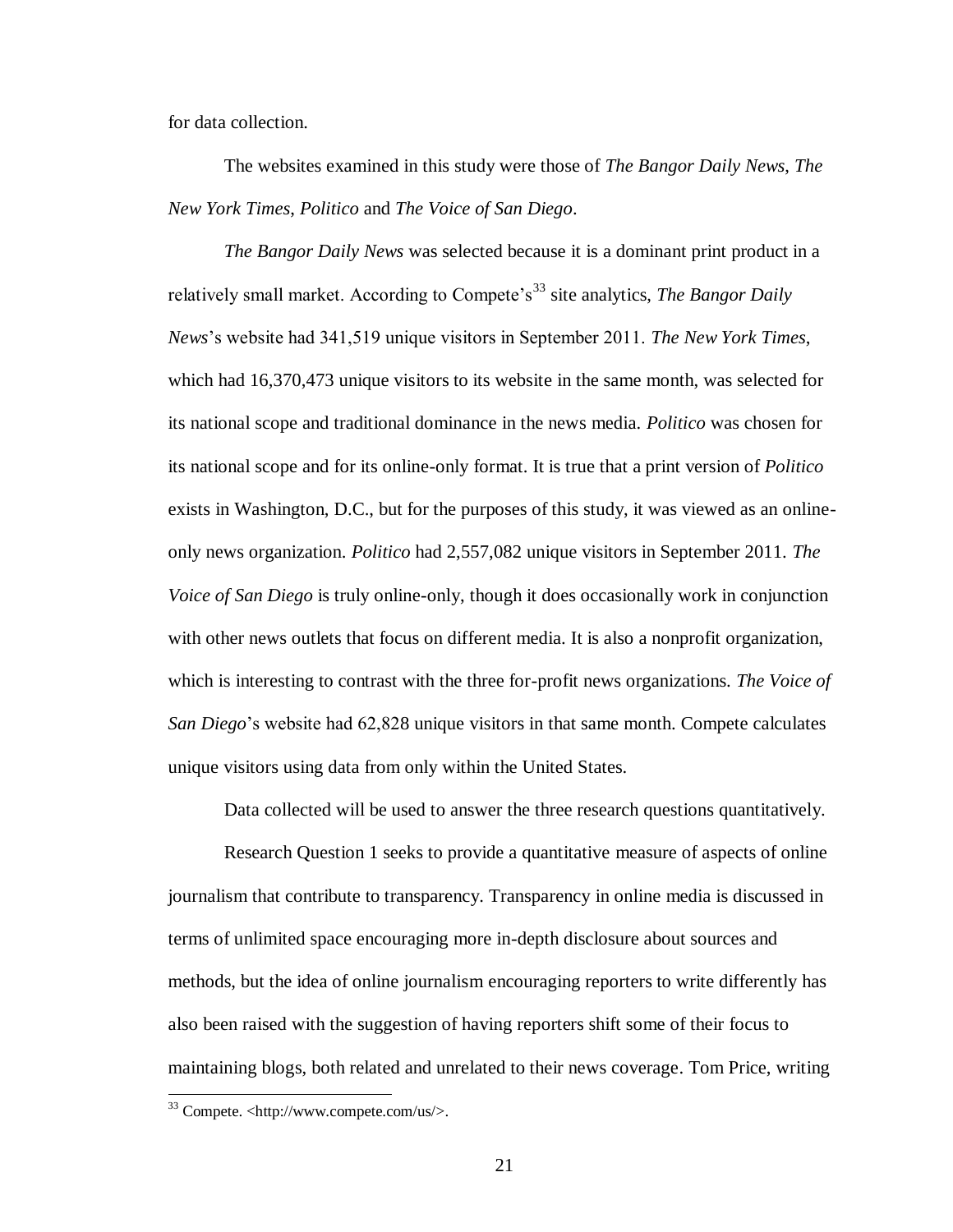for *CQ Researcher* in October 2010, suggested that "the informal, chatty nature of much online communication pushes reporters to throw off the time-honored cloak of objectivity and reveal more about their personal values and opinions than they traditionally have been allowed to do."<sup>34</sup> This study will measure where hyperlinks lead a reader and how often a reader is led to a certain type of information.

Research Question 2 draws on the idea of media narcissism, the idea of focusing more on the author of an article than on the information it contains, and seeks to determine whether hyperlinks are used more often to increase the breadth of information available to readers or to narrow its focus to show only the author's viewpoint. This study will measure whether authors link more to their own past work or their organization or to work by other organizations.

Research Question 3 seeks to determine whether having a solely digital structure changes how hyperlinks are used. Speculation about print products' migrations to the computer screen is common, and it has been suggested that traditional newspapers will fail online. *The Bangor Daily News* and *The New York Times* have both a print and online product, but *The Voice of San Diego* is only online and *Politico*'s print product is largely limited to Washington, D.C., although it has a large online readership. Speculation about internet sources exists as well, though, with the connotation of blogs as not worth reading since some authors use them to vent personal frustrations. This question will be answered by analyzing the results of the first two questions and placing them in context alongside past research.

 $\overline{a}$ 

<sup>34</sup> Tom Price, "Journalism Standards in the Internet Age: Are the news media sacrificing ethics online?" CQ Researcher, Oct. 8, 2011.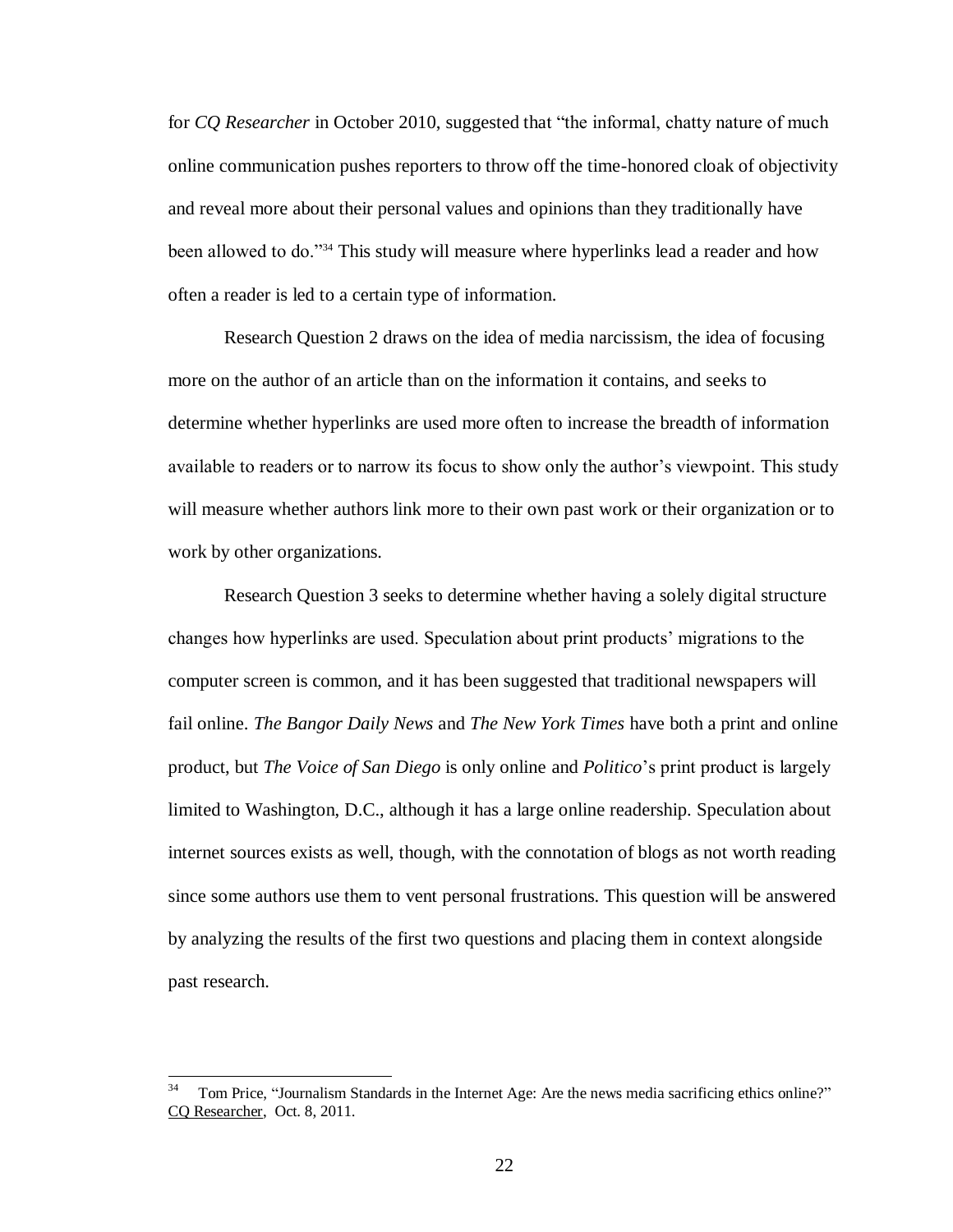#### **Sample**

January and February 2012 were selected as sampling periods for the study, and a week was reconstructed randomly from each month. On selected days, the top two news stories from each of the four sites were selected at 8 a.m. and 8 p.m., and the hyperlinks were archived. The days were chosen randomly by selecting a card for each day of the week. The days in the constructed weeks were Jan. 11, 16, 20, 22, 26, 28 and 31 and Feb. 1, 2, 5, 20, 24, 25 and 28.

For *The Bangor Daily News*, the top two stories were determined to be the featured items on the left side of the screen that were accompanied by a photo. If there was only one featured story then a news story was selected from the top of the column next to the featured stories.

For *The New York Times*, the top two stories were the first two stories in the strip directly to the right of the left-most column. The left-most column contains links to stories sorted by categories, and the column to the right of that contains links to single stories.

For *The Voice of San Diego*, the top story was in the featured position at the top of the home page, which is generally accompanied by a photo. The other story was selected by clicking "Today" at the top of the screen and choosing the first story in the list.

For *Politico*, the top two stories were the featured story at the top of the screen and the first story in the column underneath the featured position and at the far-left of the screen.

When there was overlap on any site for any reason, the duplicated story was only used once, and the next in the same column of stories was selected.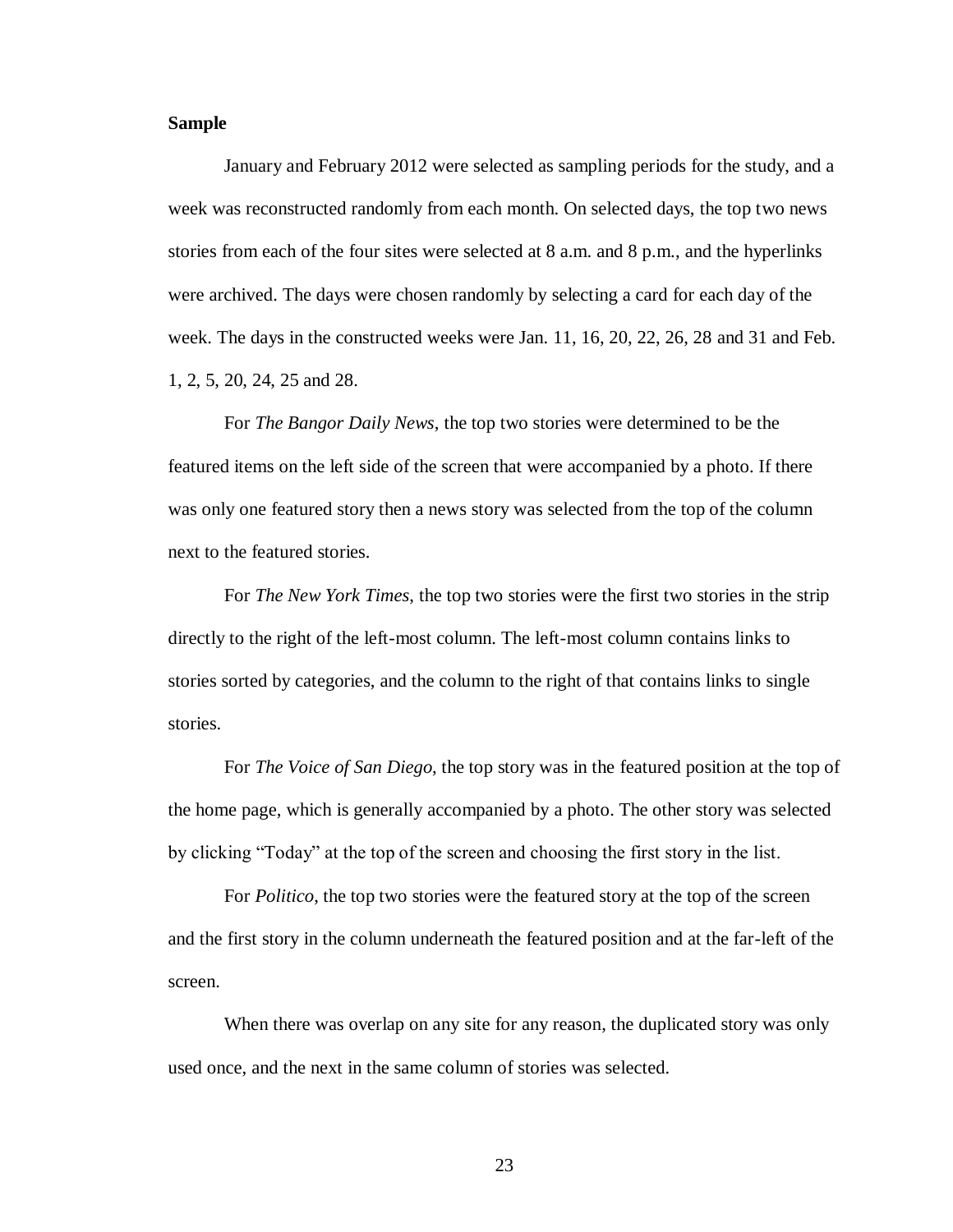#### **Coding and Intercoder Reliability**

Hyperlinks were analyzed by the author and an assistant coder according to the coding protocol. Intercoder reliability using Holsti's formula<sup>35</sup> was .91. The assistant coder was given about an hour of instruction in order to understand the coding protocol and use it correctly.

The coding protocol included:

1. The name of the news organization

2. The page's URL

3. The number of hyperlinks in the story

4. Whether a hyperlink leads to either an internal or external page

5. Whether a hyperlink leads to a dead-end or orphaned page, which open in a new window so a reader either cannot navigate back to the original document or navigate away from the information it contains

6. Whether an internal page linked to in the original article is written by the same author

7. The hyperlink's destination (a government source, excluding the Department of

Education; a nonprofit source; a competing news organization; a blog; a commercial site;

an education website either using the .edu domain or the Department of Education

website; a broken link; or an unclassifiable link)

8. Whether a hyperlink that leads to a dead-end page contains source documents.

#### **Results**

 $\overline{a}$ 

This study was a quantitative content analysis of the use of hyperlinks on the websites of *The Voice of San Diego*, *The Bangor Daily News*, *The New York Times* and

<sup>35</sup> O.R. Holsti, "Content Analysis for the Social Sciences and Humanities," (Reading, Mass.: Addison-Wesley, 1969).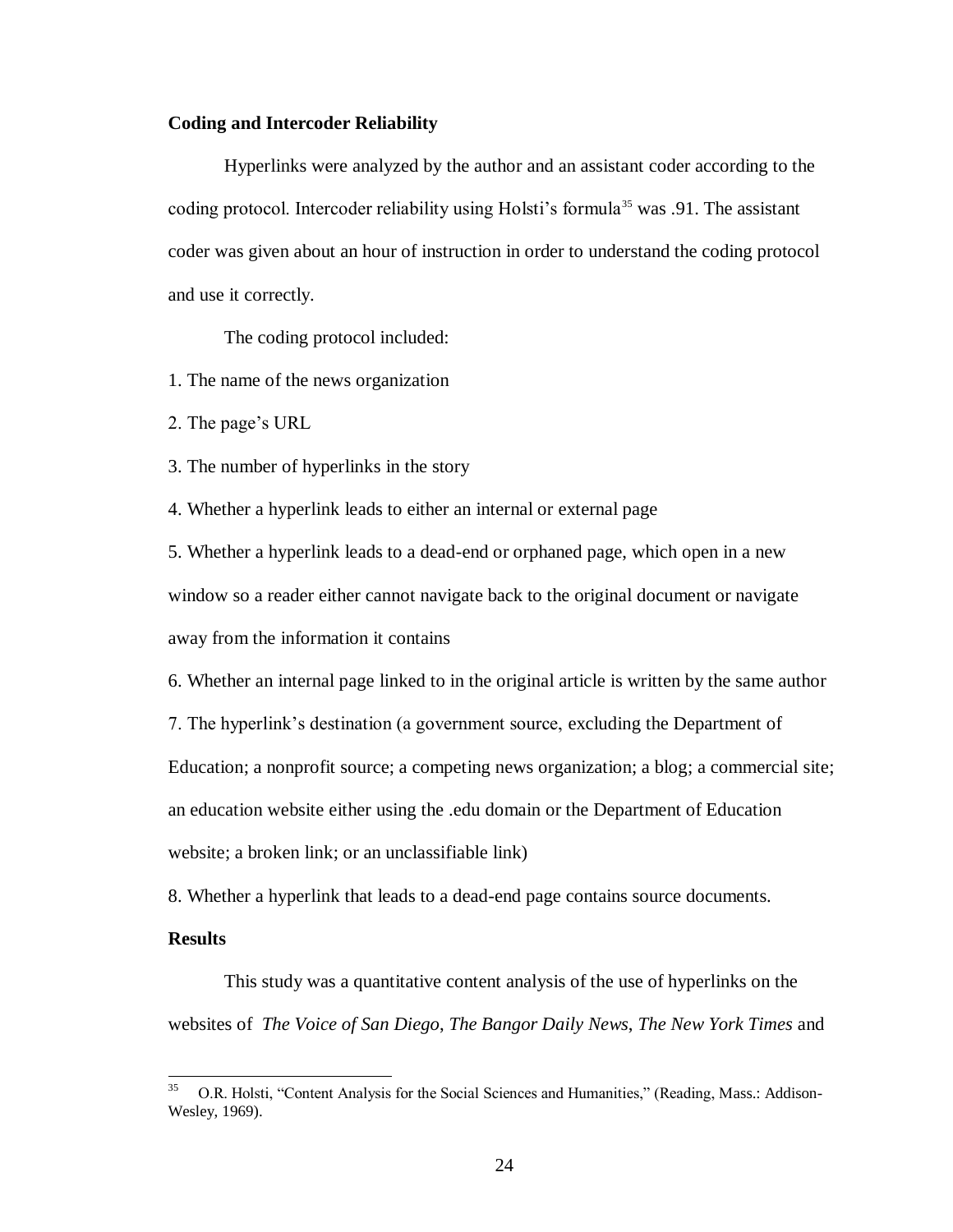*Politico* over a two-month period ( $N= 1,548$ ). The author coded 70 percent of the sample  $(N= 1,082)$ , and an assistant coded 30 percent  $(N= 466)$ .

Research Question 1A asked what the average number of hyperlinks in a story was. First the number of links per website was found.



**Figure 1: Percentage of Links Found at Each Website**

Once the number of links per website was found, that number could be divided by the number of stories collected from the site, which yielded an average of 6.9 hyperlinks per story for the aggregate.

*The Voice of San Diego* had the most links, and the average number of links per article was 11.69. *Politico* had the second most links, and the average was 6.63. *The New York Times* was third for the number of links, though it nearly tied *Politico*, and the average number of links was 6.46. *The Bangor Daily* News had the fewest links, and the average per story was 2.84.

Research Question 1B asked what type of source was linked to most frequently. Hyperlinks led to internal links  $(N= 1,129)$  nearly three times as often as external links.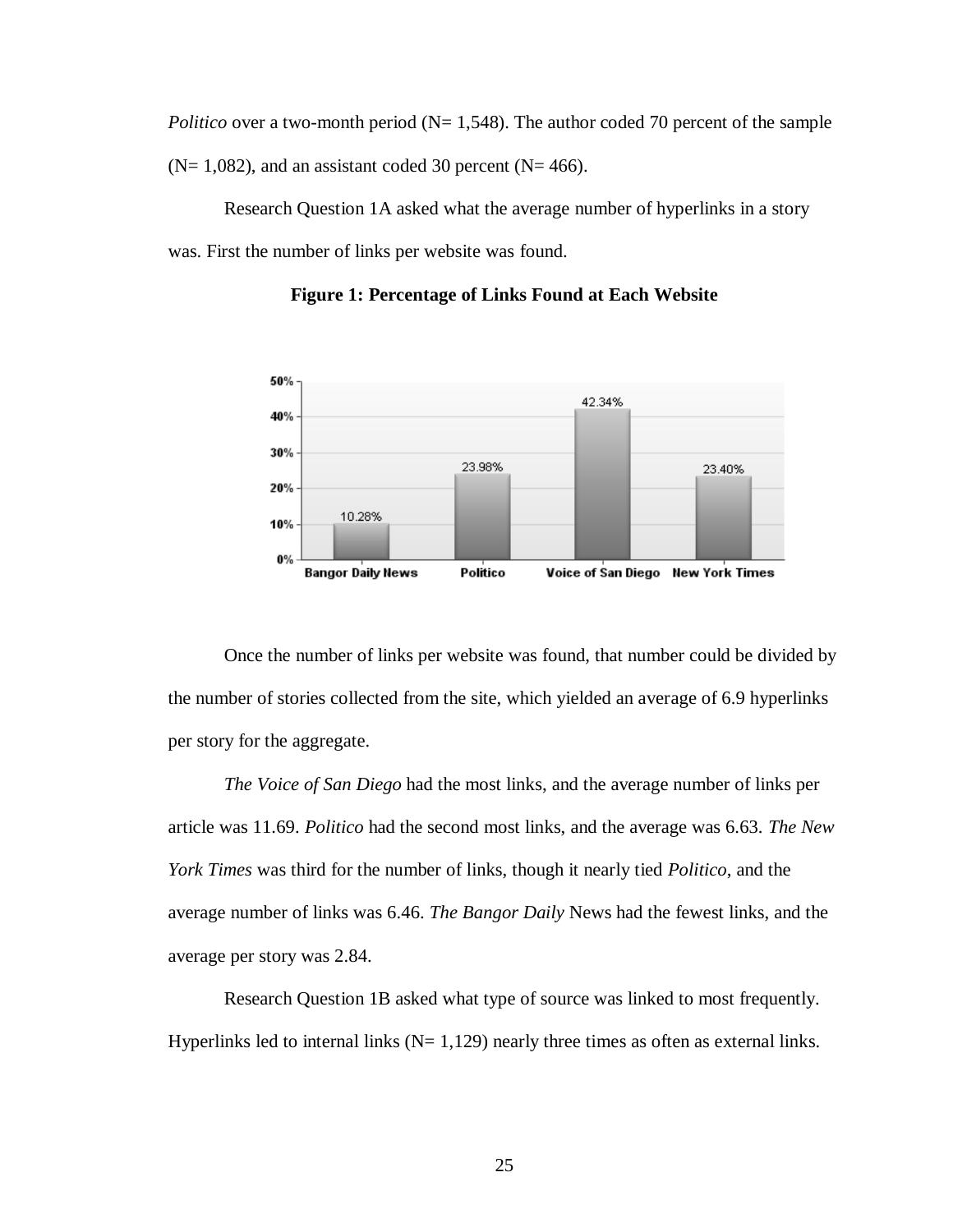



*The Voice of San Diego* had the highest prevalence of external links at 44 percent, and *Politico* had the lowest at 11 percent. *New York Times* links lead to external sources 15 percent of the time, and *Bangor Daily News* links lead to external sources 20 percent of the time.

External links were coded as "competing news organization," "commercial site," "government," "nonprofit organization," "education source," "blog," "broken or removed," "unclassifiable," or "other."

 36 An answer of "yes" indicates that a link led to an internal page.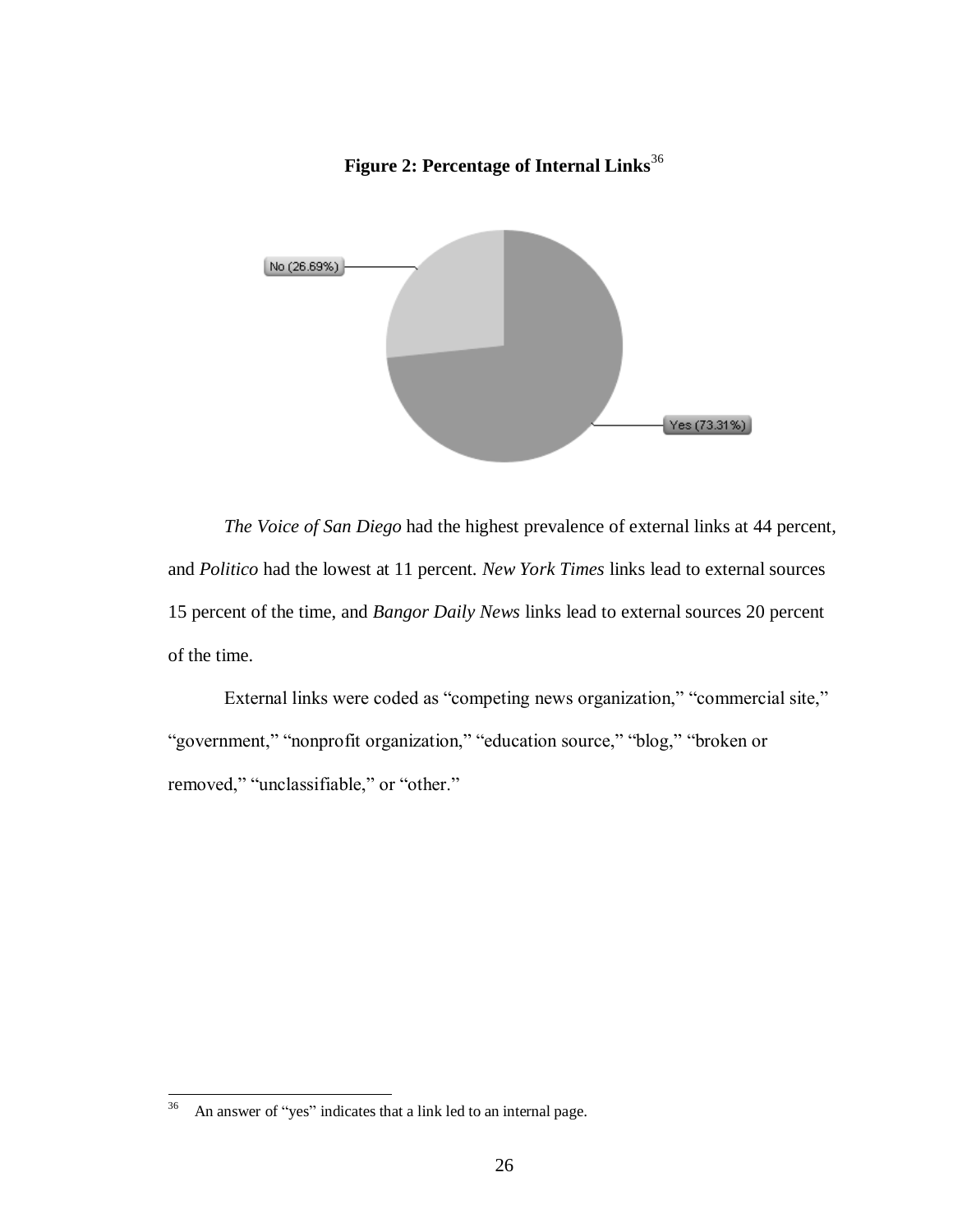# **Figure 3: Destination of External Links**



Of 420 incidences of external links, 39 percent were classified as "other." An option to connect to the author through email, Facebook or Twitter was the predominant use for "other." "Competing news organization" accounted for more than a third of responses.

Government links could be further classified as "other, unspecified," "state government resource," "municipal government resource," "politician's website," "census data," "Bureau of Labor Statistics" or "Environmental Protection Agency."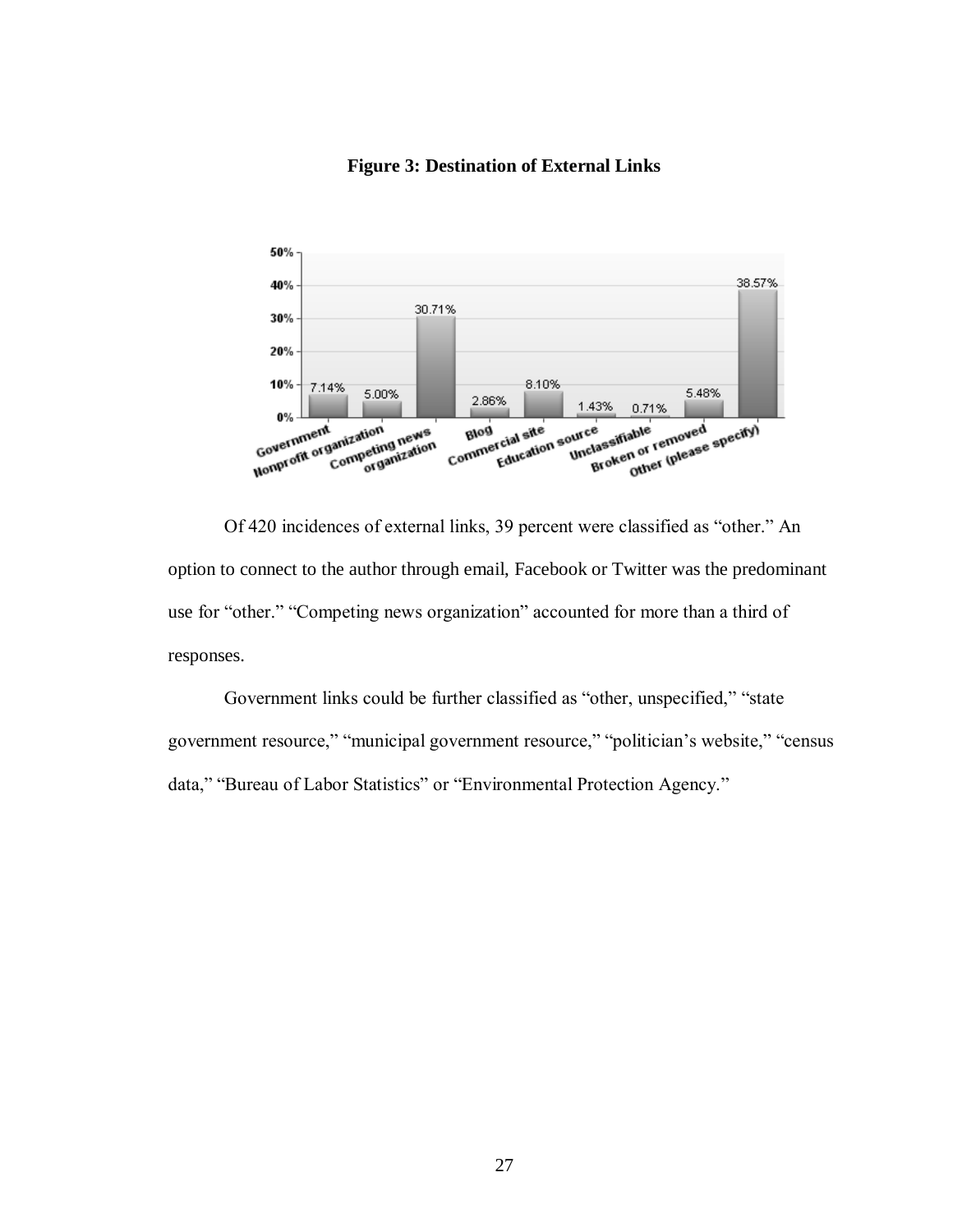

**Figure 4: Destinations of External Government Links**

Of 30 responses identifying a link as leading to a government source, "other, unspecified" accounted for 40 percent of links. "State government resource" accounted for 33 percent. More than half of all links lead to dead-end or orphaned pages.

**Figure 5: Percentage of Dead-end or Orphaned Pages**<sup>37</sup>



Also overall, of the links leading to dead-end or orphaned pages, 87 percent did not contain source documents.

<sup>&</sup>lt;sup>37</sup> An answer of "yes" indicates the link leads to a dead-end or orphaned page.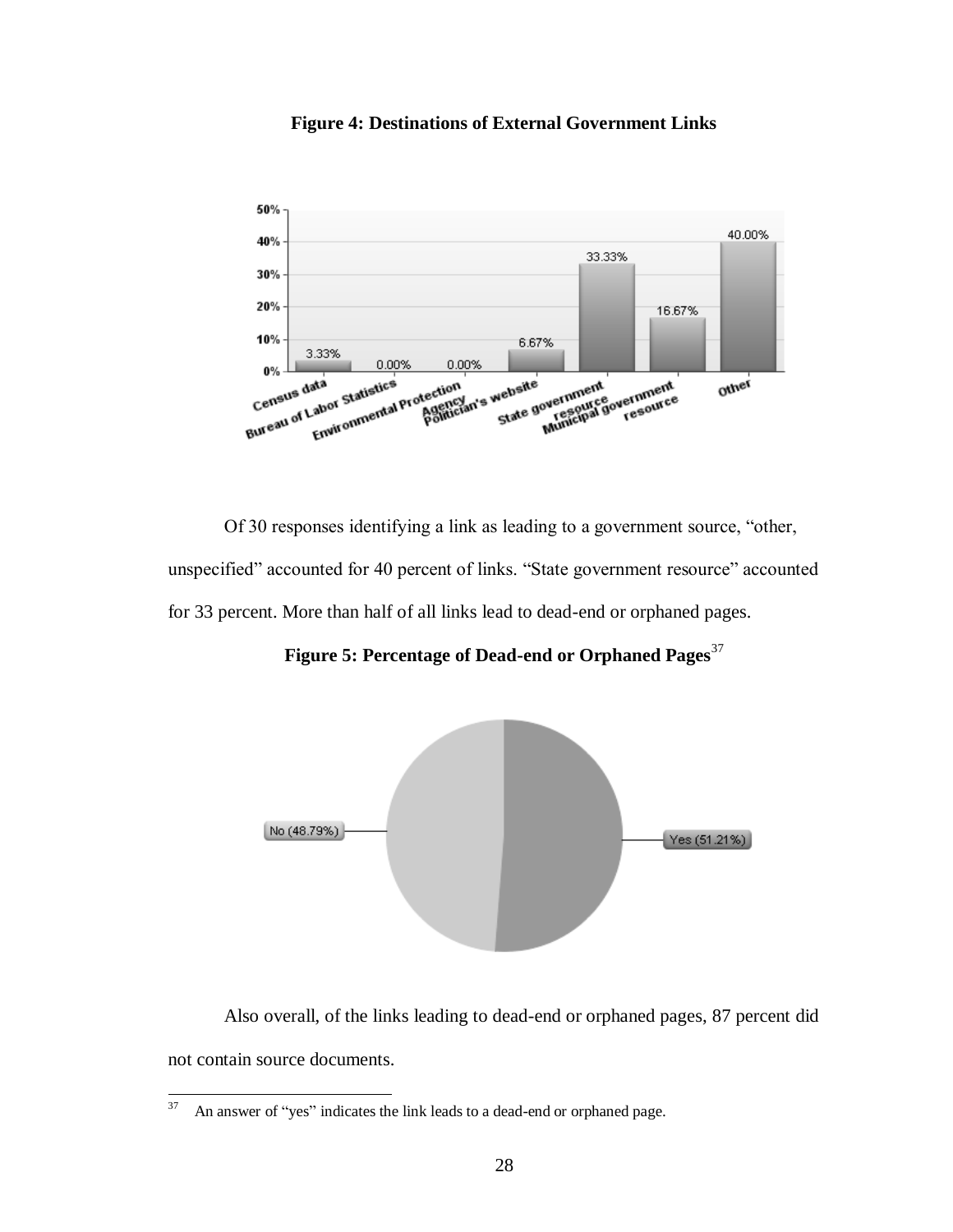#### **Figure 6: Percentage of Dead-end or Orphaned Pages**



**Containing Source Documents**<sup>38</sup>

The majority of *Voice of San Diego* links lead to dead-end or orphaned pages (at 80 percent). Of the dead-end or orphaned pages, 84 percent did not contain source documents. More than three-fifths of *Politico* links lead to dead-end or orphaned pages. Of the dead-end or orphaned pages, 94 percent did not contain source documents. Nearly none of the *New York Times* links lead to dead-end or orphaned pages (at 1 percent), and none contained source documents. Only three percent of *Bangor Daily News* links lead to dead-end or orphaned pages, and none contained source documents.

Research Question 2 asked whether journalists linked to their own work or to that of another reporter more often, and it was learned that authors linked to work by others more than their own at an approximately 2:1 ratio.

Overall, 69 percent of links  $(N= 1,051)$  did not lead to content produced by the same author.

 38 An answer of "yes" indicates the dead-end or orphaned page contained source documents.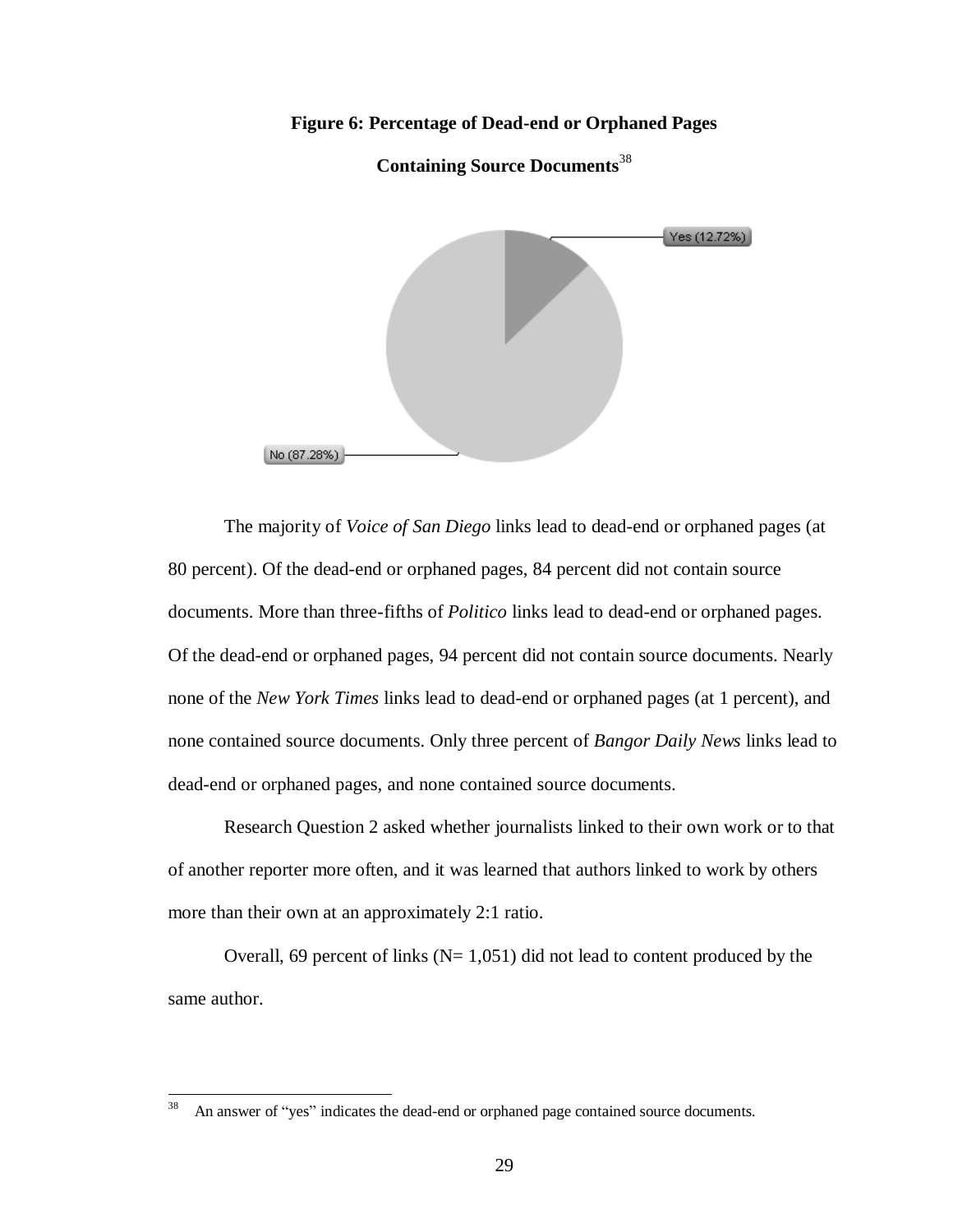

Figure 7: Percentage of Links Leading to Content Produced by the Same Author<sup>39</sup>

Almost a third of *Voice of San Diego* and *Politico* links and a fifth of *New York Times* links led to content produced by the same author. More than half of *Bangor Daily News* links led to content produced by the same author.

Research Question 3 asked if there are differences in the predominant characteristics between websites of news outlets that are online-only and websites of those with a print product. Looking at the type of external source each site linked to shows a difference in characteristics of hyperlinks.

Of *Voice of San Diego*'s external links, more than half lead to "other" sources. Of *The New York Times'* 52 external links, three categories are nearly tied for prevalence: "Competing news organization," "nonprofit organization" and "commercial site" saw approximately a quarter of results each. Of *Politico*'s external links, 60 percent lead to "competing news organization." Of *The Bangor Daily* News' external links, 38 percent lead to a "competing news organization," and 28 percent lead to an external "government" source.

<sup>39</sup> An answer of "yes" indicates that the link led to content produced by the same author.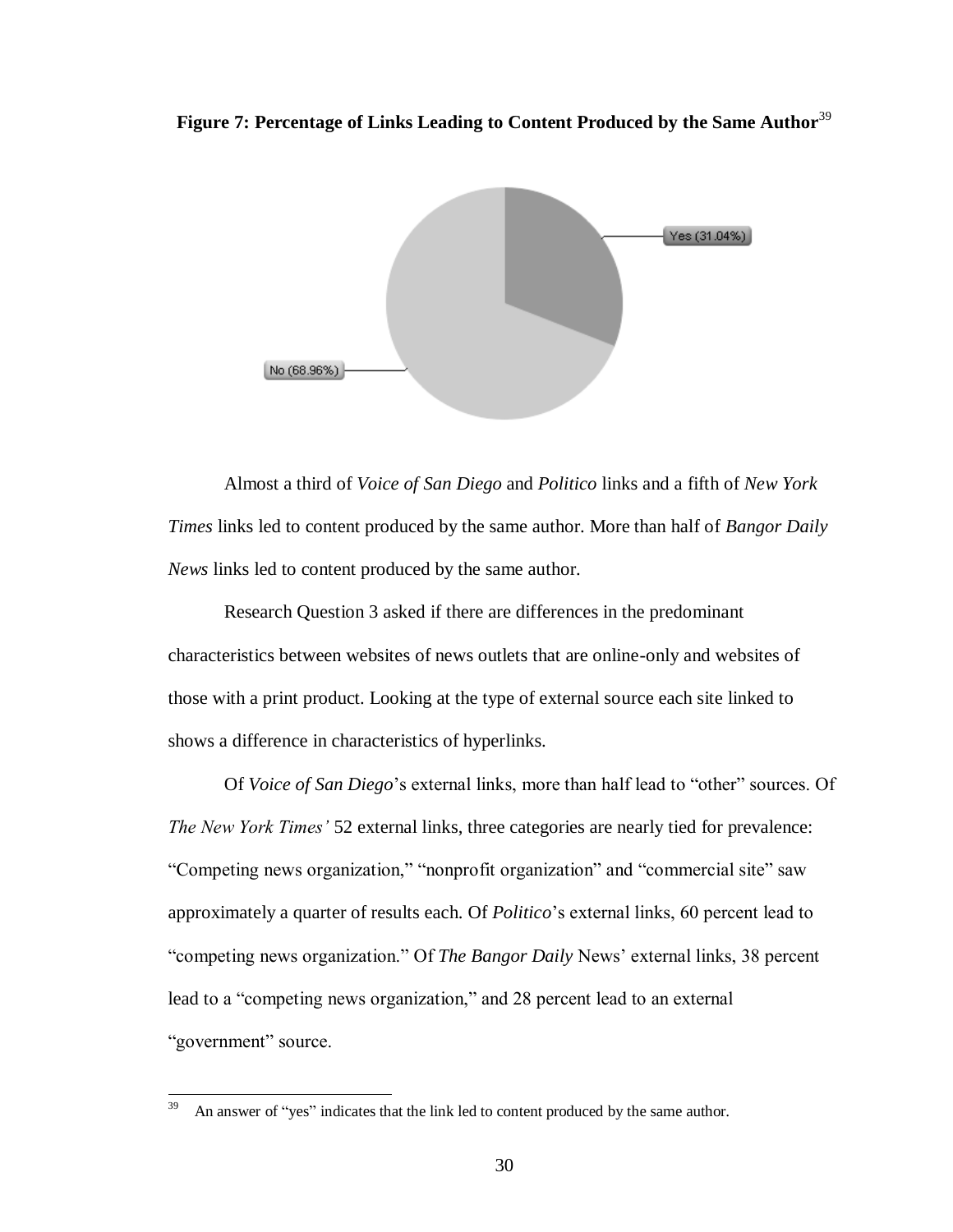### **Discussion**

The average number of hyperlinks per story on each of the four news sites clearly correlates to how the organizations approach the dissemination of information, as the two sites with the higher number of links per story are online-only.

*The Voice of San Diego* is far and away the leader in the number of links per story, which aligns with its heavy online presence.<sup>40</sup> Social media also play a large role in connecting with *Voice of San Diego* readers. With over half of its external links leading to Facebook, Twitter or a pop-up window to email the reporter, *The Voice of San Diego* is entrenched in the Internet.<sup>41</sup> A section of *The Voice of San Diego*'s autobiography on its "About Us" page succinctly sums up what makes this site stand out in terms of its online presence:

We don't try to be everything to everybody. We don't think we're the only place you're going to get news today. We know that in today's world you've got plenty of places to turn for national and international coverage, and there are other publications in San Diego doing work that we don't need to chase after or replicate. Those are all just a mouse click away. $42$ 

That *The Voice of San Diego* is cognizant of the possibility for interconnected news online is evident in its efforts to include social media in the news experience for readers, which supports Weinberger's assertion that readers deserve a "web of

 $\overline{a}$ 

The author contacted each of the four news organizations by email to ask whether a hyperlinking policy was in place. Only The New York Times responded; the response was a form letter saying the paper does not assist research projects.

<sup>&</sup>lt;sup>41</sup> That is not to say that *The Voice of San Diego* is ignorant of using other media to interact with readers, however. The organization often works in conjunction with a local television news program to convey the results of investigations.

<sup>&</sup>lt;sup>42</sup> "About Us," The Voice of San Diego, 27 March 2012,

[<sup>&</sup>lt;http://www.voiceofsandiego.org/support\\_us/about\\_us/>](http://www.voiceofsandiego.org/support_us/about_us/).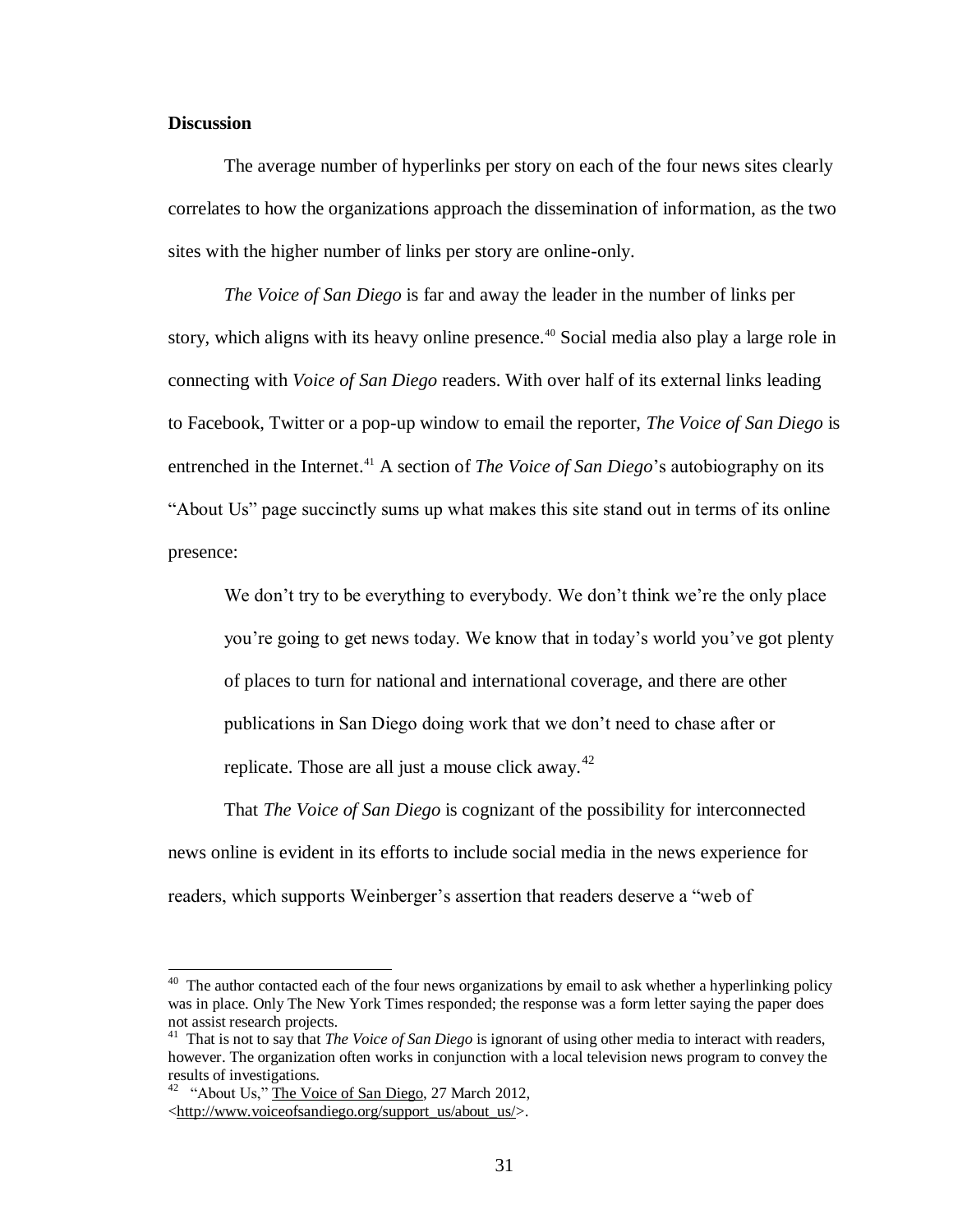evidence"<sup>43</sup> and Kovach and Rosensteil's assertion that online journalists must act as "smart aggregators."<sup>44</sup>

*The Bangor Daily News* has the fewest links per story. Though the paper has a strong online presence for its area of the country,  $45$  the company still places great importance on the print product, which is integral to readers in rural areas of the state that lack reliable Internet access and to older readers who prefer to read words on paper rather than a screen. As with other newspapers, the print product's advertising revenue is likely funding its online presence. *The Bangor Daily News* uses Twitter and Facebook, like *The Voice of San Diego*, but individual stories generally do not contain links encouraging readers to follow reporters.<sup>46</sup> From a community member's perspective, individual reporters are only sporadically using personal, professional Twitter accounts to connect with readers, but @bangordailynews is an avid tweeter.

*The Voice of San Diego*'s broad approach to social media among members of its staff contrasts sharply to *The Bangor Daily News*' more funneled approach. The nine *Voice of San Diego* employees listed on its "About Us" page who are not on the organization's development committee or board of directors each have a Twitter account. *The Bangor Daily News*' low number of links per story might be explained by this reliance on a print product not seen at *The Voice of San Diego*, which results in a different mindset when writing a news report whether or not a publication is web-first in posting skeletons of stories online even as reporters flesh them out for print. The idea of a

 $\overline{a}$ 

<sup>&</sup>lt;sup>43</sup> Weinberger, **KM World** 

<sup>&</sup>lt;sup>44</sup> Kovach and Rosenstiel, **Blur**, 179-180

<sup>45</sup> According to Compete's site analytics, web traffic for *The Portland Press Herald*, the other major Maine daily, reached 233,203 unique visitors in September 2011. In that same month, *The Bangor Daily News* had 341, 519 unique visitors.

<sup>46</sup> Toward the end of this study, some *Bangor Daily News* stories were beginning to have shirttails encouraging readers to follow the author on Twitter, but no hyperlink was provided to direct the reader to the author's account.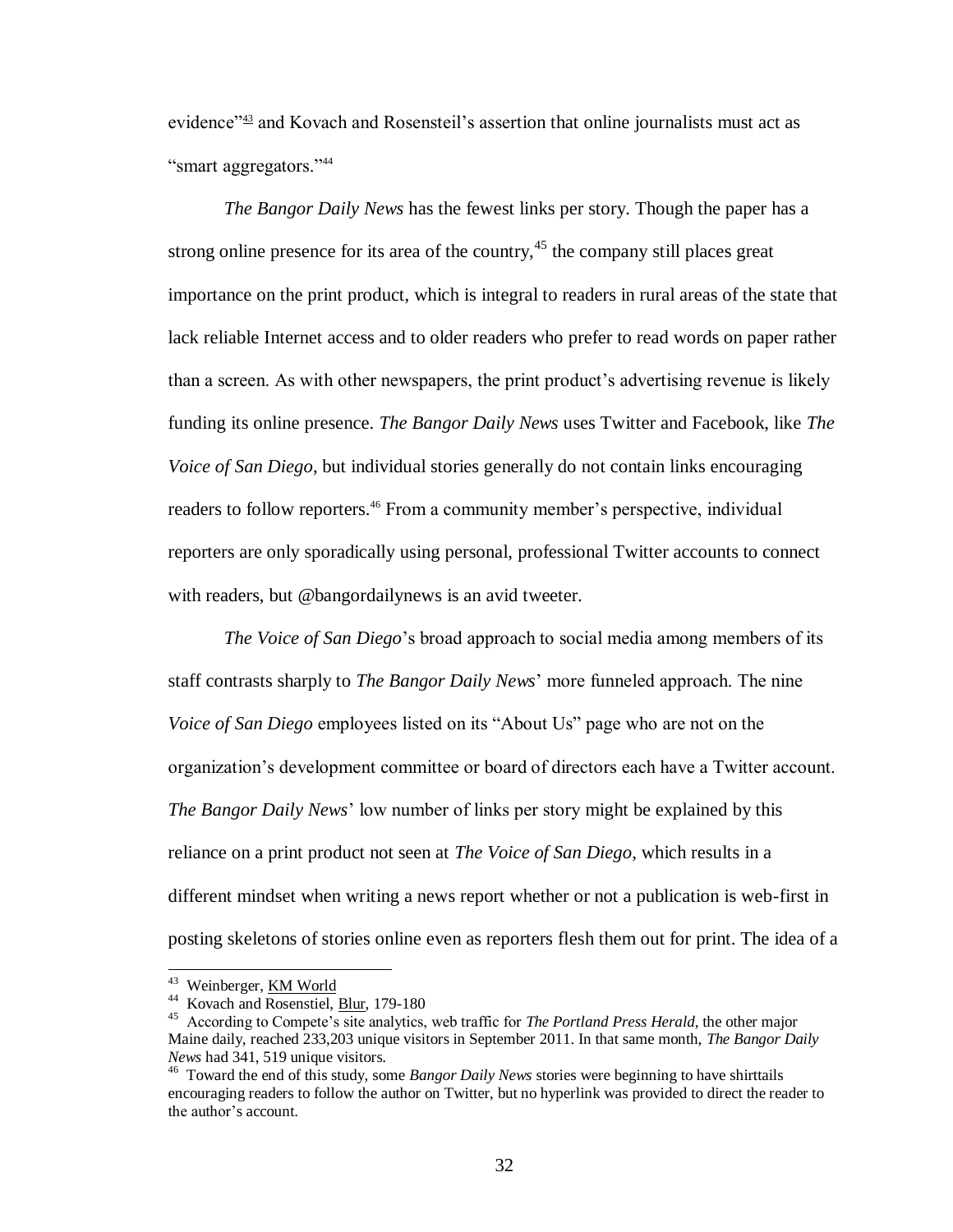limited circulation due to the state's small population initially seemed as though it could also explain the low number of links, perhaps with the thought that a constricted readership might produce a constricted method of conveying information; however, *The Bangor Daily News* had more than five times as many unique visitors to its website in September 2011 than did *The Voice of San Diego*, according to Compete's site analytics, which counters that theory.

*Politico* and *The New York Times* have nearly the same number of links per story, providing a bridge of an online-only news organization and of a news organization with its roots still firmly in its print product to close the gap between *The Voice of San Diego* and *The Bangor Daily News*. Each of these sites has a national presence, which neither *The Voice of San Diego* nor *The Bangor Daily News* has. Both sites have a much higher number of unique visitors per month than the two local papers: *Politico* saw more than 2.5 million unique visitors and *The New York Times* more than 16.3 million during September 2011. Due to the similarities in both the scope of *The New York Times'* and *Politico*'s online presences and to their similar number of links per story, perhaps their similarities can be extrapolated to serve as a benchmark for hyperlink use on websites of national news organizations.

Regardless of the number of links in a story, a news organization is more likely to link to an internal page than an external one, which reinforces earlier discussion of media narcissism though taking the definition of the term in a different direction than previously established. While *The New York Times* and *Politico* both made frequent (though unmeasured) use of "topics pages," which do not carry a byline and could be either lists of related stories or encyclopedic repositories of information on a specific topic, the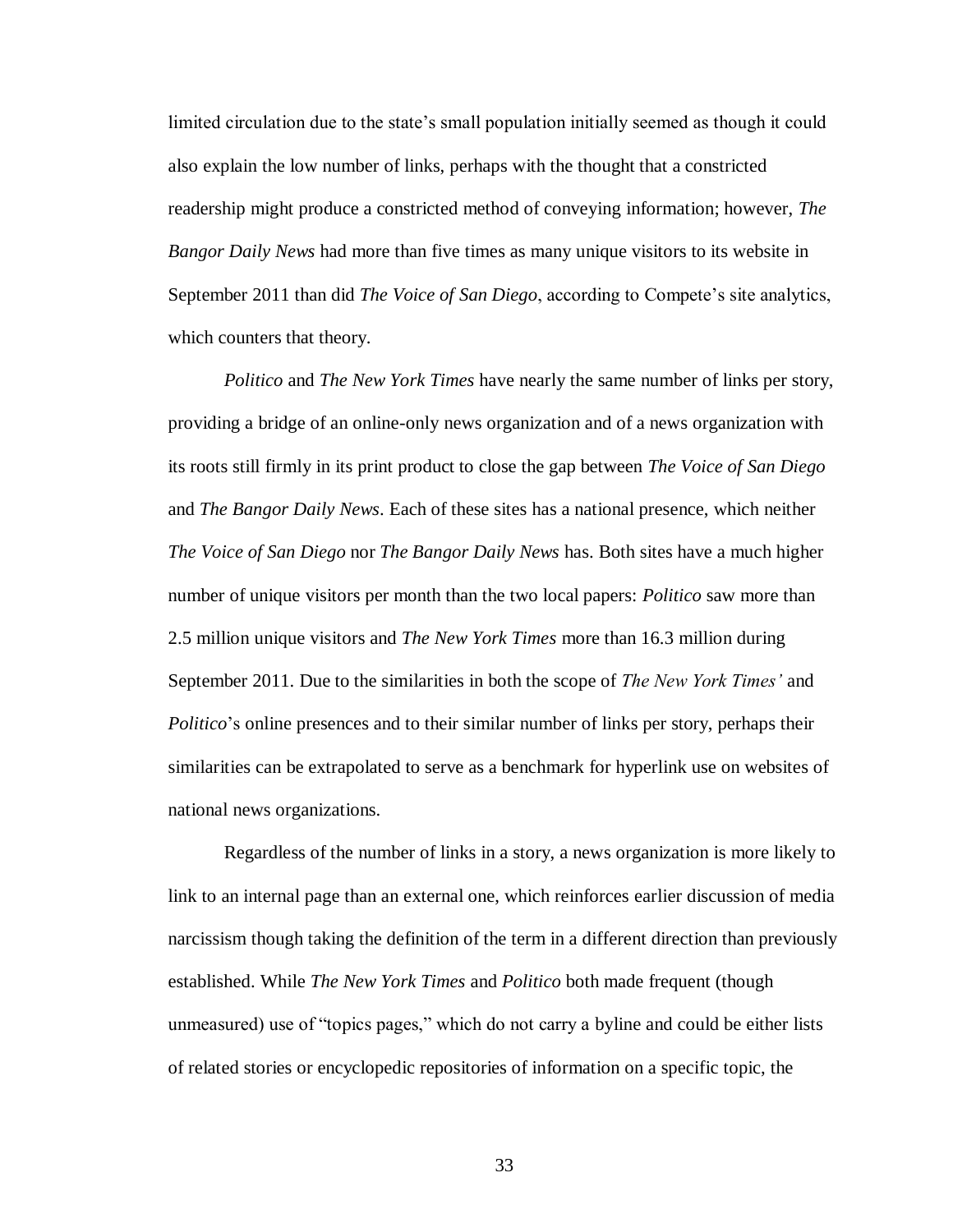prevalence of internal links shows the sites' chariness to encourage readers to exit their sites. Are these links necessary? If a web algorithm inserts a hyperlink for every first mention of President Barack Obama,<sup>47</sup> at what point does that cease to further readers' understanding of an issue and simply become white noise?

The frequency with which internal links are used suggests that media narcissism may be expressed here as a "look at me" gesture designed to make a reader's experience on a news organization's website more about the organization than about the news. All four sites had writer profiles in hyperlinked bylines, and more than half of *Voice of San Diego*'s external links led to the Facebook or Twitter profiles of either the reporter or the organization itself or to a way to email the reporter directly. These options emphasize the identity of the reporter and invite readers to interact with them regardless of the subject of a story. In contrast to *Voice of San Diego*'s "other" external links, the other three sites shared "competing news organization" as at least one of their top categories of external links. While *Voice of San Diego* seeks to keep readers connected to the site after they have left, the other sites seem more resigned to relinquishing their hold on readers if they must navigate away from the organizations' sites.

Williams' definition of media narcissism, though it considers the broader process of gathering information rather than just reporting it that this study explores, alleges that media infatuated with themselves are less likely to be successful in educating the public:

What is particularly problematic about this practice of the media covering themselves instead of focusing on their traditional, established role is that the discourse is generally that of running subjective commentary and pontification,

 47 Or even the second mention as well, as was sometimes the case in New York Times stories that referred to President Obama and Barack Obama, both of which seemed to have been interpreted as a first reference and both of which led to the Times Topics page about Barack Obama.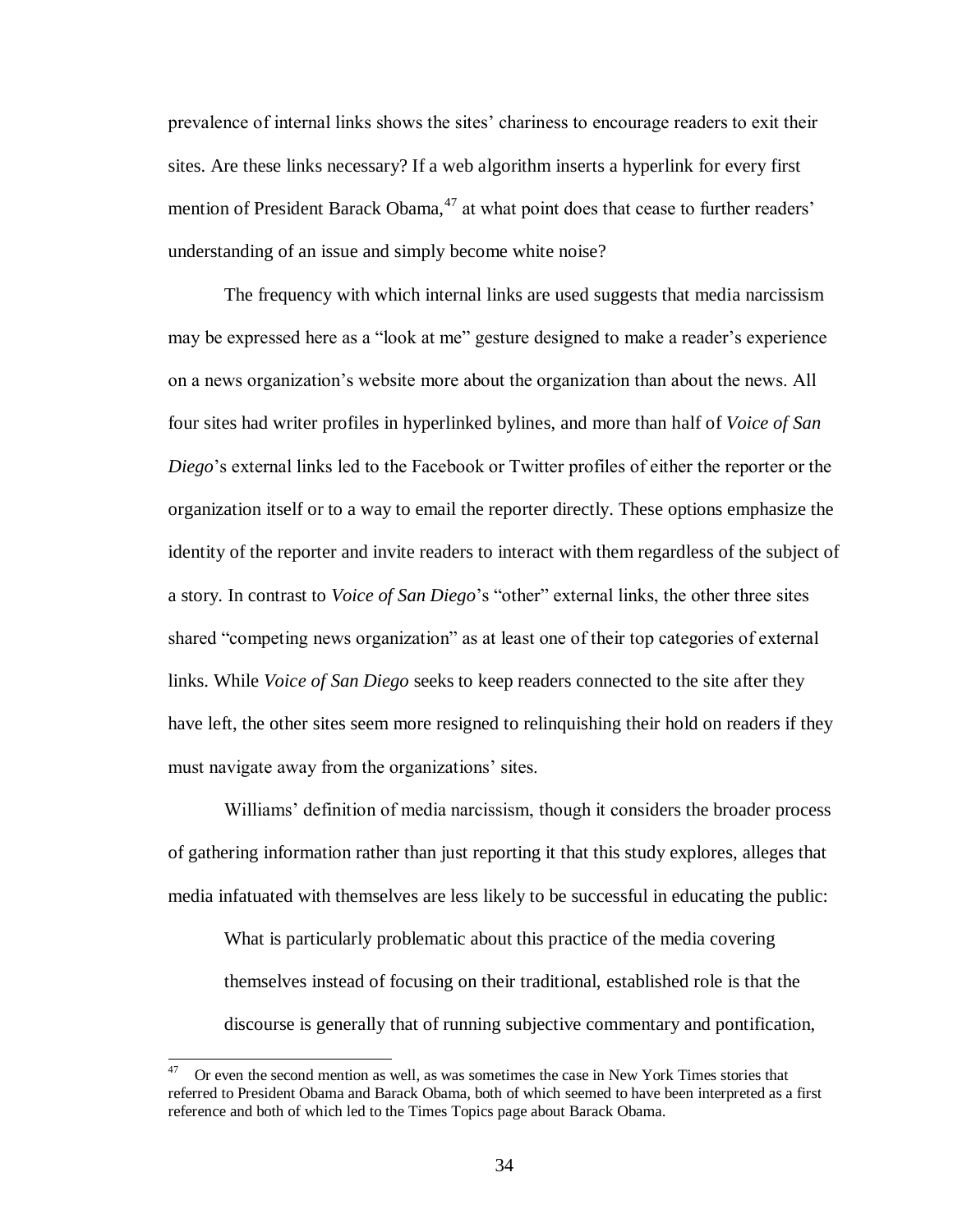instead of objective reporting of information that could be provided if the media would offer it from readily available sources other than the media participants themselves.<sup>48</sup> <sup>49</sup>

"It appears that the answer is that the media tend to readily give up their vital function of serving as a watchdog for the public, because they are largely too busy watching themselves -- enamored by the spectacle of the unfolding news process and their own involvement in it," Williams continued. $50$ 

The results of this study highlight the practice of providing a reporter biography linked to each byline, and *The Voice of San Diego*'s emphatic push for readers to connect to reporters through Facebook, Twitter and email suggest reporters have become no less "enamored by the spectacle" since Williams' study was published in 2004.

This study shows the existence of a different style of media narcissism than described by Williams. Here the press is not devoting time reporting on itself -- unless it can be argued that the prevalence of internal links amounts to self-reflexive reporting - but rather is devoting time to promoting specific news organizations and reporters as things worthy of attention beyond the news of the day. By encouraging readers to learn more about reporters and to follow them on Twitter or subscribe to their posts on Facebook, readers are invited to interact with the organizations on a level that disregards the organization's purpose: the news. A type of branding is evident in this that serves a purpose of retaining readers but does little to inform them. The reporter's personality is

 48 Williams, 8.

<sup>49</sup> Williams approaches the problem of media narcissism largely from the point of view that it allows the news cycle to stray into subjectivity when objectivity is the only appropriate mindset for reporters to work in, which runs contrary to the purpose of this study. On page 6, he lays out the degree to which he ascribes to the practice of objectivity: "It is perhaps the notion of objectivity, in terms of evaluating true news value, that is at the center of this dissertation's evaluation of self-reflexivity, narcissism, and metacommunication in news coverage." This study includes the idea of self-reflexivity in its definition of narcissism. 50 Williams, 9.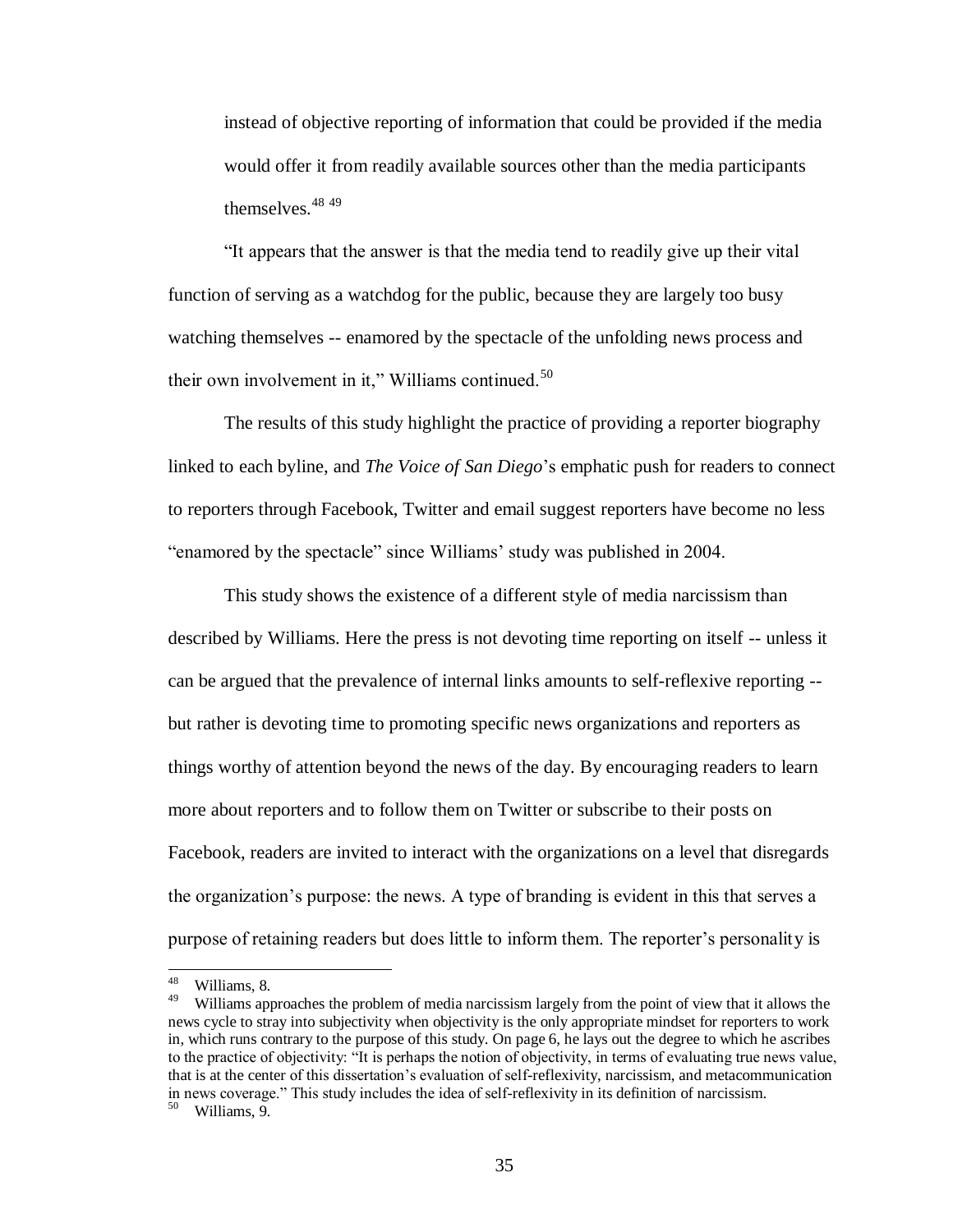presented as exacting an equal demand on a reader's attention as does a link leading to supplementary information, blurring the lines between social media and news media.

The description of transparency that can be achieved through hyperlinks delineated above, the main crux of which was that source documents could be housed in dead-end pages, is not found by the study's findings to be practiced by any of the news organizations.

The survey did not distinguish between dead-end pages, which prohibit a reader from navigating beyond them, or orphaned pages, which prohibit a reader from navigating back from them. *The New York Times* and *Politico* made frequent use of these types of pages, but overall, the sites achieved a roughly even split between linking to these types of pages or not. This suggests that the industry is unsure of how to best retain readers but has a sense that restricting their movement would help them do so. From there, dead-end and orphaned pages serve the purpose of holding a reader's place in the original article, making it easy to return after following a hyperlink. However, since news organizations use these types of pages as often as not, the data suggest they have yet to determine exactly how they should be used in order to achieve their goals.

In order to utilize hyperlinks as a tool to improve transparency in journalism, news organizations might make greater use of these types of pages in order to present source documents to their readers. Using these types of pages skillfully, and according to the as-yet undeveloped organizational structure, would exemplify Weinberger's idea of a "web of evidence" by drawing in extra information without forcing a reader to navigate away from the article he was trying to read before becoming intrigued by the hyperlink.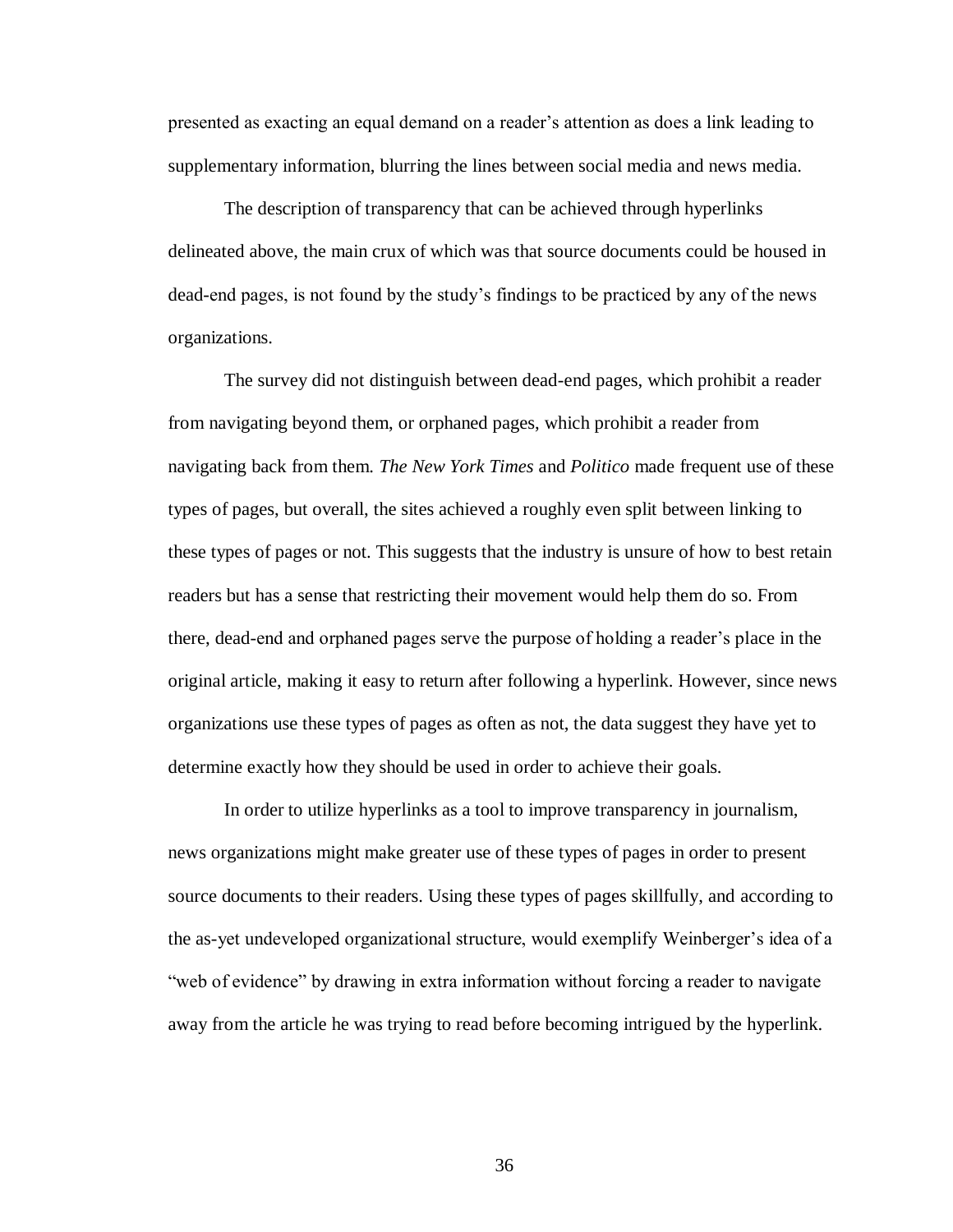Weinberger's assertion that "transparency prospers in a linked medium"<sup>51</sup> still rings true; however, this study shows that simply using a "linked medium" does not equate to transparent journalism. Journalists must be shown how to use hyperlinks to avoid the pitfalls of the "'unexplained' newsgathering process" Rupar warns against. "With visibility of sources comes credibility of claims and accountability of actions," she writes, but simply saying that hyperlinks allow sources to be more visible to readers and therefore are equitable to transparent journalism is discredited here.

*The Washington Post*'s about-face on the use of Facebook and Twitter suggests that the paper grew more comfortable with social media both as it learned how to use and navigate it and as it grew in popularity. Seeing other papers benefiting from the increased traffic social media directed toward their websites may have been the impetus to the alleviation of concerns about social media. The same could prove true for hyperlinks. If a set method of using hyperlinks were to be developed, news organizations might be more comfortable with using them to promote transparency; a consensus on how and when hyperlinks should be used could promote more streamlined use. The use of hyperlinks is much less structured than the use of Twitter, for example. Tweets can only be 140 characters long. Tweets contain hashtags to direct readers' attention to a specific topic or contain a short URL to direct them to a webpage. A user can tweet to just one follower or to hundreds. No such structure is applied to hyperlinks as there is no cohesive larger entity, such as Twitter for tweets. Therefore, if such a structure could be agreed upon for the use of hyperlinks, it is possible that we could see more consistency in how hyperlinks are organized or selected for inclusion in an online article.

To revive and adapt Philip Meyer's quote from the beginning of this study, being

 $\overline{a}$ 

 $51$  Weinberger, "Transparency is the new objectivity"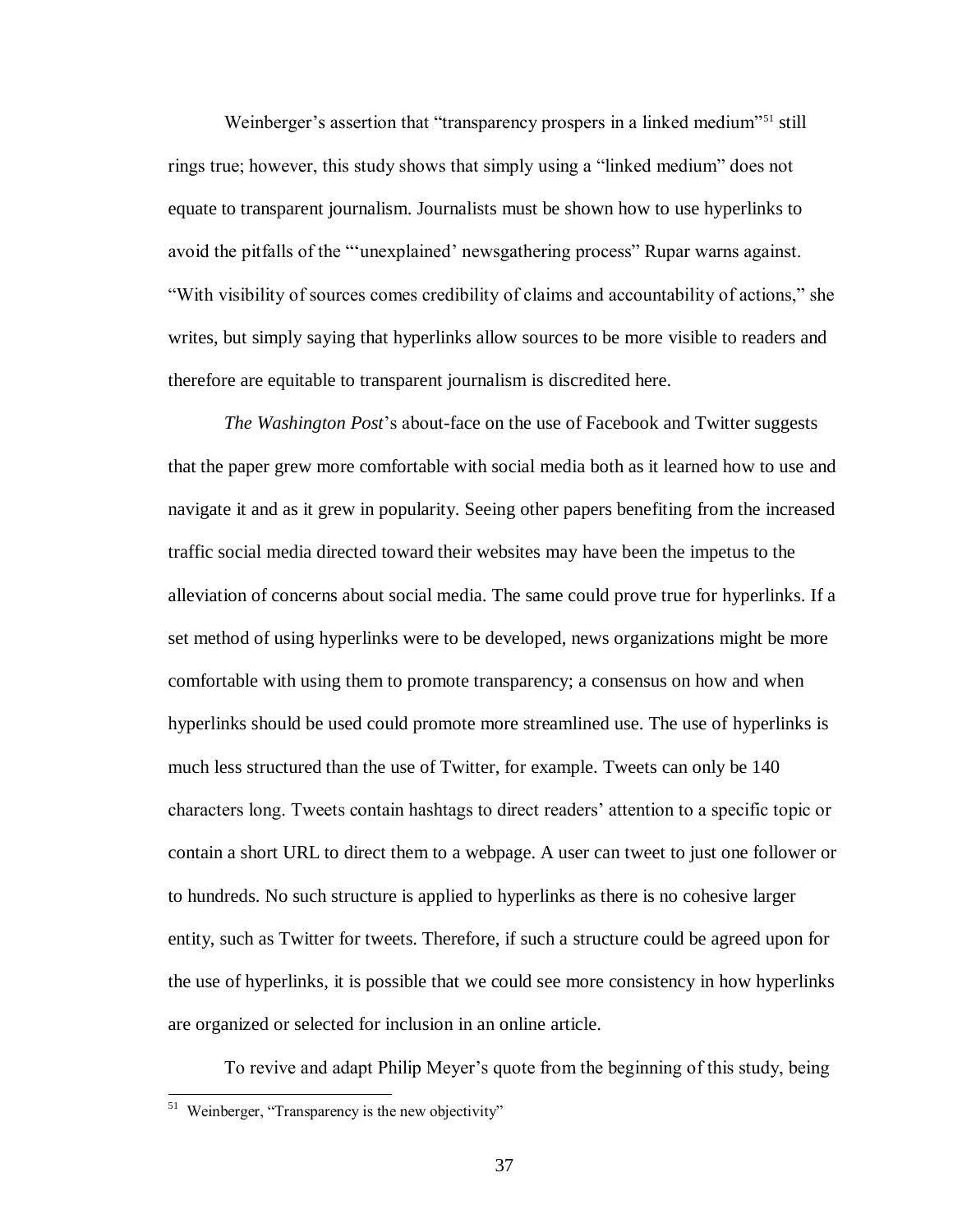transparent is easy, so long as you are simple-minded about defining it. This study sought to provide a basic understanding of the use of hyperlinks on news organizations' websites in order to suggest how the inherent interconnectedness of the Internet can improve the quality of journalism. Although the idea that hyperlinks to source material foster transparency, the data collected shows that news organizations are still trying to figure out the most conducive way to use hyperlinks. Work must be done off-screen to educate journalists about using hyperlinks to convey data to readers, because simply throwing the tools for transparency at them without giving any instruction appears to result in clumsy usage.

#### **Limitations of the Study**

This study originally also sought to determine whether the wording of hyperlinks suggested what could be learned by following them, but that question lead the study from the realm of quantitative analysis toward qualitative analysis and so was determined to not be germane to the study.

A question that could have been included was whether a link led to an internal topics page, which would have showed how often a news organization purported to be a reference source as well as a news outlet. The external source question would also have benefited from including the category of social media, as Facebook and Twitter do not fit into the idea of a blog as described for this study and as *Voice of San Diego* in particular linked to social media extensively.

Several hiccups were encountered in collecting data. On Jan. 17, the second page of a cached *New York Times* site would cause the story to refresh to its updated version, so not all links could be verified as being part of the story at 8 p.m. on the evening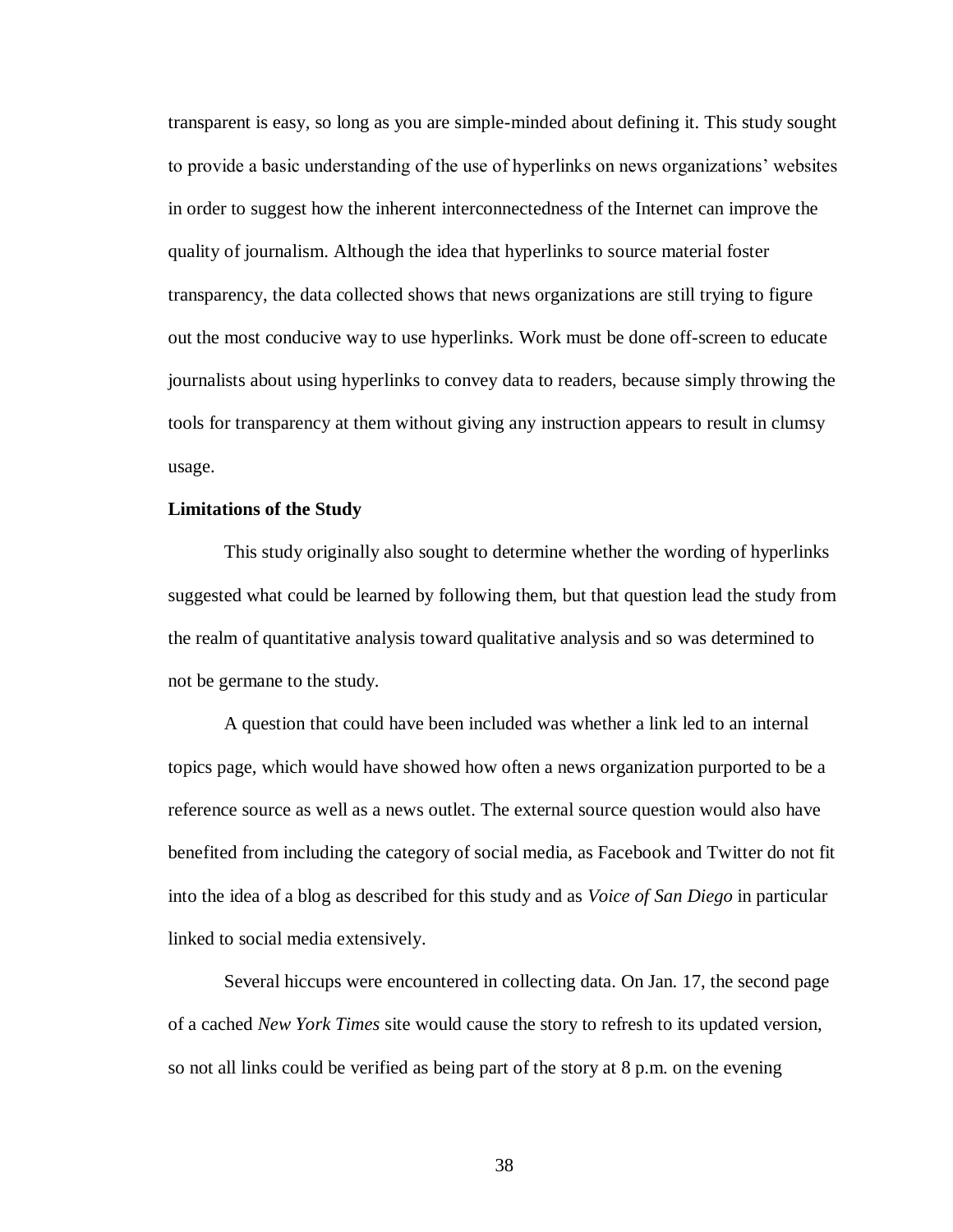collected. On Jan. 20, the same issue occurred for evening links from *The New York Times* and *The Voice of San Diego*. On Feb. 5, night links were collected at 11:40 p.m. instead of 8 p.m. because the author was at work and lost track of time. On Feb. 26, a typo in *Voice of San Diego*'s URL precluded the software from downloading the site, so those links were collected on Feb. 29, and the problem with *New York Times* links experienced on Jan. 17 occurred again. On Feb. 28, the author downloaded the night links for the assistant, but the links were corrupted in transferring them from one computer to the other, so the assistant collected night links on March 13.

#### **Future Research**

Questions about the feasibility of transparency remain. While the use of dead-end or orphaned pages, if used to deliver source documents, would increase transparency about the origins of information, many hurdles stand between advocacy of an untested method and public acceptance and interaction with it. How do we wean readers from flawed but familiar objectivity without an uproarious backlash about the return of the partisan press? How do we do more with less in terms of providing more raw data to readers in a time of shrinking newsrooms? More information about how readers approach the news is necessary before the suggestions in this study could be implemented with any hope for a warm welcome.

Other possibilities for future research beyond this study exist. This study would have been better informed if information about hyperlinking policies at the news organizations could have been included. As indicated in a footnote earlier, that information was not forthcoming. Future research can incorporate company policies and whether a specific mentality about the use of hyperlinks better enables a news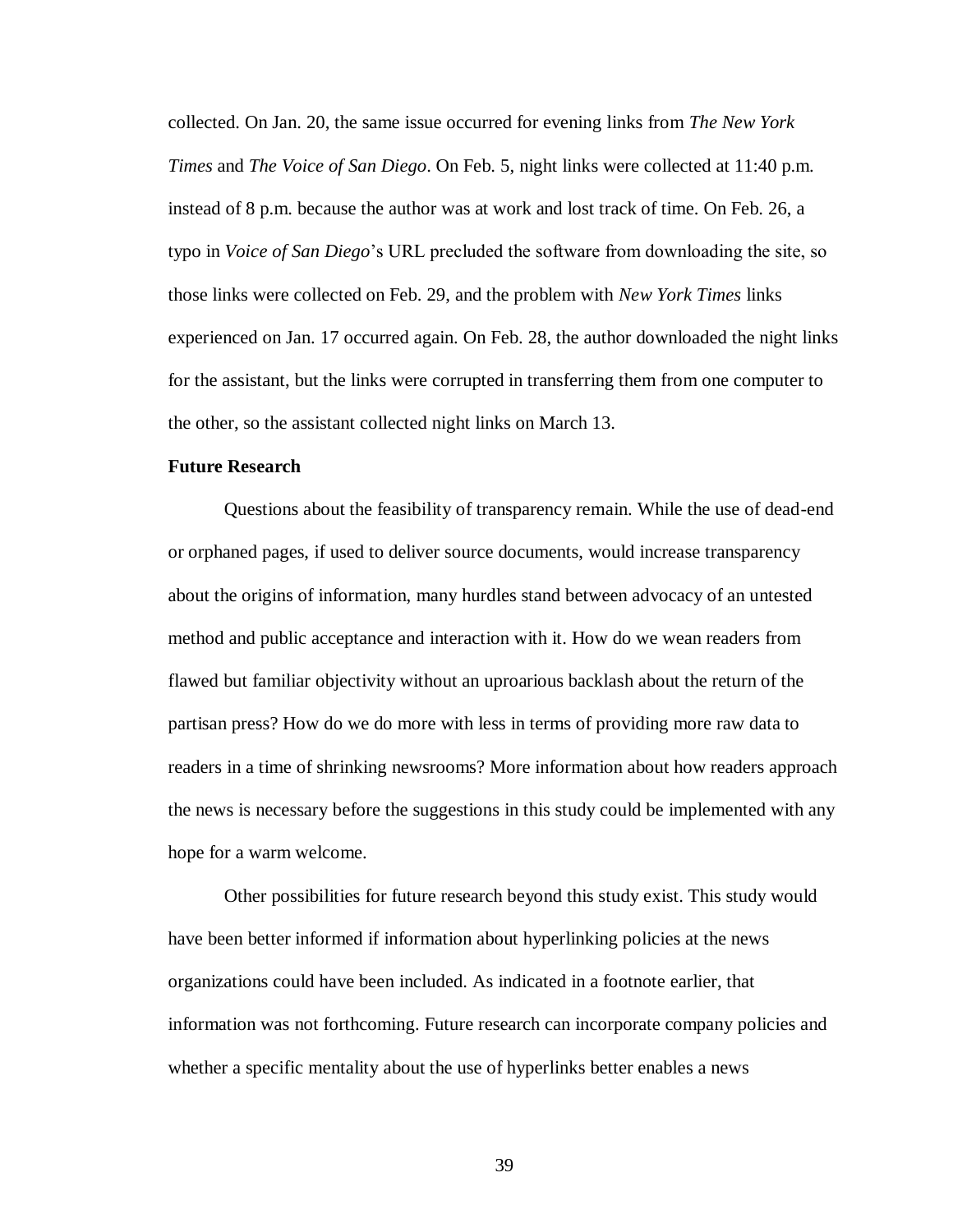organization to make good use of them. Future research could also build off this study in examining whether it is possible to "over-link." Is there a threshold at which readers become too distracted by the number of hyperlinks and cease to learn anything from the story itself?

Reader submissions about their views of hyperlinks would have added another dimension to this study in determining whether readers actually follow hyperlinks. If not, any suggestions about how to better use hyperlinks in the interest of transparency are moot.

In writing the discussion section, I realized I should have tracked the frequency with which hyperlinks led to "topics pages" rather than pages with bylined content, which could be used to show the extent to which news organizations attempt to be a definitive, encyclopedic source of information. I suspect news organizations' use of topics pages would outweigh their use of external links.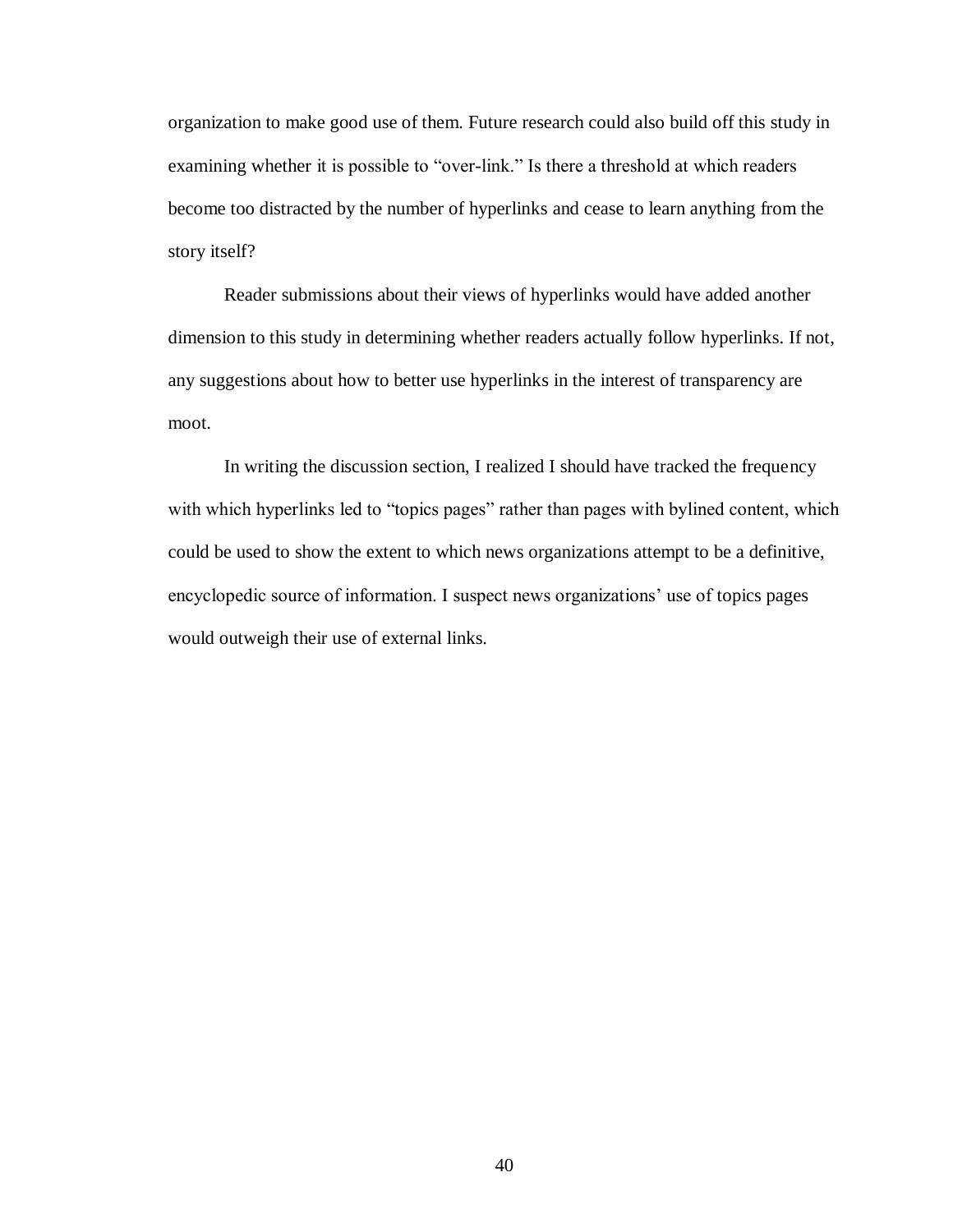### **Appendix A: Coding protocol**

- 1. What news organization is the article from?
- 2. What is the article's URL?
- 3. How many words are in the story?

Include byline and shirttails in word count but not the headline.

- 4. How many hyperlinks are in the story?
- 5. What is the destination of the link?

A. Internal page

B. External page

A link that opens an email client is external and a dead-end page.

6. Does the link lead to a dead-end page?

If the link opens in a new window and you cannot click the back arrow to return

to the story, answer this as yes.

7. If the hyperlink leads to an internal page, does it link to content produced by the

original article's author?

8. If the hyperlink leads to an external page, what type of page is it?

A. Government source

I. Census data

II. Bureau of Labor Statistics Data

III. Environmental Protection Agency

IV. State government resource

V. Municipality government resource

VI. Other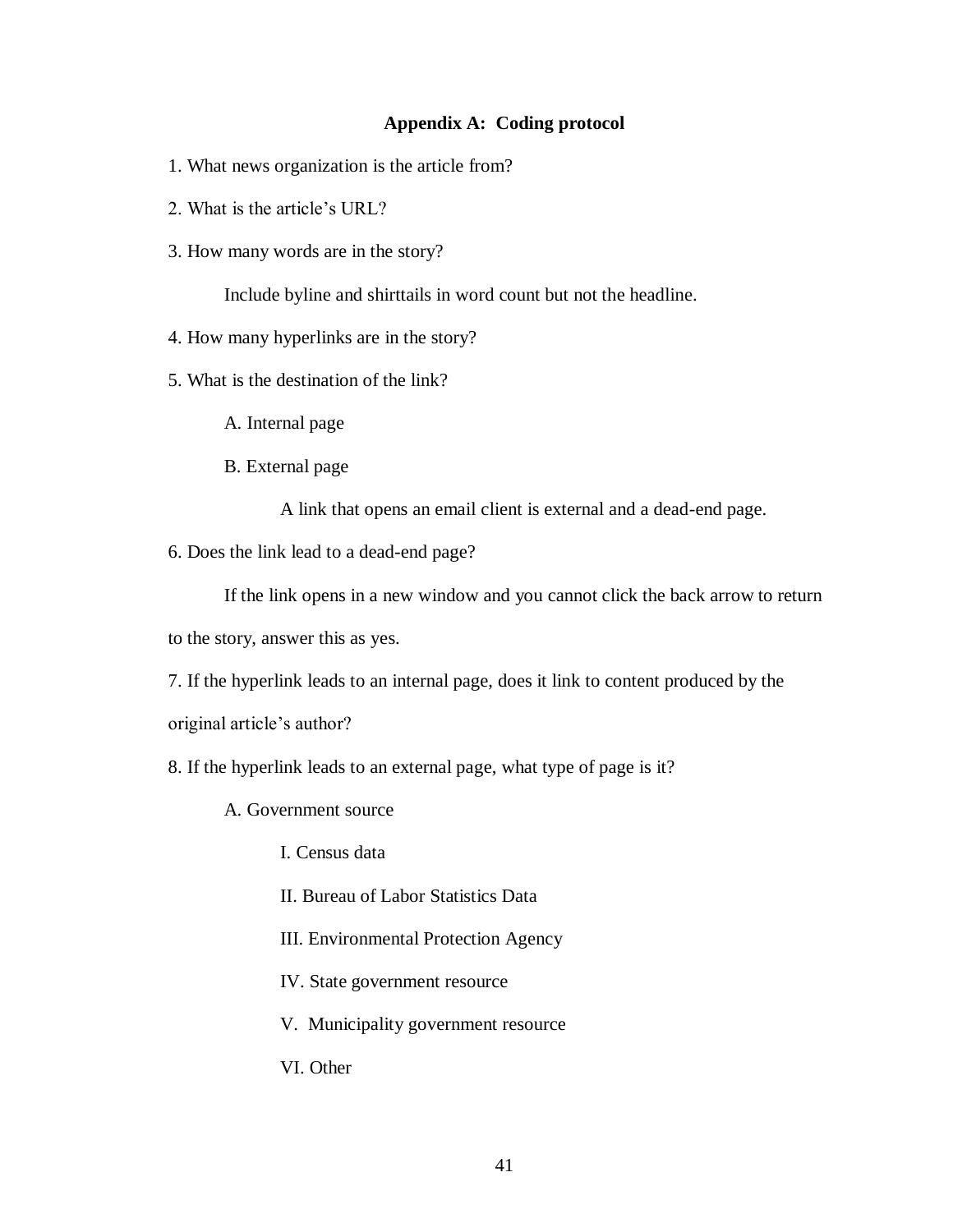B. Nonprofit organization

C. Competing news organization

D. Blog

E. Commercial site (such as a private company or online marketplace site)

F. Education source (such as the Department of Education or any website using

the .edu domain)

G. An unclassifiable destination

H. A broken or removed hyperlink

I. Other

9. For hyperlinks leading to dead-end or orphaned pages, does the page contain source documents?

10. Does the hyperlink represent a full-line disruption?

11. Please include any difficulties you encountered coding this item or any information

important to understanding the data you have coded.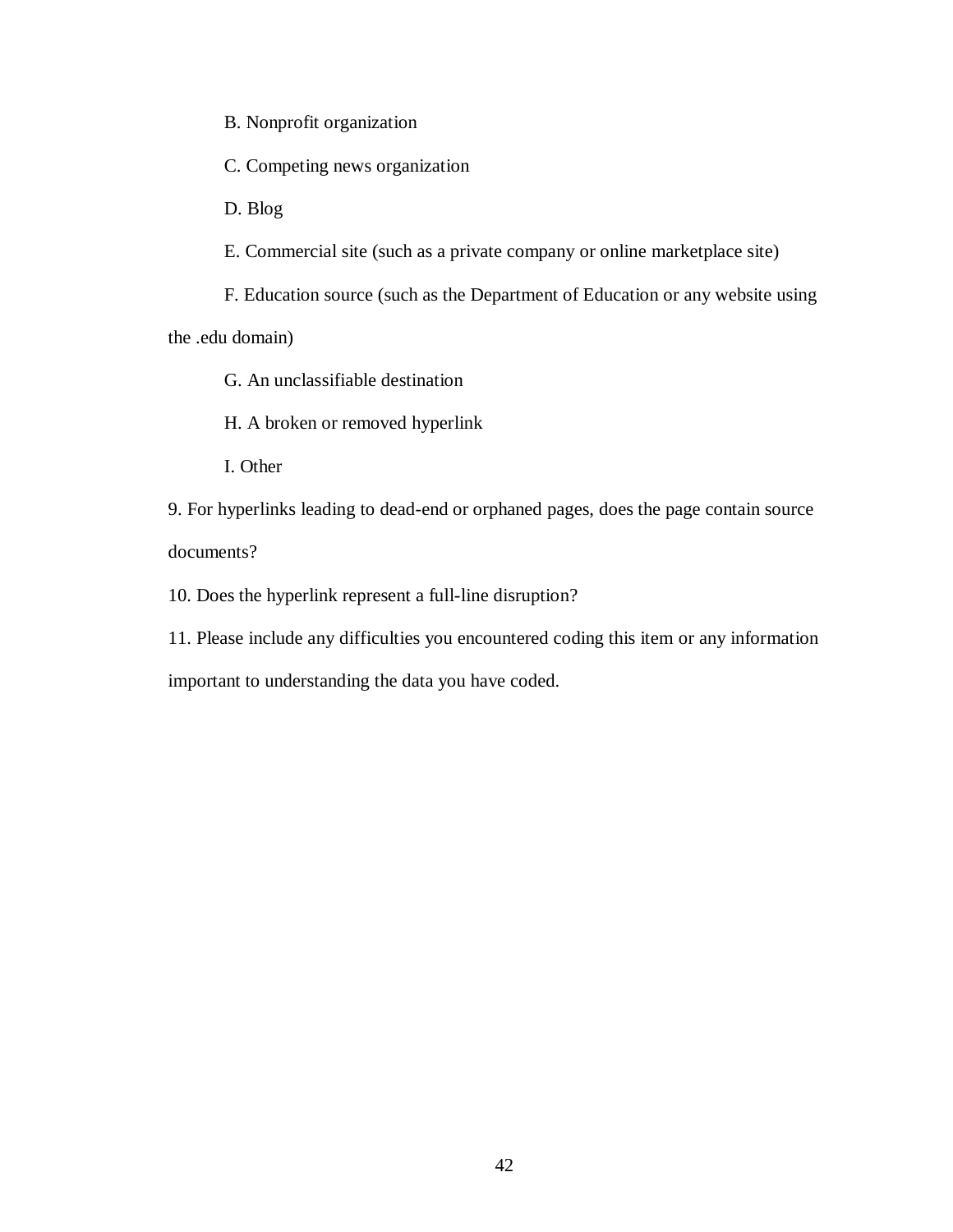#### **Appendix B: Code book**

Internal page: An internal page is one contained in the same news outlet's website as the story.

External page: An external page is one contained in a different news outlet's website than the story.

Dead-end page: A dead-end page is one that a reader cannot navigate back from. It opens when a hyperlink is followed, but information is displayed in a window, and the reader does not navigate back to the original story.

Topics page: A topics page is one contained in the same news outlet's website as the story that focuses on a specific topic, such as a politician or a world region. It offers history on the topic and hyperlinks leading to more information. Topics pages are not traditional news stories.

Source documents: source documents are anything cited in a story such as a proposed bill, a contract, a photo, an audio file or a video. They contain raw information that a journalist has integrated into the story.

To determine if the hyperlink's wording suggests the information that can be learned by following it, look only at the words contained in the hyperlink. If the hyperlink contains only a person's name, it is not likely to suggest what may be learned. If the hyperlink is a partial clause, the reader may be able to glean a better idea of what can be learned by following the hyperlink.

Full-line disruption: A full-line disruption is a hyperlink that stretches across all or part of the width of the text of an article and that is not a part of the article's logical syntax. It is often a link to a "related article" but does not need to be labeled as such.